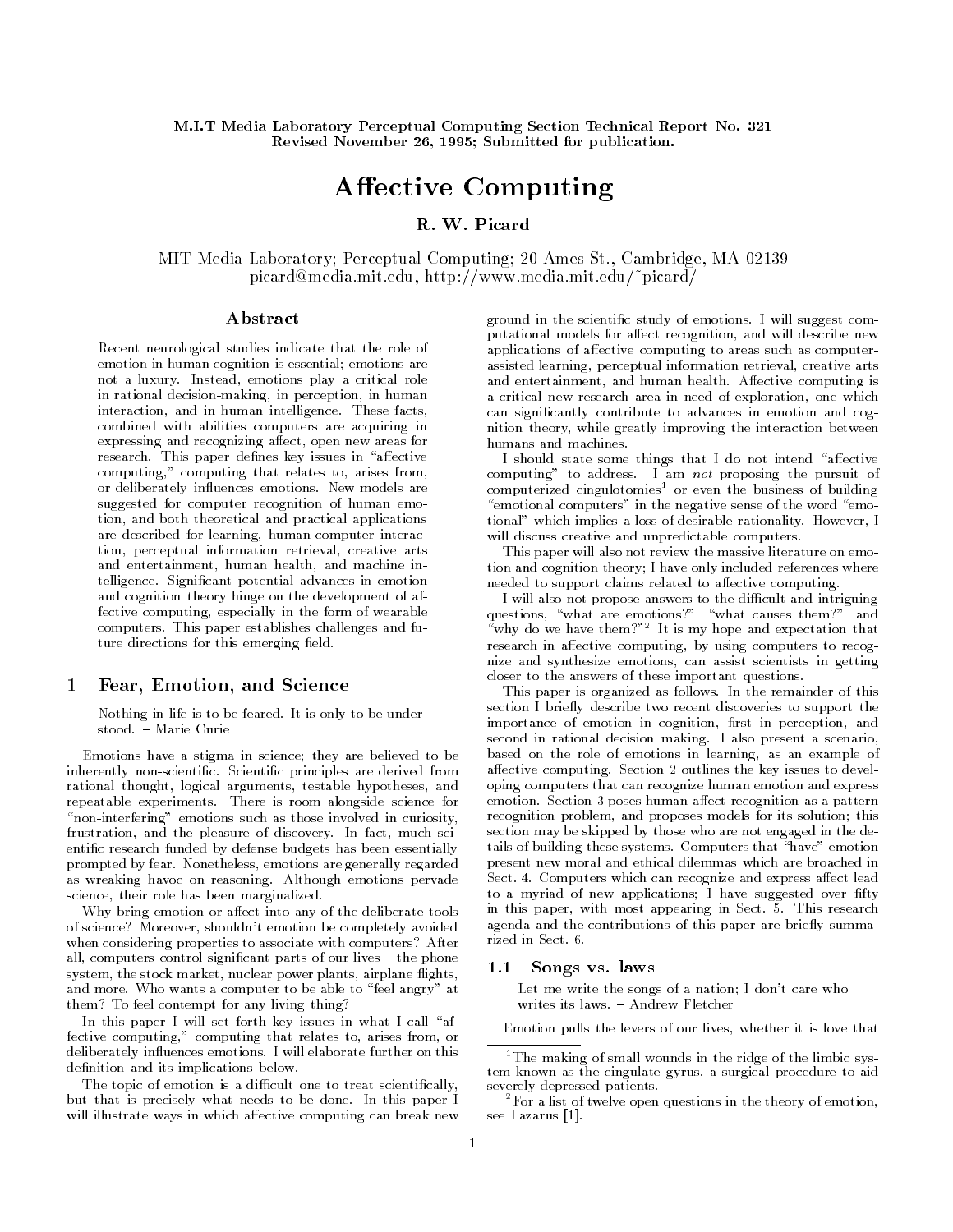leads to forgiveness, or curiosity that drives scientific inquiry. As humans, our behavior is greatly influenced by the "songs" in our hearts- Rehabilitation counselors pastors parents and politicians know that it is not laws that exert the greatest influence on people but rather the drumbeat to which they march. For example, the death penalty has not lowered the murder rate in the states where it has been instituted as law- However mur der rates are significantly influenced by culture, or the cultural tune- Consider the following scenario

Imagine that your colleague keeps you waiting for a highly important engagement to which you thought you were both com mitted-burger with reason and with increasing puzzlement. by his unusual tardiness- You think of promises his delay is causing you to break except for the promise you made to wait for him- Perhaps you swear o future promises like these- He is completely unreachable; you think what you will say to him about his irresponsibility-intervals in the control of the control wait because you gave you gave you gave you him you want with growing impatience and frustrate and frustrate and frustrate and frustrate and frustrate and tration- Maybe you waver between wondering is he ok and feeling so irritated that you say under your breath, "I'll kill him when he gets he gets he gets he gets here-between  $\mathbf{q}$ 

When he finally shows, after you have nearly given up your last promise of waiting, how do you respond? Whether you greet him with rage or relief, doesn't his expression affect your response? Your response changes dramatically if he arrives inconsiderately carefree or with woeful countenance- A mere expression of affect can powerfully influence subsequent behav-

In saying that emotions or songs pull the levers of our lives, I am not suggesting that laws are unimportant, or even that we do away with the law-based artificial intelligence  $(AI)$ systems given to computers, even though the latter are widely action to be a britten and unintelligent-theory of the same  $\alpha$ ing that laws and rules are not necessarily the most important part in human behavior and intelligence- In fact laws and rules do not even play a solo in such cognitive tasks as perception or decision-making, according to recent neurological evidence. Let's consider briefly these two activities, beginning with some evidence regarding perception, as illustrated in the next scenario.

#### $1.2$ Limbic perception

"Oh, dear," he said, slurping a spoonful, "there are not enough points on the chicken- Michael Watson  $\lceil 2 \rceil$ .

Synesthetes may feel shapes on their palms as they taste or see colors as they hear music- Synesthetic experiences be have as if the senses are cross-wired, as if there are no walls between what is seen for the seed smelled and the tastedever, the neurological explanation for this heightened perceptual phenomenon is not "crossed-wires."

The neurologist Cytowic has studied the neurophysiology of symmetric experience is the cortex is the cortex is typically regarded as the home of sensory perception, it is expected to show increased activity during synesthetic experiences where a per son experiences external and involuntary sensations somewhat like a crosswiring of the senses for example certain sounds may elicit seeing strong colors- One would expect that during this heightened sensory experience, there would be an increase in cortical activity, perhaps in the parietal lobe's tertiary association area where the three senses of vision, touch, and hearing converges and the cortical blood that scans of cortical blood that scans of cortical blood that scans of cortical blood that scans of cortical blood that scans of cortical blood that scans of cortical blood that scans of c flow<sup>3</sup> during synesthesia episodes indicate a collapse of cortical

metabolism- An overall increase of brain metabolism occurred but it was not in the "higher" cortex, where it was expected.

Cytowic's studies point to a corresponding increase in activity in the limbic system, a collection of parts of the brain which lie predominately between the brain stem and the two hemispheres of the cortex. The limbic system "has traditionally been assumed to play a less influential role in perception than the cortext, which lies above it. The limbic system is the seat of emotion memory and attention- Its activity during synesthesia indicates that the limbic system plays a signicant role in perception.

In a recent treatise on emotion theory, Izard [4] describes emotion as both a motivating and guiding force in perception and attention-does not need a blood  $\alpha$  blood  $\alpha$  blood  $\alpha$  blood  $\alpha$  blood  $\alpha$ of emotion, however, to recognize that emotion greatly influences perception- with emotion-  $\mathbf{P}$ on perception from observing this influence in other people  $$ influences that have received names such as the fear-induced "tunnel vision," or the joy-induced "seeing through rose-colored glasses.'

### cortic tangler is a cortic tangler of the limit of the cortical cortical cortical cortical cortical cortical cortical cortical cortical cortical cortical cortical cortical cortical cortical cortical cortical cortical corti

Note that my distinction between cortical and limbic func tions is for emphasis only; in practice, normal limbic and cortical brain areas do not operate in isolation, but are functionally intertwined- Not only have the two areas been articially sepa rated in most studies, but there is a tendency among scientists to attribute higher functionality to the cortex, which is physically higher and much easier to probe.

However, discoveries such as that of the limbic role in the higher function of perception imply that a high or dominating function is not necessarily cortical- Along with the synesthe sia findings mentioned above, the research of LeDoux, another neuroscientist, suggests that the hippocampus, long considered the key structure of the limbic system is signicantly involved in registering and making sense of perceptual patterns- LeDoux has also recently mapped the paths in the brain which demon strate how the limbic system responds to certain events before the cortex is involved, notifying it after other "emergency" measures have been taken- to pot that points out in his books that the there are substantially more connections from the limbic system to the cortex than vice versas, we have successful and the suggested that is a substitution of the substitution that these discoveries indicate that the limbic influence may be the greater- Note that this suggestion does not imply we are "run by our passions" as might be spoken of someone who does not act reasonably; rather, it implies that even reasonable behavior is neurologically directed by these so-called passions.

As is often the case with scientific claims, philosophers and artists have anticipated them ahead of scientific researchers. These neurology findings are no exception; philosophers have argued the predominance of emotion for centuries, and artists have incorporated it into their foundational beliefs about aes thetic goals.

Although the role of emotions is powerful; we often overlook their indicates that we only consider that we obtain hear a person say Sorry, Source is the meaning but not Sorry I was defined a streaming. Whatever our perception of its role, the limbic system is a crucial player in our mental activity, at in ourse, it is the conclusively which system of the brain is directing the brain is directing the show  $\mathbf{q}$ limbic system is not directing, then it is, at least, an actor that

 ${}^{3}$ Measured by the Oberist-Ketty xenon technique.

There is not complete agreement on what parts of the brain constitute the limbic system, but it includes at least the hypothalamus, hippocampus in the temporal lobe, and the amygdala-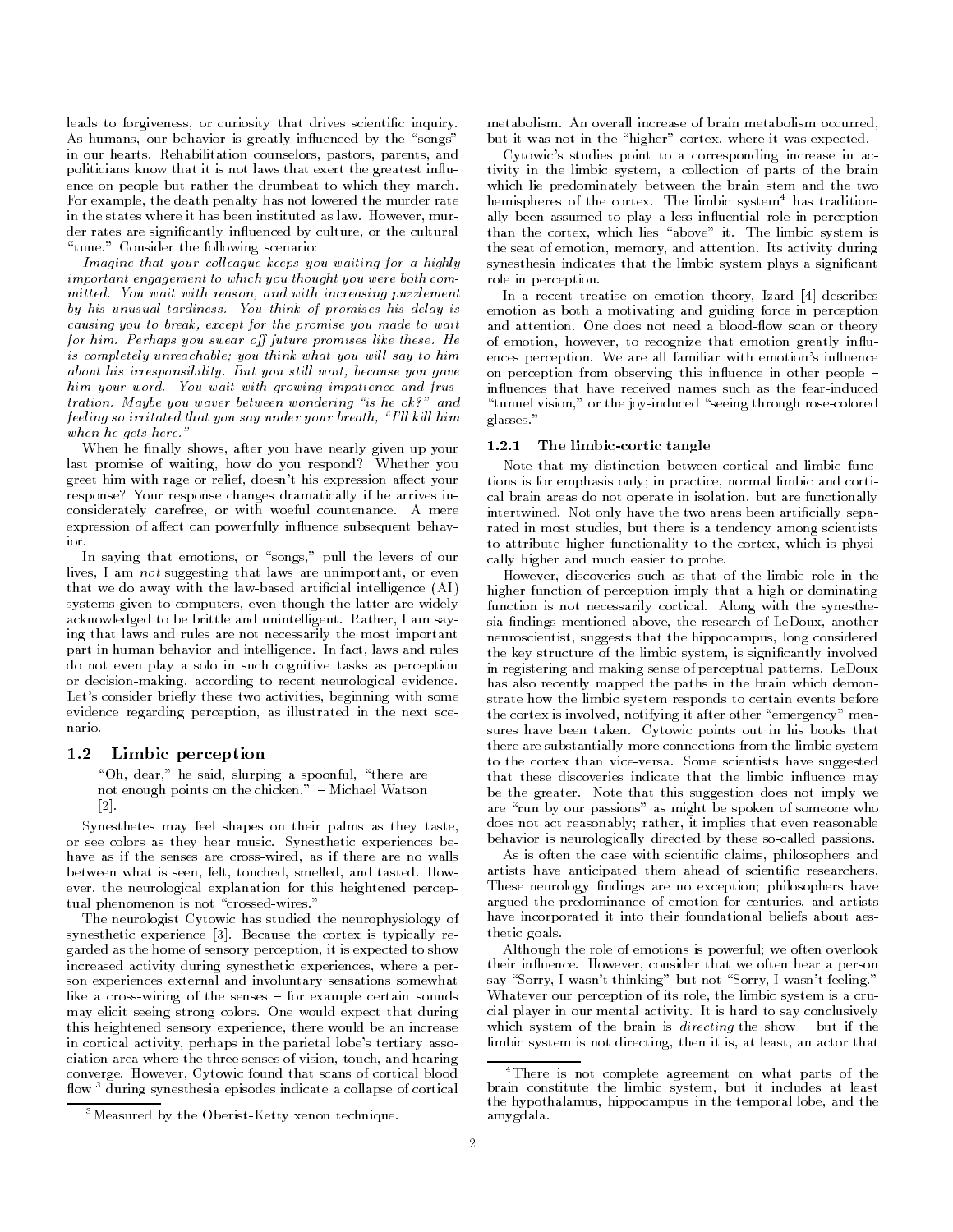has won the heart of the audience.

#### Re-evaluating decision making  $1.3$

It is not surprising that emotions play a critical role in per ception; but, what about emotion in more "rational" cognitive functions, such as decision-making? We all know emotions can in uence decisions often negatively but do they play a more significant role? Below I will describe recent neurological evidence that indicates a more surprising, and significant, role for emotions-

#### $1.3.1$ The thinking-feeling axis

"Scientific conclusions must be decided with the head; whom you choose to marry may be decided with the

Most people consider that both head and heart are useful for decision-making, as long as they are kept in their rightful place in the folk advice and the folk and the folker political politicians. thoughts and feelings, speaking of them as separate phenomena.

The popular Myers-Briggs personality-type indicator, has "thinking" and "feeling" as opposite endpoints of one of its axes for describing personality-beneficially personality-beneficially personality-beneficially personality-ben indicator reveals a gender bias along this axis, indicating that two-thirds of men tend to lie closer to the "thinking" side and two-thirds of women tend to lie closer to the "feeling" side [5]. This bias sometimes appears in malefemale stereotypes and many books have appeared on its implications for human inter action-there against the malefold in pursue the male the male disc tinctions further here, it is worth noting that such differences might also extend to humancomputer interaction- As such affective computers might tend to be considered more "feminine- However this is not an appropriate conclusion given the neurological evidence that both male and female brains rely on emotion in normal thinking- As such aective computers

Neurologically no polarization or clean dividing line occurs between thinking and emotions-will not and something and something and something and something and something a completely untily that the brain does not clean does not the theory separate cortical and limbic activity

should not be considered more feminine but more human-

Authorities in neuroanatomy have confirmed that the hippocampus is a point where everything converges. All sensory inputs, external and visceral, must pass through the emotional limbic brain before being redis tributed to the cortex for analysis after which they return to the limbic system for a determination of whether the highly-transformed, multi-sensory input is salient or not- -

The limbic brain is the "home base" of emotion, but it is not the only part of the brain engaged in the experience of emotion-Extensive research by Damasio and his colleagues has identified several nonlimbic regions which aect emotion- These ndings have been recently summarized in the provocative book - But there is a much bigger surprise in his findings.

#### $1.3.2$ Too little emotion impairs decision impairs decision in particular terms of the control of the control of the c

soning, but now there is evidence that too little emotion can also wreak havoc-term in the usual control to the usual control term in the usual control term in the usual co paradigm of how people separate emotions and rationality- I refer the reader to the careful arguments and references col lected by Damasio [7] for the justification such a far-reaching paradigm-shift demands, and here provide but a brief explanation of the findings to support the need for affective computers.

Damasio's patients have frontal-lobe disorders, affecting a part of the cortex that communicates with the limbic system-Otherwise, the patients appear to be intelligent, and unusually rational- However these same patients suer from an impaired ability to make decisions-with frontallobe decisions-with frontallobe decisions-with frontallobe decisions-with frontal patients indicate that they spend inordinate amounts of time trying to make decisions that those without frontal lobe damage can make quite that, if he me thoughts, the mere that as who he ing a date to schedule an appointment can lead these patients through abnormally long chains of decisions, perhaps without ever reaching a decision, until a date is imposed upon them by someone who is tired of waiting for their response.

The frontal-lobe disorder in these patients interferes with their ability to combine emotional limbic responses with their otherwise cortical decisionmaking- Damasios hypothesis is that emotion plays a biasing role in decisionmaking estab lishing the values used in evaluating potential outcomes, and essentially warding off an infinite logical search.

Damasio's findings support independent scientific arguments recently reminded the cognition community of the inability of logic to determine which of an infinite number of possible conclusions are sensible to draw given a set of premises - Con sider: how do you decide which path to take given some evidence? There is not time to consider every possible logical constraint and associated path- Emotion does not merely play a tie-breaking role in making certain decisions; rather, it appears to be essential in learning the biases required to construct rational responses.

Damasio's findings provide neurological support that there is no pure reason in the healthy human brain emotions are vital for healthy rational human thinking and behavior - His patients are abnormally rational, not too unlike the rule-based programs that comprise today's models of decision-making.

It must be emphasized at this point that by no means should anyone conclude that logic or reason are irrelevant; they are as essential as the laws described earlier- Additionally the neurological evidence describes an essential role for emotions the songs-

Therefore, these findings indicate that scientific study of emotion should not be merely an interesting side-area of study in cognitive science, but rather, the study of emotion is essential if we are to understand human cognition- The implications are significant also for computer science and industry: computers, if they are to be truly effective at decision-making, will have to have emotion-like mechanisms working in concert with their rulebased systems- Pure reason may continue as a Platonic ideal, but in successful cognitive systems, it is a logical howler.

#### $1.4$ Tests of thinking, tests of feeling

In normal human cognition, thinking and feeling are mutually present-to design a device that the design a device that the design a device that the device that the device th sense of mimicking a human brain, then must it both think and feel

Consider briefly the classic test of a thinking machine: the Turing test- The Turing test examines if in a typical conver sation between two participants who have no sensory contact with each other, the tester cannot tell if the replies are being generated byahuman or a machine- Although the test can not prove that a machine does or does not think, it is a terrific exercise in thinking about thinking-

<sup>&</sup>lt;sup>5</sup>With slight modifications from the original proposed by Turing  $[9]$ .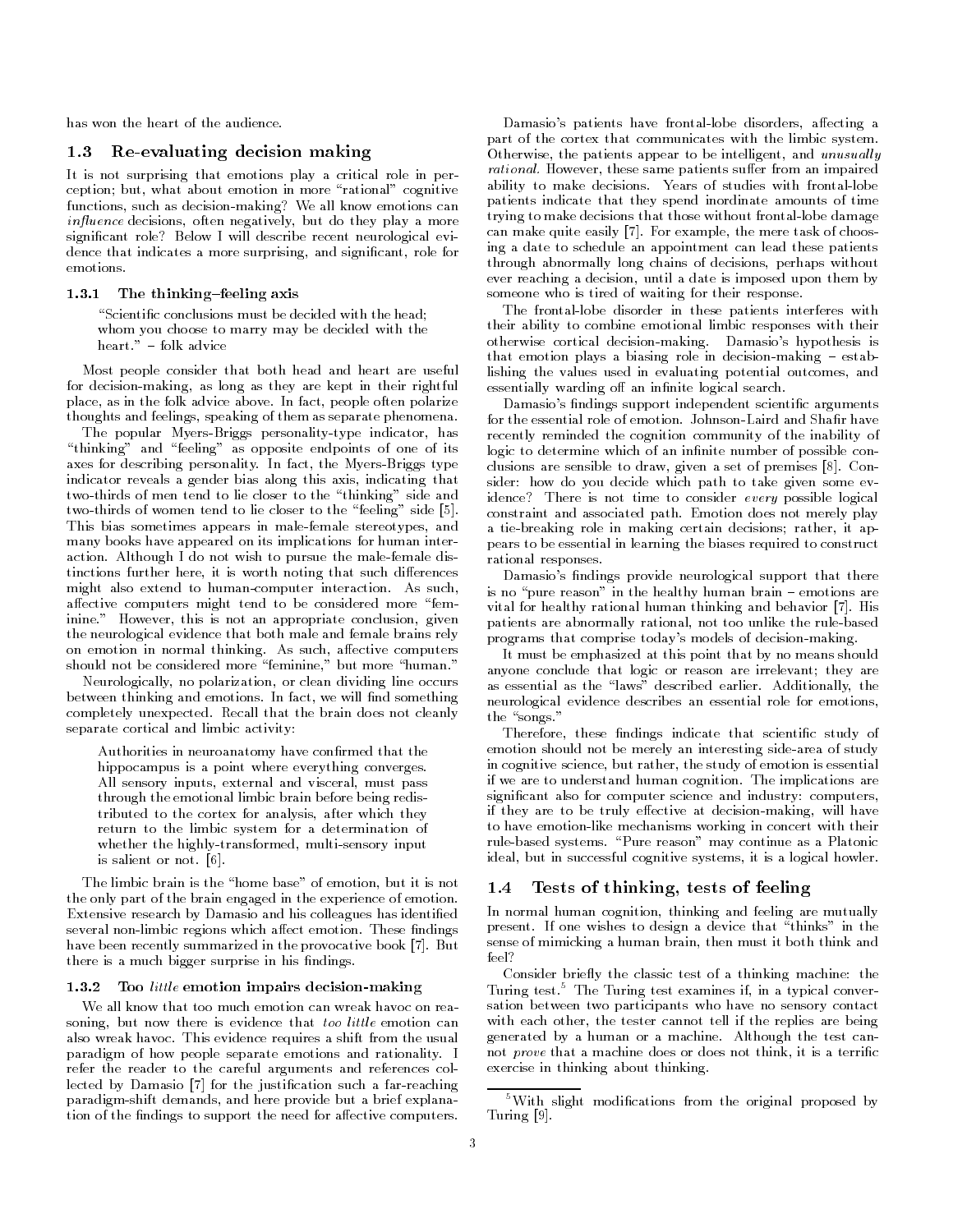The Turing test is considered a test of whether or not a ma chine can think in the truest sense of duplicating mental ac tivity-between the mental activity involves a coupling between the coupling between  $\mathbf{r}_i$ cortical and limbic activity, a test of true thinking must involve a test of emotion.

Consider that one might converse with the computer pas sionately about a song or a poem, or describe to it the most tragic of accidents- To pass the test the computer responses should be indistinguishable from human responses- Because hu mans almost always respond with emotion to highly emotional events, either to empathize or to counter balance, the intelligent computer would need to be capable of recognizing emotion and providing affective responses.

Although the Turing test is usually performed with text-only communication so that sensory expression viz- voice intona tion and facial expression, do not play a role, emotions are still communication through the written word- word- power and importance of influencing emotion through language was a primary tenet of Aristotles Rhetoric - A machine even limited to text communication, will be a more effective communicator if given the ability to perceive and express emotions.

Of course the crux of the Turing test is what comprises the questions- Hofstadter has suggested that humor especially emotion," would comprise the acid test of intelligence for a thinking machine -  $|z - \rho|$  and the argument  $z - \rho$  as necessarily as necessarily as  $\eta$ essary for intelligence goes far beyond its interplay with humor-Goleman has recently argued that emotion is a hallmark of hu man intelligence [12], and that "emotional intelligence" can be more important for predicting success in life than traditional IQ tests- Emotional intelligence involves factors such as empa thy, which, in a machine, would require at least a keen ability to recognize, understand, and express emotions, if not also the ability to "have" emotions.

#### $1.5$ Affective communication

An increasing number of people spend more time directly com municating with their computer than with other people- Daily interaction between humans and computers has tremendous psychological impact, not to mention billions of dollars of economic impact of my purpose to review the research in the research in this area, which is covered in numerous conferences; however, I would like to describe one intriguing set of recent results which support the importance of affective computers.

This particular set of studies was recently conducted by Nass and his colleagues at Stanford - They performed a num ber of classical studies of human social interaction, substituting computers into a role usually occupied by humans-by humans-by humans-by humans-by humans-by humans-by humans-b test that would ordinarily study a human-human interaction is used to study a humancomputer interaction- For example one experiment might study how what is said by human A about human B's performance changes when A gives the evaluation facetoface with B vs- when A gives the evaluation about B to another presumably neutral person- In general humans are anser facet in these the times is vice internating acceptance of the replaced with computer B, and human A gives an evaluation both to computer B and to another computer- Despite the switch, Nass and colleagues found that the human results still held e-g- the tendency to be nicer face to face still held- Nu merous other experiments were done in this vein, revealing that the classic results of the human-human studies were maintained in the humancomputer studies- After accounting for potential biasing factors Nass et al- concluded that individuals inter actions with computers are inherently natural and social [13],  $\lceil 14 \rceil$ .

Because affective communication occurs naturally between people it is expected by people when they interact with com puters- In fact we often see people attribute emotion to things that clearly do not have emotion in the clearly dominate emotion  $\mathbf{r}_i$  . The contract of the contract of the contract of the contract of the contract of the contract of the contract of the contract of the contract of t tail for example- Although people know that windup toys and computers do not have emotions, nonetheless, their discourse and actions often assume them-

Emotion plays an essential role in communication even in its subtlest form, where it merely indicates that communication has succeeded that we are understood- If you reprimand someone and their expression does not change, then the natural inclination is to continue your communication until you receive a visible or verbal sign that it has succeeded-ball succeededman expectation may perhaps be at the root of the practice of many computer users, who keep typing the same wrong thing at the computer, hoping it will eventually respond differently.

Affect recognition and expression is also necessary for sympathy and communication of understanding, the latter of which is considered one of mans greatest psychological needs - Ne groponte, in Being Digital, reminds us that even a puppy can tell when you are angry with it  $[16]$ .

Basic affect recognition and expression is expected by humans in communication- Computerbased communication to date has largely removed or ignored as largely removed or ignored aective bits-ignored aective bits-ignored ae leap in communication will occur when computers become able to recognize and express affect.

# Example: The effective and affective piano teacher

Before moving to the key issues and research challenges in af fective computing lets consider an example of its use- One of the interests in the Media Lab is the building of better piano teaching computer systems; in particular, systems that can grade some aspects of a student's expressive timing, dynamics, phrasing etc-prices and grave contains many challenges and an the hardest of which involves expression recognition distilling the essential pitches of the music from its expression- Recogniz ing and interpreting affect in musical expression is important, and in return to it again later-and likely file consider a sce nario, where you are receiving piano lessons from a personal computer teacher: computer teachers are a second computer to the computer of the computer of the computer of the computer of the

Imagine you are seated with your computer piano teacher and suppose that it not only reads your gestural input, your timing and phrasing, but that it can also read your emotional state- In other words it not only interprets your musical expres sion but also your facial expression and perhaps other physical changes corresponding to your emotional feelings- Assume it has the ability to distinguish the three emotions we all appear to have at birth  $-$  distress, interest, and pleasure  $|18|$ .  $\hspace{0.1cm}$ 

Given affect recognition, the computer teacher might find you are doing well with the music and you are pleased with your progress-construction interest interest interest interesting interests in the construction of the construction In the affirmative, it might nudge you with more challenging exercises- If it detects your frustration and many errors it may slow things down and give you encouraging suggestions-Detecting user distress without the user making mechanical playing errors, might signify a moving requiem, a sticky piano key, or the need to prompt for more information.

The piano-teacher scenario raises the issue of observing not just someone's emotional expression, but also their underlying emotional state- How do we detect a persons emotions Is

 ${}^6$ This view of [18] is not unchallenged; facial expression in the womb and on newborns has no broadly accepted explanation.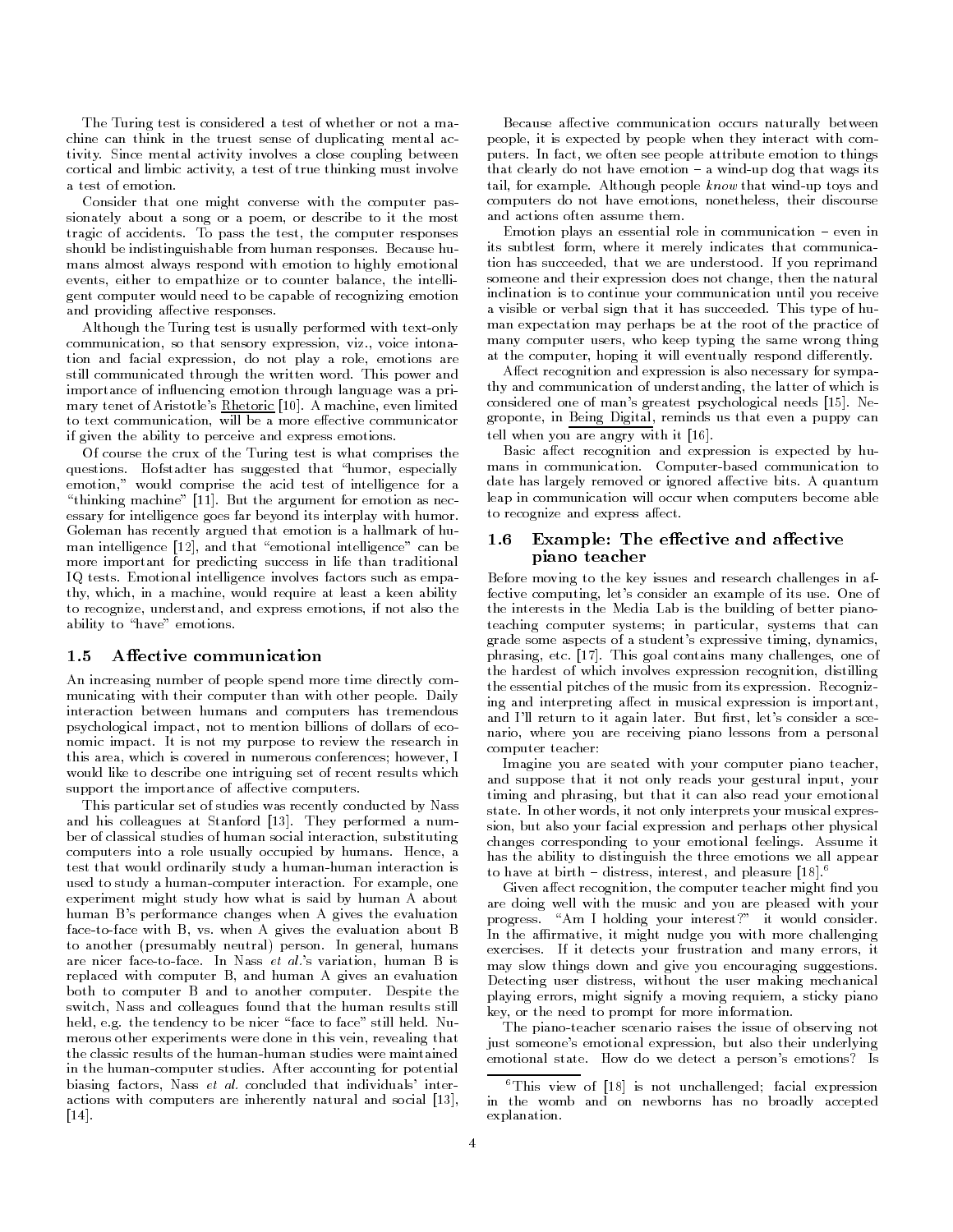it via some metaphysical sixth sense? Whether or not such a sense might exist or play a role exceeds the scientific scope of this paper; consequently, this possibility will not be further addressed- However there are measurable ways that appear to significantly interesting in the canonical control of the canonical control of the canonical control of the canonical control of the canonical control of the canonical control of the canonical control of the canonical cont sure digitally the signals of voice, facial expression, and other aspects of socalled body language- Moreover there is evidence that we can build systems that begin to identify both emotional expression and its generating state- First however it is nec essary to understand more about how emotions are generated and expressed.

### Physical and Cognitive Aspects of  $\mathbf{2}$ Emotion

What signals assist you in guessing another person's emotional state? Are there universal physiological measurements from which a computer could discern mood? Are emotions purely "cognitive", purely "physical," or some kind of mix? If an emotion causes an accompanying physiological state, can that state be induced to cause that emotion

The literature on emotion and cognition is still debating most of these questions; in fact, emotion theorists still do not agree even on a denition-denition-denition-denition-denition-denition-denition-denition-denition-denition-denition-d to provide some background from the literature which I find important to the development of affective computing.

Particularly relevant are the two (generally opposing) treatments of emotion in the literature emotion as cognition and emotion as physiological response- Below I will emphasize the role of both physical and cognitive components for affective comput in with a more terminology and highlight ways ways ways in which emotion is both expressed and induced.

It is beyond the scope of this paper to overview the literature with its many theories of emotion; I will refer the reader instead to the collections gathered by Plutchik and Kellerman [19] and to the references at the end of this paper which themselves contains many contains surveys. The focus below is on the focus background most relevant to giving computers the ability to recognize, express, and model affect.

#### $2.1$ Poker face, poker body?

The level of control involved in perfecting one's "poker face" to hide emotions is praised by western culture- But can we perfect a "poker body?" Despite her insistence of confidence, you hear fear in her voice; although he refuses to cry in your office, you see his eyes twitching to hold back a potential ood- You spot the lilt in my walk today and therefore expect I am in a good mood- Although you might successfully conceal nervousness in your voice, you may not be able to suppress it throughout your body; its evidence may sneak into a clammy handshake or emerge as cold feet.

Although we cannot observe directly what someone feels (or thinks, for that matter), and they may try to persuade us to believe they are feeling a certain way, we are not easily deceived-bethoven after he became deaf wrote in his converse after he became deaf wrote in his converse in his c sation books that he could judge from the performer's facial expression whether or not the performer was interpreting his music in the right spirit  $[20]$ .

Despite the fact that we are not all experts at reading faces and comedians and actors can excel at feigning emotions, it is claimed that the attentive observer is always able to recognize a false smile [21]. This is consistent with the findings of Duchenne over a century ago

The muscle that produces this depression on the lower eyelid does not obey the will; it is only brought into play by a genuine feeling, by an agreeable emotion. Its inertia in smiling unmasks a false friend-

Neurological studies also indicate that emotions travel their own special path to the motor system- If the neurologist asks a patient who is paralyzed on one side to smile, then only one side of the patients mouth raises- But when the neurologist cracks a funny joke, then a natural two-sided smile appears [22]. For facial expression it is widely accepted in the neurological literature that the will and the emotions control separate paths

If the lesion is in the pyramidal system, the patients cannot smile deliberately but will do so when they feel happy- Lesions in the nonpyramidal areas produce the reverse pattern; patients can smile on request, but will not smile when they feel a positive emotion-Paul Ekman in De Latin in 1976, in 1976, in 1977, in 1977, in 1977, in 1977, in 1977, in 1977, in 1977, in 197

In other words, a faked smile travels a different path than a genuine one- Not only does this imply that physiologically false and sincere smiles may be discriminated, but it illustrates the existence of multiple paths for emotional expression- When I talk later about how computers might be given emotions it is important to remember that emotion-generating mechanisms distinct from ordinary rule-based systems might be required.

To give computers the ability to recognize emotions, we will need to consider how the internal emotional state is communi e-cated physiologically i-cated physiologically i-cated physiologically i-cated physiologically i-cated physiologically i-cated physiological physiological physiological physiological physiological physiological physiologi able-to-debate persists about the nature of the coupling between emotion and physiological response, although most scientists now accept both a physiological and a cognitive component in their treatment of emotion- In the following sections I will discuss key issues related to the physiological components, then the cognitive components,<sup>8</sup> and finally, inducement between the physical and cognitive-

# 2.2 Terminology

Before proceeding, it is helpful to clarify terminology.  $\it{Sentic}$  , emotional, and affective are used interchangeably in this paper, although I will tend to use "sentic" to refer to the physical manifestations of emotion- An aective state refers to your internal dynamic state when you have an emotion- This emotional state cannot be directly observed by another person, but may be inferred.

All you consciously perceive of your own emotional state is referred to as your emotional experience- Some authors equate emotional experience with emotional "feelings" but I prefer to minimize use of the word "feelings" as it can be ambiguous with sensory feelings e-mail and the pinprick-based of the pinprick-based of the pinprick-based of the pinprick-based of the pinprick-based of the pinprick-based of the pinprick-based of the pinprick-based of the pinprick-based

What you reveal to others, voluntarily (perhaps even a false smile) or not (what you do not succeed in suppressing), is your emotional expression- Expression via the motor system or "sentic modulation" is usually involuntary, and is one clue which others observe to guess your emotional state.

<sup>-</sup> Inis view is debated, e.g., by [1] who claims that all phenomena that change with emotion also change for other reasons

but these claims are unproven.

Ut course the cognitive components, i.e., the brain, are also physical- Treating the body and mind separately can lead to er rors as captured by the title of - The separation will be used here primarily to distinguish arguments from the literature.

 $\tilde{\ }$  is from the Latin  $\emph{sentire}$ , the root of the words sentiment and sensation -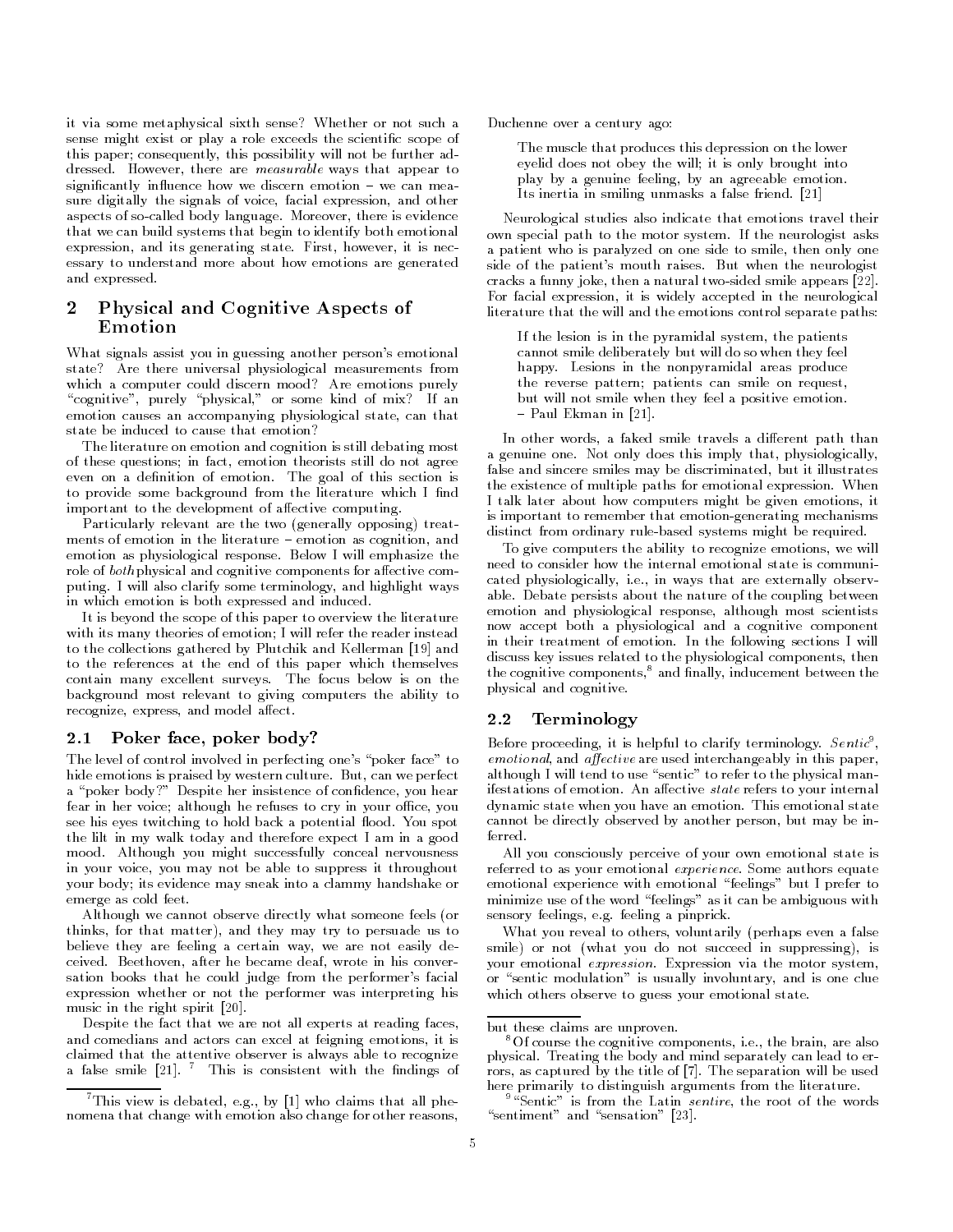Finally, "mood" tends to refer to a longer-term emotional state, although duration might be difficult to quantify given that moods can "swing" abruptly.

### 2.3 Physiological aspects of emotion: sentic modulation

There is a class of qualities which is inherently linked to the motor system - it is because of the motor system - it is because of this inherent inherent inherent in link to the motor system that this class of qualities can be communicated- This class of qualities is re ferred to commonly as emotions.

In each mode, the emotional character is expressed by a specific subtle modulation of the motor action involved which corresponds precisely to the demands of the sentic state.

man fred Clynes (1988)

The body usually responds physically to an emotion, although James's 1890 view of this response being the emotion is not accepted today- Nonetheless the motor system acts as a carrier for communicating emotional state, what I call "sentic modulation" after the foundational principles Clynes established in this area  $[23]$ .

Sentic modulation facial expression facial expression facial expression facial expression facial expression facial expression facial expression facial expression facial expression facial expression facial expression facial posture) is how an emotional state is typically expressed; it is the primary means of communicating human emotion- When computers learn to recognize human emotion, they will rely primarily and sentice modulation- are give computers and strangers are tion requires understanding the physical manifestations of emo tion.

A number of emotion and cognition theorists have studied the physiological correlates of emotions- Lazarus et al argue that each emotion probably has its own unique somatic response pattern, and cite other theorists who argue that each has its own set of unique facial muscle movement patterns.

Facial expressions are one of the two most widely acknowl edged forms of sentic modulation- Duchenne in his thesis  $(republished in [21])$  identified independent expressive face muscles, such as the muscle of attention, muscle of lust, muscle of disdain or doubt and muscle of joy- Most present attempts to automate recognition of facial expression are based on the subsequent Facial Action Coding System of psychologist Paul Ekman [25], which provides mappings between muscles and an emotion space-

The second widely acknowledged form of sentic modulation is via voice intonation: you can hear love in her voice, anxiety in his- Vocal emotions can be understood by young children before they can understand what is being said [26] and by dogs, which we assume can not understand what is being saidcourse, is why the phone has so much more bandwidth than email or a written letter- Spoken communication transcends the message of the words.

Other forms of sentic modulation have been explored by clynes in his pioneering completence print can be his print ciples, that of "sentic equivalence," allows one to select an arbitrary motor output of sufficient degrees of freedom for the measurement of "essentic form," a precise spatiotemporal dynamic form produced and sensed by the nervous system, which carries the emotional message- The form has a clear beginning and end that can be expressed by various motor outputs-by various motor outputsthis principle, emotional state could be determined from outputs other than facial expression or voice.

The motor output explored most carefully by Clynes is the transient pressure of a nger during emotional expression- In

these experiments the sub ject deliberately expresses an emo tional state by pressing against a measuring surface while ex periencing that state- The ngerpressure response has been measured for thousands of people, and found to be not only repeatable for an individual, but to reveal distinct traces for states such as no emotion, anger, hate, grief, love, joy, sex, and reverence  $\lceil 23 \rceil$  across groups of individuals, and to some extent, cultures- clynes suggests that these traces are indicated are indicated underlying essentic form- Other forms of motor output such as chin pressure (for a patient who was paralyzed from the neck down) and foot pressure have yielded comparable characteristic essentic forms.

There are many physiological responses which vary with time and which might potentially be combined to assist in recogni tion is the these include a measurement measurement and the statessystolic blood pressure, pulse, pupillary dilation, respiration, skin conductance and color and temperature- These forms of sentic modulation will be revisited near the end of this paper in the discussion on affective wearable computers.

Given the human is experiencing an emotion e-g- hate then certain values of motor system observations such as a tense voice, glaring expression, or finger pressure strongly away from the body are most probable- Respiration rate and heart rate may me also increase and contrast given feelings of joy, when there are might go up in pitch, the face reveal a smile, and the finger pressure have a slight bouncelike character- Even the more difficult-to-analyze "self-conscious" emotions, such as guilt and shame exhibit marked postural dierences which might be observed in how you stand, walk, gesture, or otherwise behave.

Affective computers can begin to recognize these forms of emotional expression, despite the fact that there is still no solid definition of emotions, no resolution of "basic" or "discrete" emotions, and no agreed upon evidence for universal patterning. I will discuss these issues further below, but first let us consider some of the other complicating factors which exist.

#### Complicating conditions  $2.3.1\,$

Studies attempting to associate bodily response with emo tional state are complicated byanumber of factors- For ex ample, claims that people can experience emotions cognitively (such as love), without a corresponding physiological response (such as increased heart rate) are complicated by issues such as the intensity of the emotion, the type of love, how the state was supposedly induced (watching a film, imagining a situation) and how the person was or was not encouraged to express or suppress the emotion- range can be sub- sub- sub- sub- subtle, as there are social "display rules" hidden in each culture, indicating when and where it is appropriate to express certain

Another complicating factor is that there may be physio logical responses similar to those in an emotional state, but not corresponding to an emotion e-g- heart rate also increases when exercising- the weare, in wearable computer that is the  $\mathbf{r}$ ing to measure emotions might also have a camera and other sters attached e-g-, step rate, so that it can recognize you are exercising- These basic activities can be built into the af fective recognition model as conditioning variables- For ex ample, in our current research with a wearable wireless affective head-mounted camera (for augmenting visual memory), we have found it more relevant to associate frame-rate not with just heart-rate, but with a function that combines heart-rate and step-rate.

Leidelmeijer overviews several conflicting studies in  $[27]$ , reminding us that a specific situation is not equally emotional for all people and an individual will not be equally emotional in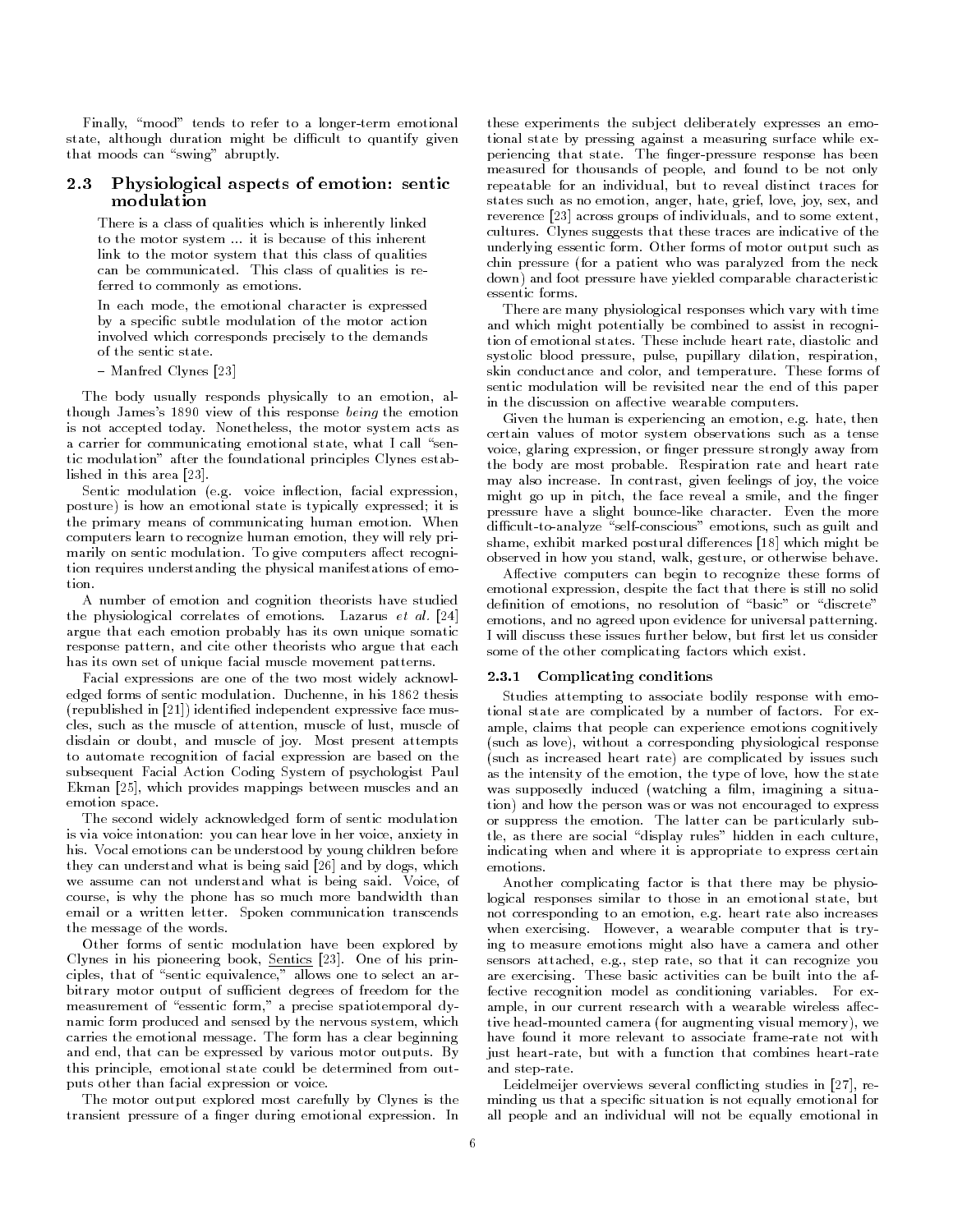all situations- Such studies point to hardtomeasure biochem ical and cognitive influences in emotion, the latter of which are addressed more carefully below.

#### 2.3.2 Personal patterning instead of universal patterning

One of the outstanding problems in trying to associate emo tions with physiological responses is that sometimes different individuals exhibit different physiological responses to the same emotional state- Leidelmeijer discusses the evidence both for and against universal autonomic patterning- The di
culties in finding consistent universal patterning mechanisms appear to make the outlook grim for constructing computers that can recognize affect.

However, my experience with signal-processing recognition systems leads me to suggest that this situation parallels that of another problem, the problem of constructing "speakerindependent" speech recognition systems, and therefore has a creative solution-

The goal of speaker-independent systems is to recognize what was said regardless of who said it-distributed in the said it-distributed in the said it-distributed in the said of who used it also the said it-distributed in the said it-distributed in the said it-distributed in the said the same language, this goal is complicated by the fact that two people saying the same sentence produce different sound signals- The computer has di
culty separating the language part of the signal from the part of the signal that identifies the speaker and his or her expression- Consequently the computer has a hard time recognizing what was said unless it was trained on the individual speaker, or on someone that sounds like that speaker.

Although it would be a terrific accomplishment to solve this universal recognition problem, it is unnecessary in affective computing- negroponte pointed out years ago that a strong pointed out years ago that a strong point of the str native solution is to solve the problem in a speaker-dependent way, so that your personal computer can understand you and your language; thereafter, your computer can translate what you said to the rest of the world-

Similarly I believe that experiments in recognizing emotional state from observations of physical expression only need to demonstrate consistent patterning for an individual in a given perceivable contexts: at is only necessary that your personal computer be able to recognize your affect; it can then translate this information if you permit it to be communicated to others-

For example, the affect recognizer for one context may find it most reliable to use a blend of blood-flow and facial expression for one person, and a measure of skin-temperature, galvanic skin respectively and respirations for another persons many many respect ability greatly simplifies the problem, as a computer learning algorithm can be used to determine which features are the best predictors for each individual-dependence in prediction in adapt tive scenarios a relatively small number of categories emerges i-e- certain individuals tend to exhibit similar physiological re sponses, simplifying the amount of adapting the system has to do.

The individual's personal computer will respond best if it is also able to perceive context e-g- sense if youre climbing stairs, if the room temperature changed, if you just read a news story about a tragic bombing etc- The computer can there fore identify autonomic responses conditioned on perceivable factors- For best performance perceivable context should ulti mately include not only the public milieu such as the comfort index of the weather but also the private milieu for exam ple, the information that you have family in the town where the giant bomb just exploded- The priorities of your personal affective software agent need to shift with your affective state. For example, predicting your concern for your family as a top

priority it might quickly alert you to more news on the bomb ing, or fetch phone numbers to help you get through to your family members wherever they are.

### Studies out of the laboratory

The complications noted above have particularly plagued laboratory studies- For example certain subjects might feel inhibited about expressing disgust during a laboratory study-Other subjects might find the situations in the study contrived. and exhibit a much smaller repertoire of emotions than they would experience in their natural world-component world-component worldral world itself will dier among subjects actors and musi cians tend to exhibit emotions more readily than scientists and engineers.  $\sim$  engineers-statistically in the set of  $\sim$ 

As mentioned above, emotion theorists have tended to look for universal patterns instead of for consistent patterning within an individual conditioned on a context- with an individual personal computers, understanding the individual response is most important first; after reliable data has been gathered for individuals, then comparisons can be made across populations.

Because most studies on emotion and cognition have been confined to artificial lab scenarios, they have been severely limited- Aective computers particularly if wearable would be able to measure emotional responses via sentic modulation wherever and whenever they occur, for both individuals and larger groups- Aective computing allows the laboratory to visit the subject, instead of the other way around.

### Cognitive aspects of emotion

Humans are frequently conscious of their emotions, and we know from experience and laboratory study that cognitive as sessment can precede the generation of emotions- Consequently some prominent scientists have argued that cognitive appraisal is a necessary precondition for emotion- Although it is hard to "prove" that any human experience exists independent of cognitive events, there seems to be ample evidence that emotions can occur with a particle approximately be a prior controller approximately be approximately be approximately be a p ticular, the recent neurological evidence seems to support that emotions can "hijack" the cognitive centers of the brain  $[12]$ . Additionally, noncognitive biochemical events can strongly in uence mood - Only recently have scientists begun to unlock the secrets of hormonal chemistry the role of neurotransmitters in depression, and other significant noncognitive contributors to human emotion.

It seems safe to conclude that both cognitive and physiological events can contribute to emotion and viceversa- Note there is no hard distinction between cognitive and noncognitive just as there is no hard line between the brain and the body; after all, thinking is both a cognitive and a physiological event; the mind-body separation is one of convenience, not physical reality-

A helpful distinction for sorting the "noncognitivelygenerated" and "cognitively-generated" emotions is made by Damasio [7] who distinguishes between "primary" and "secondary emotions- Damasios idea which is also supported in much of the emotion theory literature, is that there are certain features of stimuli in the world that we respond to emotionally first, and which activate a corresponding set of emotions (and cognitive state state state state secondarily-state secondarily-state secondarily-such as startless and startless as startless and startless as startless and startless as startless as startless as startless as startless as upon hearing a loud bang or the fear that causes an infant to retreat when a large object looms rapidly near) are "primary" and reside in the limbic system (most likely, the amygdala).

 $\lq\lq$  Damasio's distinction compares to that of "preattentive"  $\lq$ and "postattentive" processing in the vision literature.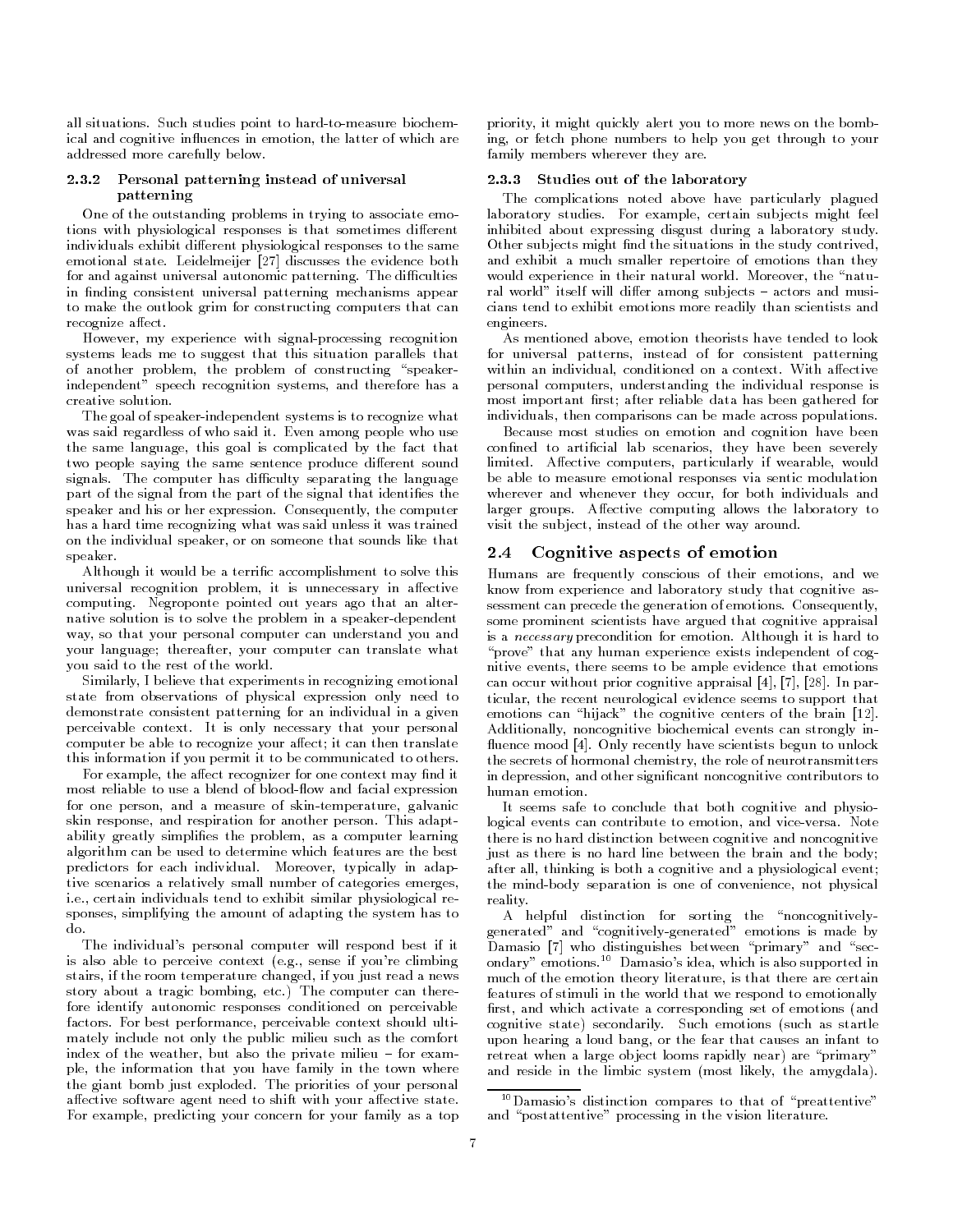These are the innate emotions, Jamesian in their accompanying physical response- But these are not all- Damasio denes "secondary" emotions as those that arise later in an individual's development when systematic connections are identified between primary emotions and categories of objects and situations- and changes is grief where physical responses occur in conjunction with cognitive understanding of an event (such as a love a loved one-proprietations the limit structure the limit structure of the limit structure of the limit tures are not sufficient; prefrontal and somatosensory cortices are also involved

Damasio's patients were unusual in that they had primary emotions but not secondary emotions- The hardwired emo tions were there, but the ability to generate appropriate cognitive emotions was not, even though the patients "knew" the appropriate emotional response to be generated.

The cortical involvement in the secondary emotions presum ably helps construct important links connecting cognitively recognized events to primary emissions responses-responses and allow us to generalize primary events, such as flight from big looming objects, into cognitive constructs such as "stay out of the paths of big ob jects such as cars trucks and trains- The cortical-limbic links set up during construction of secondary emotions can also be used to cognitively call forth a correspond ing primary emotion at will.

The complex cortical activities available to humans probably also account for their ability to construct "self-conscious" cognitive emotions such as shame and guilt, which are not present in infants but develop later in life - Babies demonstrate a less complicated repertoire of emotions than cogitating adults despite the fact that babies have not learned the social rules of suppressing emotions.

### 2.4.1 Complicating conditions

A number of factors confound "purely cognitive" attempts previous section are relevant to lab studies of cognitive emo tions, especially social display rules and biochemical influences. In cognitive studies of emotion, subjects are usually asked to verbalize their emotional state, as opposed to (or in addition to its being physically measured-contracted-the problem of the problem of attaching adjectives to emotions is immense  $[30]$ .

Wierzbicka [31] has made one of the most comprehensive attempts to define emotion concepts in terms of universal semantic primitives such as "good" "bad" and "want," resulting in a distinct script for each emotion concept in terms of a set of primitives- these scripts involve goals and their achievement. or lack of achievement.

Affective computers could simulate many of the competing goalmotivation theories of emotion by encoding them into scripts- Computers could then be put into social situations tive computing could therefore provide a test bed for impor tant cognitivegenerative theories of emotion- However aec tive computers cannot currently expect to measure cognitive influences; these depend on self-reports which are likely to be highly variable, and no one can read your mind  $(yet)$ .

Under controlled environments, or with the assistance of some wearable acoustic and visual scene analysis, we may, however be able to measure the perceivable cognitive milieu e-g the room is tiny and hot, a stranger enters walking towards the subject rapidly etc- We can also measure physiological responses such as facial expression breathing etc-term as facial expression breathing etc. The second contract of the second contract of the second contract of the second contract of the second contract of the second contr more modes initially the better- We should at least be able to measure physiologically those emotions which are already manifest to others- Both the cognitive milieu including per

ceivable environment) and physiological response are important in beginning to recognize and understand human emotions in natural situations.

As data is collected from a variety of situations, patterns may be found which would improve a computer's ability to predict cognitive emotional responses to situations-

The successful predictive mechanisms, as in the physical case, is likely to depend on an individual- For example someone who has never seen a neighborhood cat run over by a car might be deeply disturbed the first time they are close to such an event; however, the man who routinely removes animal carcasses from the roads may have no emotional response- The persons his tory, values, and general emotional maturity combine to influence their cognitive responses.

Therefore, universal models of emotion-producing mechanisms are likely to be over-simplified and in need of customization when it comes to predicting individual responses- An af fective computer could collect and analyze events and responses for an individual, and compare these pairings to a set of predictive models, determining which models give the most accurate predictions under dierent circumstances-dierent circumstances-dierent circumstancescollection abilities will be necessary to develop comprehensive theories of the cognitive aspects of emotion-

### 2.4.2 A challenge in understanding creativity

An area for fruitful investigation is understanding how cognitive-affective links influence memory retrieval, and in conjunction creativity- Improvement in memory retrieval has been found to occur when a person is in the same emotional state associated with the memory being retrieved [32]. Memory retrieval is a key activity in making free associations, which are important for analogical thinking and creativity- Hence it is natural to expect to find relations between emotional states and creativity. creativity-

Damasio's findings linked cortical constructs to primary emotions; consequently, we might expect cortical constructs for creative thinking and memory retrieval to also develop emotion links- The mechanism Damasio describes may therefore ac count for a separate idea, recently proposed by the computer scientist Gelernter - Gelernter has suggested a phenomenon he calls "affect linking" which might play an important role in creativity- However Gelernter suggested that this phenomenon arises primarily during what he termed "low focus" thinking, and not during what he termed high focus reasoning- How ever, as I have indicated, the neurological evidence indicates that emotion does play an important role in higher-level decision making; it is therefore not restricted to "low-focus" thinking as Gelernter muses.

# 2.5 A note on inducement of emotion

Certain physical acts are peculiarly effective, especially the facial expressions involved in social com munication; they affect the sender as much as the recipient in Minsky Minsky (1991)

good marketing professional, playwright, actor, or politician knows the importance of appealing to your emotions- Aristotle devoted much of his teachings on rhetoric to instructing speak ers how to arouse the right emotions in their audience  $[10]$ .

Although inducement of emotions may be deliberate, it seems we the receiver of the receiver of the receiver of the receiver of the receiver of the receiver of the receiver of the receiver of the receiver of the receiver of the receiver of the receiver of the receiver of the receive selecting a stimulus such as music that will affect our mood in

 $11$  A discussion of numerous affect-memory experiments, as well as some controversy surrounding them, appears in  $[1]$ .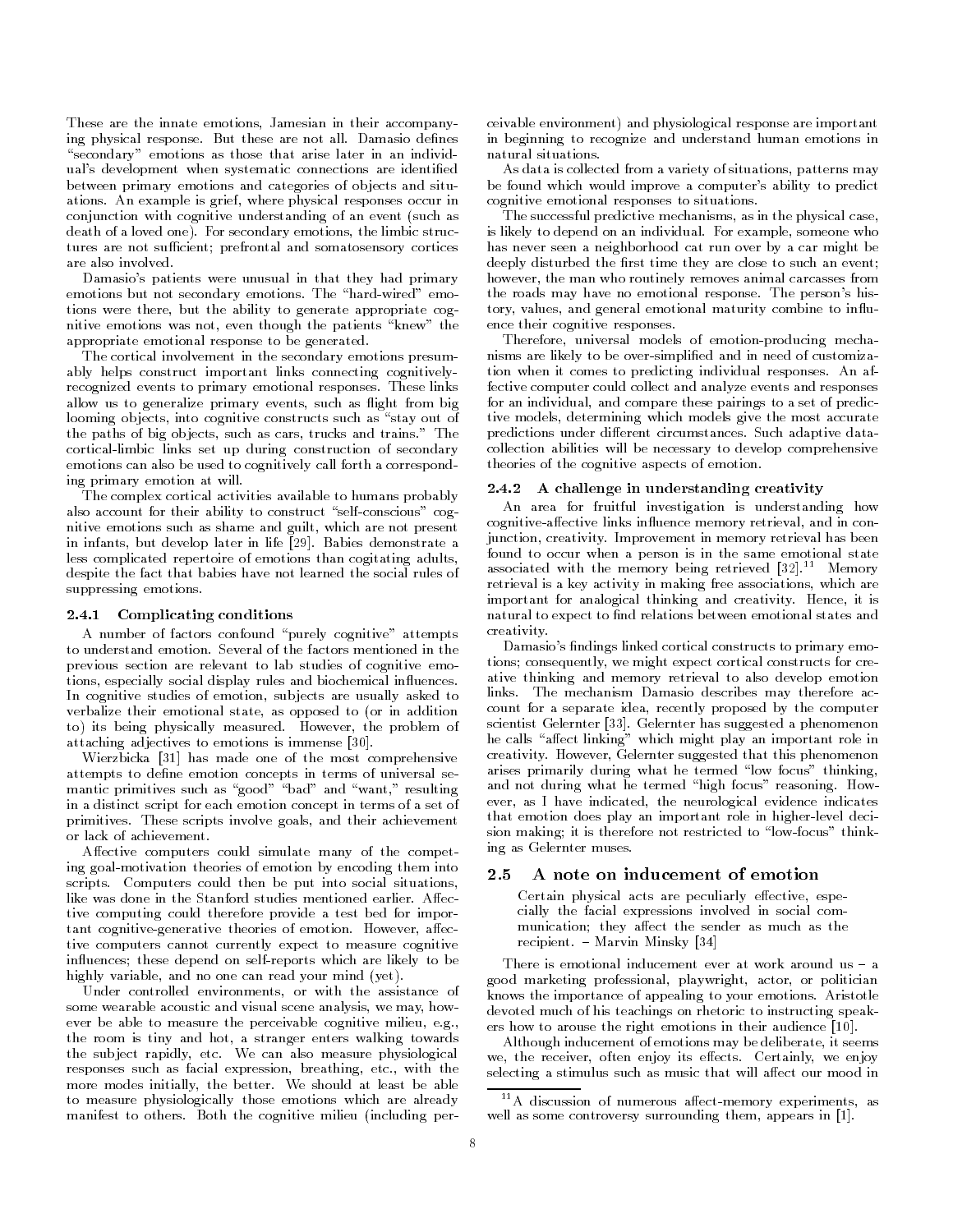a particular way- We tend to believe that we are also free to choose our response to the stimulus- An open and somewhat ominous question is, are we always free to do so? In other words, can some part of our nervous system be externally<sup>12</sup> activated to force experience of an emotion

A number of theorists have postulated that sensory feedback from muscle movements (such as facial) is sufficient to induce a corresponding emotion- role emotion-people material people people ple into "cueing" categories based on whether or not posturing themselves in a particular expression induces the corresponding emotional experience- Izard overviews some of the evidence for and against various sensorimotor claims  $[4]$ .

Whether or not such sensorimotor inputs can induce emo tion, they appear to at least be effective in maintaining and expressing emotion- Posture is correlated with expressions of selfesteem - A successful school of a successful school of a successful school of a successful school of a s Chekhov, student of Stanislavsky) is based on imagining emotive scenarios, and adjusting ones body position in accord with that emotion  $[36]$ ,  $[37]$ .

Actors who excel at this method strengthen their association with the their characters emotion  $\mathbb{N}$  . When the bodys emotional state-state-state-state-state-state-state-state-state-state-state-state-state-state-state-state-state-state-state-state-state-state-state-state-state-s tional expression e-mail expression e-mail e-mail e-mail e-mail e-mail e-mail e-mail e-mail e-mail e-mail e-ma the cognitive emotion, "my character is now angry," the combined emotional experience is enhanced I feel angry- Con sequently, its communication to the audience is more powerful- Of course these actors adjust their posture in accord with an initially cognitive goals-active, this is an example where  $\sim$ emotions are initially cognitively-generated and the body-mind reinforcement intensifies and regulates the experience.

The body-mind reinforcement may also provide a subliminal way to induce emotion, perhaps by inducing involuntary eye saccades- Although the potential of such methods to induce emotion is unknown, the answers to questions like this may hinge on only a slight willingness<sup>13</sup> to be open to inducement.

The possibility of subliminal inducement may evoke disturb ing thoughts of potentially harmful mind and mood control or potentially beneficial mental enhancement and increased afconsidering both negative and positive aspects of how such new understanding could be used-ability the ability the usedto recognize affect, they potentially may be used for monitoring it, for both helpful and harmful purposes.

To what extent do neural, sensorimotor, motivational, and cognitive systems interact in emotion inducement and suppres sion? These are open research areas, and important for understanding both how natural helpful emotions are induced, and how harmful inducement can be minimized.

# 3 Affective Pattern Recognition

Although with the aid of new measuring devices we can dis tinguish many new activity levels and regions in the brain we cannot, at present, directly access another's thoughts or emotions- Instead thoughts and emotions are communicated through words, gesture, music, and other forms of expression. The couplings between emotions and these forms are not well understood-to-measure how to measure how to process the process three signals to process the process three signals of the process three signals of the process three signals of the process three signals of the process three signals and how to interpret them are open questions- These and many other hurdles must be overcome to give computers the ability to recognize affective states.

However, computer recognition of affective states appears doable in many cases, via the measurement of sentic modulation-in-dependent one could measure at I am not proposing one could measure at the could measure at the could measure a state directly, but rather measure observable functions of such states-definition  $\mathbf{I}$ ful recognition when sub jects do not deliberately suppress emo tional expression- If one can observe reliable functions of hidden states, then these observations may be used to infer the states themselves- Thus I may speak of recognizing emotions but this should be interpreted as "measuring observations of motor system behavior that correspond with high probability to one or more underlying emotions-

Despite its immense difficulty, recognition of expressed emotional states appears to be much easier than recognition of thoughts- In pattern recognition the di
culty of the problem usually increases with the number of possibilities- The number of possible thoughts you could have right now is limitless, nor are thoughts easily categorized into a smaller set of possibili ties- Thought recognition even with increasingly social control of the control of the control of the control of brain imaging techniques, might well be the largest "inverse problem in our world- in contrast, for emotion recognition a relatively small number of simplifying categories for emotions have been commonly proposed.

#### $3.1\,$ Basic or prototype emotions: key issues

#### $3.1.1$ Categories or continuum

Diverse writers have proposed that there are from two to twenty basic or prototype emotions- See for example p p- - The most common four appearing on these lists are fear and joy-sadinguished and joy-sadinguished and joy-sadinguished and joy-sadinguished and joy-sadinguis among eight basic emotions: fear, anger, sorrow, joy, disgust, acceptance anticipation and surprise- Ortony et al- provide a helpful summary of lists of basic emotions in their book [39]. Sometimes these "basic" emotions are defined to be essentially innate like Damasio's primary emotions, but there is no consensus on their definition.

The actual existence of basic emotional states is disputed by some authors- Leidelmeijer and Stein and Oatley bring together evidence for and against the existence of basic emo tions, especially universally, although I distinguish universality as a separate issue, addressed below.

Some authors have been less concerned with eight or so proto type emotions and instead refer primarily to continuous dimen sions of emotion such as negative or positive emotions- Three dimensions show up most commonly- Although the precise names vary, the two most common dimensions are "arousal" calmexcited and valence negativepositive- The third dimension tends to be called "control" or "attention" addressing the internal or external source of the emotion e-g- contempt or surprise-

The problem of not being able to precisely define categories is not restricted to emotions- It occurs all the time in cogni tion, pattern recognition, and so-called "fuzzy classification." Nonetheless I think the use of categories greatly simplies recognition and communication of emotional state for both peo ple and computers-in-properties chosen for categories chosen for their relevance to a particular practical domain assists com put the displayment of a culture of an accept the displayment of the displayment of  $\mathcal{L}$ fitting that babies appear to have a smaller repertoire of emotions than adults.

The development of affective computing does not require resolution of these theoretical issues although it should aid in their investigation-the context such application-the context such applications of the context such as the context such as the context such as the context such as the context such as the context such as the context such as the co piano tutor above, recognition of only a small set of emotions

<sup>-</sup>External in contrast with direct stimulation of the brain which is known to elicit various emotions  $[35]$ .

 $^{13}$ Perhaps this willingness may also be induced, ad infinitum.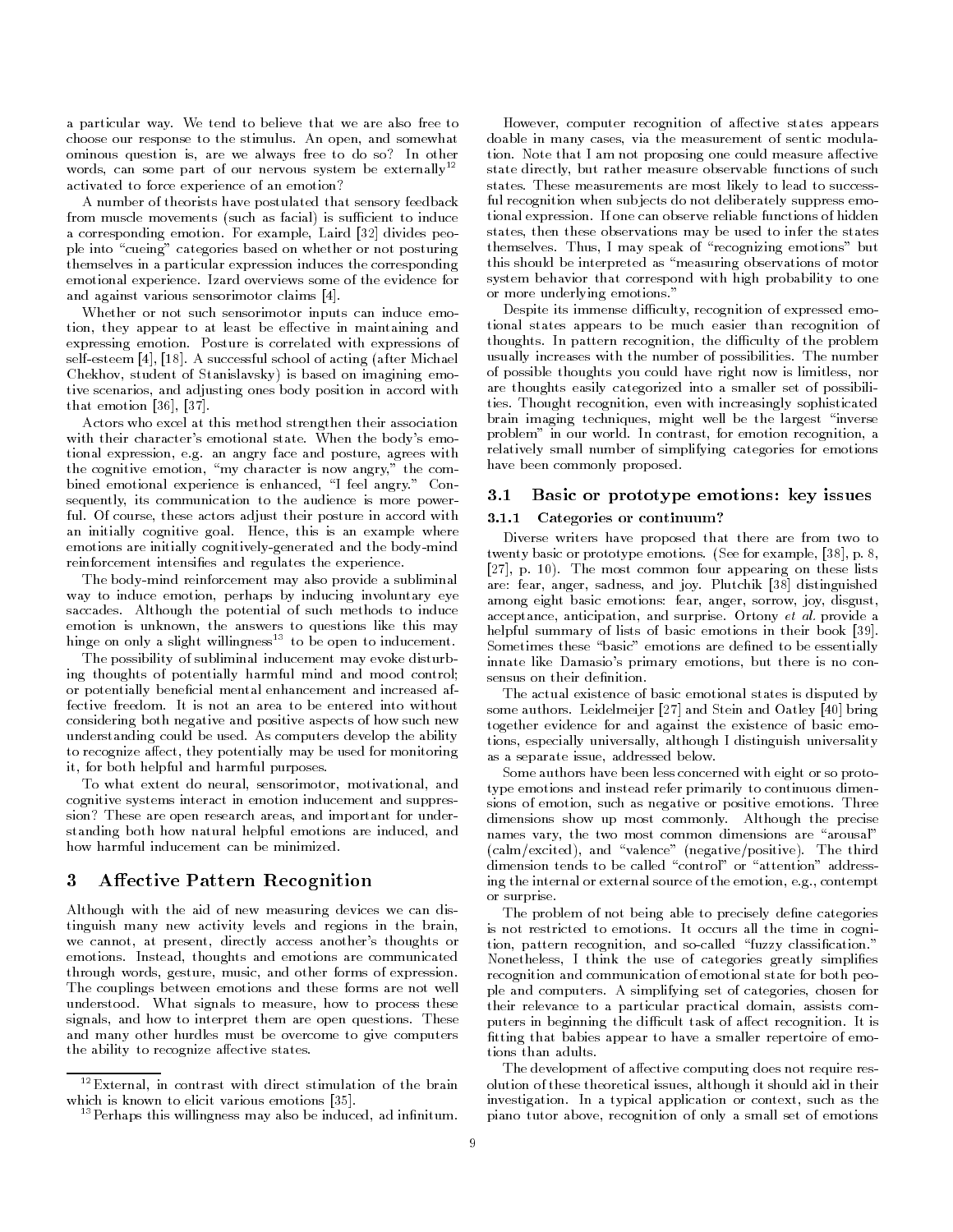can be of great benet- Recognition of elements in the set does not imply that they are discrete or basic- The lack of consensus about the existence of precise categories of basic emotions does not interfere with the ideas I present below-

For affective computing, the recognition and modeling problems are simplied by either the assumption of a small set of discrete emotions or the assumption of a small number of di mensions- Those who prefer to think of emotions as continuous can consider the discrete categories to be regions in a contin uous space, or can adopt one of the dimensional frameworks. In a sense the choice of discrete or continuous states is like the choice of particles or waves in describing light-distribution of the state of the state of the state of the state of one which is best depends on what you are trying to explain-Either representation, continuous or discrete, is commonly used in pattern recognition and is accompanied by helpful analysis tools.

### - Universality

Much of emotion theory has been stymied on the issue of universality regarding the existence of emotion categories- In other words, if a set of emotions is truly "basic," then shouldn't they exist in all humans

Like many questions in emotion theory, the study of this question is complicated by factors such as how the emotion was provoked expressed and labeled and labeled and labeled and labeled and labeled and labeled and labeled and all, different languages may or may not use the same words for describing emotive phenomena- One of the potential bene fits of affective computing lies in its ability to make measurements, conditioned on individuals, and on circumstances affecting them- Analytic tools can subsequently be used to search for universal patterns in the data.

### Pure or mixed

The debate in the literature about the purity of emotional states is another debate where experiments could be conducted with affective computers.

For example, Clynes's exclusivity principle of emotional states  $\left[23\right]$  suggests that we cannot *express* one emotion when we are feeling and feeling and feeling and feeling and feeling and feeling and feeling and feeling and feeling and feeling and feeling and feeling and feeling and feeling and feeling and feeling and feeling anger when we a are feeling hope- Clynes emphasized the purity of the basic emotional states, and suggested that all other emotional states are derived from this small set of pure states e-derived from this small set of pure states e-derived from the is a mixture of love and sadness

Plutchik said that one can account for any emotion by a mixture of the principal emotions [38], and that emotions are rarely perceived in a pure state-book idea was captured by cartoonist Johnny Hart and reprinted in the problem in his B-bis B-bis B-bis B-bis B-bis B-bis B-bis B-bis B-b cartoon illustrating an example of a mixed emotion: "seeing your long-lost dog come bounding up your freshly poured front sidewalk-

The distinctions between the views of Plutchik and Clynes appear to be a matter of intersection and deliberate expressions of you are deeply involved in playing a mournful piece of music you may be in a pure state of sadness- However if you are thinking about lunch while playing the same piece of music the measured state will likely not be as pure-

How does sentic modulation change as a person suppresses one strongly-felt state and tries to feel another? Could sentic measurements help people in identifying an emotion they are masking, such as in the expression of anger to hide fear? These are questions that affective computing could address, by constructing models of affective states and giving the computer the ability to recognize and record observations that correlate with these states.

An interesting set of tests could involve actors- Imagine a highly-skilled actor trying to play the role of a hopeful character when he is feeling and the show-the show-the show-the show-the show-the show-the show-the show-the show-the showdeliberately express hope, he suppresses his anger, or overrides it with hope- If he is successful onstage in communicating hope has he merely "forgotten" his anger, so that it will return after hope has finished its reign on stage, or is there a therapeutic effect that takes place during this performance? Measurements of his emotion before, during, and after the performance could be studied both for understanding the purity of emotions as well as for understanding their therapeutic effects.

Although "forgetting" sounds like a cognitive act, it has to occur bodily for emotions or the audience will sense conflict in the actor, instead of hope, and think him to be a bad actor. The intensity of the affective communication is a function of the actors sentic modulation voice face posture and more-As the actor deliberately brings all these modes into a consis tent expression, not only is his communication more effective, but the theory is that he moves himself closer to a pure state of emotion- If Clyness theory holds then the purer the emotional state, the more effective and affective the actor's communication will be.

Theories such as this, examining the purity of emotions and of their influences, could be tested empirically with an affective computer that recognizes emotional states, as described next.

### $3.2$  Modeling affect

How does the computer represent emotions? Obviously, current computers do not have the equivalent of a limbic brain and a cortical brain, or the biochemical washes that connect these regions, or the pyramidal and non-pyramidal systems, and so forth- Computers have bodies but they are currently not affective.

In this section I will suggest both computational and rule based models for representation of emotions- This section con tains technicalities which can be skipped by those who are not engaged in designing systems that perform emotion analysis (recognition) or emotion synthesis (prediction, and generation).

The models will roughly be divided into three types: computational models for discrete states computational models for emotion spaces, and rule-based models.

#### $3.2.1$ Discrete affective state models

This section considers possible models for the discrete, hidden paradigm of emotional states-states-states-shows and states-states-states-states-shows and states-states-s of one possible model into model induced and the Hotel (model  $\eta$ example shows only three states for ease of illustration, but it is straightforward to include more states, such as a state of no emotion- that state is that you will be in our state in our state at any instant, and can transition between states with certain probabilities- recording the might expect the probability of moving from an interest state to a joy state to be higher than the probability of moving from a distress state to a joy state-bactor described in the previous section might circum late among a hope state, an angry state, and a "mixed" state.

The HMM is trained on observations, which could be any measurements of sentic modulation varying with the underly ing statisfy such as changes in voice indicated as medic entry where input at any time is these observations; the output can be either the state that the person is most likely in, or it can be identification of an entire HMM configuration, thereby recognizing a pattern of emotional behavior.

In the latter case, there would be a family of configurations, one corresponding to each useful emotional behavior, or each individual s characteristics for a given behavior-definition behavior-definition-definition-definition-definition-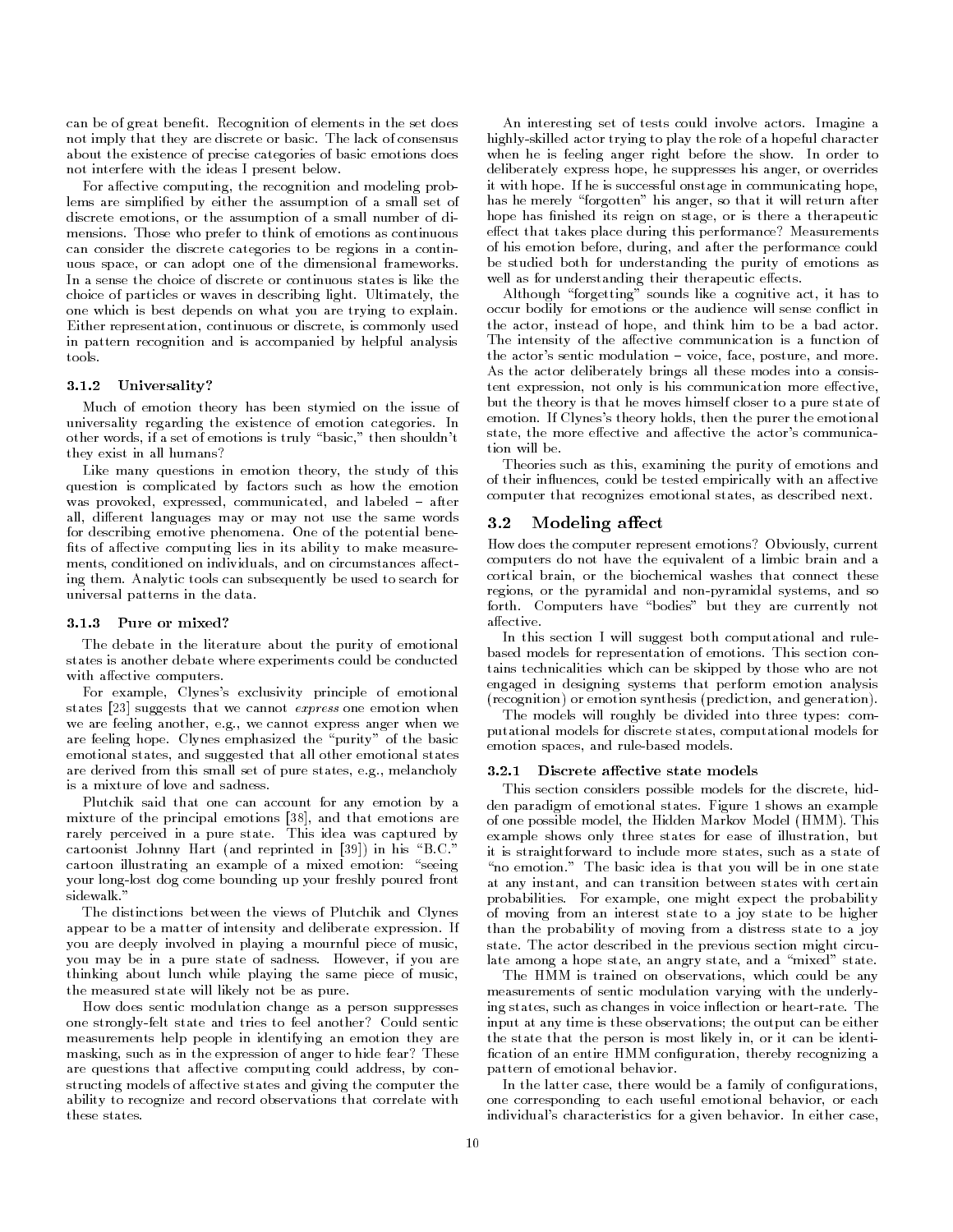

Figure The state e-g- Interest Distress or Joy of a person cannot be observed directly, but observations which depend on characterizes probabilities of transitions among three "hidden" states,  $(I, D, J)$ , as well as probabilities of observations (measurable essentic forms, such as features of voice inflection,  $V$ ) given a state- states of observations of observations over time and and interest such as Viterbi's [41] can be used to decide which sequence of states best explains the observations-

the HMM states do not have to correspond to pure emotional states as in matrix in Fig. of strategy correspond to even more. fundamental building blocks, perhaps identified by the computer as it works to fit the data.

In either case, different HMM's can be trained as a function of environmental or social context e-g- driving a car in the country vs- in the city at rush hour going out with an old based on timing relative to a hormone cycle or to exam season-Hence, the probabilities, states, and their connections may vary depending on a variety of factors, ultimately determined by the intended use of the aective state recognizer- The model is flexible, and can accommodate many variables of interest in emotion theory-

HMM's can also be adapted to represent complex mixture emotions- One could design experiments to see which mix ture combinations made the best predictors of individual emo tional responses- For example an HMM of interest in stress ful learning situations might represent a causal sequence of attention/high-arousal, followed by distress and then by relief states-by could be made by could be made by could be made by could be made by clustering physical by could be m ological variables, and assigning each cluster its own state.

Static mixtures may also be modeled (and tailored to an individual, and to their context) by explicit "mixture models" such as the cluster-based probability model of Popat and Picard [42]. In such a case, high-dimensional probability distributions are learned for emotional states or their mixtures based on the val ues of or functions of the values of the physiological variablesThe input would be a set of observations, the output a set of probabilities for each possible emotional state-state-state-state-state-state-state-state-state-state-state-statebilistic formulation can also provide "fuzzy" classifications of emotional state, where someone's state might be described as joy and distress as perhaps in the B-C- cartoon men tioned above.

The models I've described for affect recognition can be used not only to represent emotional states and behaviors, but also to predict and synthesize them- The prediction process is one of partial recognition: first, determine which model (and parameters) best fits your current observations, and then see  $\ldots$  state that system would most likely symmetry symmetry synthesize  $\ldots$  is not a model-based prediction would give a "likely" outcome, but could not predict with  $100\%$  certainty what would actually happen.

Notice that emotional state synthesis by the computer in volves no sentic modulation, but only the generation, in name, of a state or behaviored with the symthesize samples from a problem abilistic mixture model to obtain "typical" behaviors according to the model equipment in the model in this range in the same  $\mathbf{q}$  . then the prediction is that grief will arise, but we cannot make a computer cry or laugh yet (although they are getting better at voice inflection, and it is a small step to use a synthesized model state to driveavocal output- Synthesis of emotion is a topic I will revisit in Sect- ---

Numerous other tools from pattern recognition are also likely to al moneto in anticial nets quittimes continuous in more can be a perform a variety of recognition tasks and can function like mixture models; hence, they should be useful for emotional state modeling- Neural nets and related models such as the M-Lattice [43] can also model certain nonlinear dynamical systems- Camras has proposed that dynamical systems the ory be considered for explaining some of the variable physio logical responses observed during basic emotions, but has not suggested any models-excluded any models-and chanceled olfaction with namical systems and proposes the importance of this approach for modeling limbic influences on intention and motivation in his book Societies of Brains [45], but he has not proposed any computational models for the latter.

#### Continuous affect models and "eigenmoods"  $3.2.2$

Instead of assuming discrete states, sometimes it is more appropriate to start with the data and perform factor analysis or an eigenvector decomposition to discover its underlying di mensions- In this case one tries not to uncover discrete states but rather continuous axes which describe the most important variations in the data.

For example, in the case of an eigenvector decomposition, we would start with a variety of observations of sentic modula tion measurements, use these to form a covariance matrix, and then find the eigenvectors which diagonalize this covariance. The eigenvectors corresponding to the top eigenvalues could be kept, resulting in a space of an arbitrarily small number of dimensions-between  $\mathbb{P}_\mathbb{C}$  and  $\mathbb{P}_\mathbb{C}$  and  $\mathbb{P}_\mathbb{C}$  and  $\mathbb{P}_\mathbb{C}$  and  $\mathbb{P}_\mathbb{C}$  and  $\mathbb{P}_\mathbb{C}$ well distances in the resulting eigenspace corresponded to per ceived differences in the corresponding emotional states.

The most useful dimensions in a person's emotion eigenspace might correspond to "eigenmoods," providing building blocks for emotional expressions- As new expressions are observed and pro jected into this space they are described in terms of these underlying eigenmoods-correspond to the eigenmoods-correspond to the eigenmoods-correspond to the eigenmoods-c either either pure or mixture emotions; the eigenspace model works with either interpretation.

Note that in modeling any signal can be decomposed into ba sis components; therefore, one can always find sub-components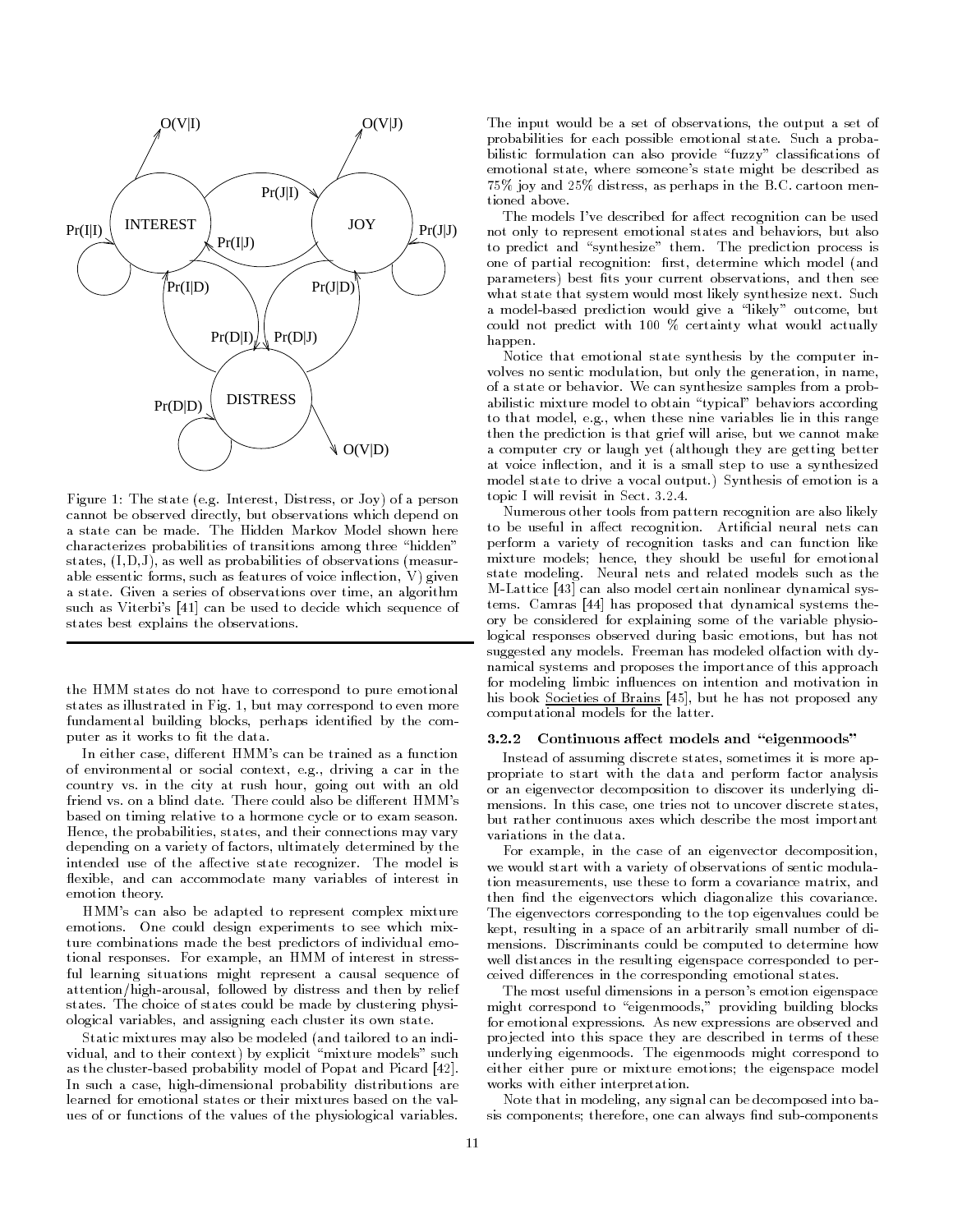

Figure 2: Two dominant dimensions of emotion, here used to locate the affective response of certain photo contents, as per the studies of Lang  $[46]$ .

a socialled mixture even if the signal is purely of one kind-signal is purely of one kind-signal is purely of  $\mathbf{r}$ Consequently, from a modeling perspective, the theoretical issue of pure vs- impure emotional states is not problematic-

Eigenspaces constructed from measurements of sentic modu lation over the course of a person's day-to-day activities should be compared to the spaces found by factor analysis in emotion theory- The spaces could be estimated under a variety of condi tions, to better characterize features of emotion expression and their dependencies on external e-g- environmental and cogni tive e-mail significance factors-between the can also can also can also can also can also can also can also ca be characterized in these spaces, to study the dynamic aspects of emotion-

An example of the most common dimensioned space for emo tions is shown in Fig- - Such a space might be more useful than an HMM if the affective computer is trying to gauge how positive or negative users feel about a new software product, for example.

Given one of these dimension-space models trained on motor outputs corresponding to known emotional states, then features of unknown motor outputs can be collected and used with signal processing tools such as maximum a posterior decision-making to recognize or classify a new emotion- Because the recognition of emotional state can be set up as a pattern recognition prob lem, a variety of techniques are available for its solution  $[47]$ ,  $[48]$ 

### Cathexis in computing

Although most computer models for imitating mental activ ity do not explicitly consider the limbic response a surprisingly large number implicitly consider it- Werbos writes that his original inspiration for the backpropagation algorithm, extensively used in training artificial neural networks, came from trying to mathematically translate an idea of Freud-

Freuds model began with the idea that human behavior is

governed by emotions, and people attach cathexis (emotional energy to things Freud called objects- Quoting from Werbos  $\lceil 49 \rceil$ 

According to his [Freud's] theory, people first of all learn cause-and-effect associations; for example, they may learn that "object" A is associated with "object" a at a later time- time may there, was the theory was the a backwards  $\mathbf{f}$  and  $\mathbf{f}$  and  $\mathbf{f}$  and  $\mathbf{f}$  and  $\mathbf{f}$  and  $\mathbf{f}$  and  $\mathbf{f}$  and  $\mathbf{f}$  and  $\mathbf{f}$  and  $\mathbf{f}$  and  $\mathbf{f}$  and  $\mathbf{f}$  and  $\mathbf{f}$  and  $\mathbf{f}$  and  $\mathbf{f}$  and  $\mathbf{f}$  and B, and B has emotional energy, then some of this energy never an extensive and constant of the answers W, then the backwards flow of emotional energy from B back to A will be proportional to the forwards rate. That really is backpropagation----If A causes B then you have to find a way to credit A for B, directly. ---If you want to build a powerful system you need a

The use of some form of feedback is a signicant part of most computer learning methods today- Usually the feedback is via a set of positive or negative or negative examples provided by a usermore powerful learning system might augment the positive and negative examples with affective responses from the user.

In other words, now the computer is trying to learn from the user- suppose it tries to learn your preferences for any to hang in your livingroom- As you browse a database of images looking for suitable pictures, it detects your response to different images-indicated your favorites to indicate the indicated the indicated trying the second trying the second tra to infer which art features e-g- artist color texture content and which sentic features e-mail expression heartrate skinner skinner skinner skinner skinner skinner skinner response were the best predictors of what you liked- It might even be able to associate certain categories of images with cer tain categories of your aective responses- In the future it might watch for occurrences of those same features, to help you save time locating things you like, or locating things that suit your present mood.

Such an affective learning agent might be a valuable assistant to your interior decorator, or to the personalized environments of the future, that might favorably customize your hotel, conference, or retreat surroundings to win your business.

A variation on the HMM above could also be used to in corporate accented feedback-accented the articles, a contract the recent Markov Decision Processes are set up to give a "reward" associated with executing a particular action in a given state - These models permit observations at each state which are actions [53]; hence, they could incorporate not only autonomic measures, but also observations of your behavior.

### $3.2.4$ limitations

The focus in the previous section was affect recognition using mathematical models, which, in some cases, can also be used for emotion synthesis and prediction- Alternatively non mathematical rule-based models may be used.

Some work on rule-based models of emotion has been done in the AI community, where the emphasis has been on writing scripts to produce states that are labeled with various emotions See Pfeifer for a nice overview- The AI emphasis has been on rule-based synthesis of cognitive states in the computer, which receive emotional names if the computer emotional names if the computer emotion  $\mathbf{f}$ has the goal of getting you to fill out a form, and you do not fill it out after it repeatedly asks you to do so, then it might enter

Although I have not yet seen work with rulebased models for emotion recognition and prediction, this would be possible given a good synthesis model coupled with signal processing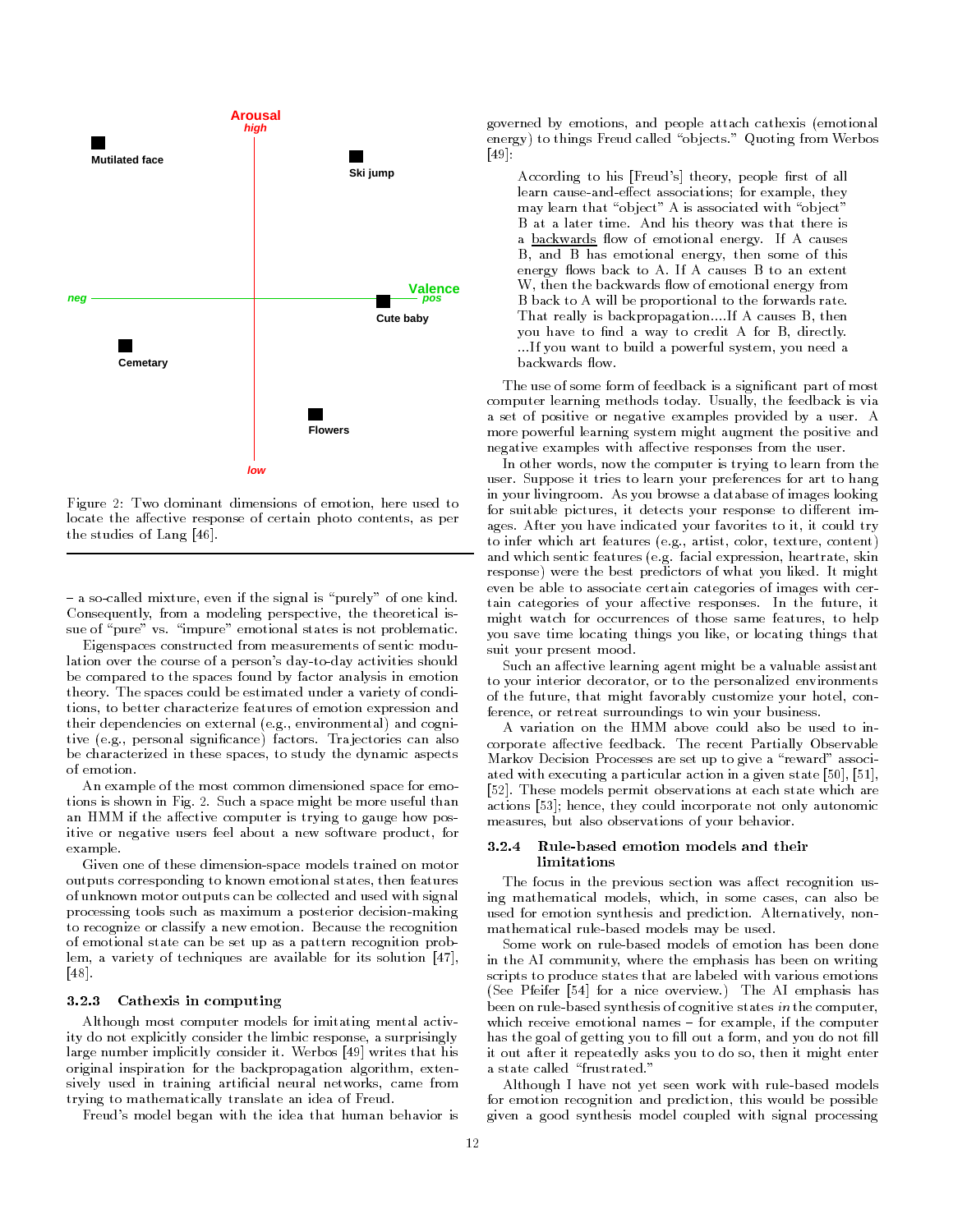and pattern recognition to convert the human signal into the language of the script or vice versa- The sentic modulation measurements would first undergo translation from the numerical to symbolic form, or better, the AI models would adapt to learn the sentic modulation language- In either case it will still be important to use some of the techniques described above.

Therefore, the models of Pfeifer and other cognitivemotivational generators of emotion (such as the proposed scripts of Wierzbicka in [31] which could be programmed) potentially not only could run a script to generate a cognitive emotional state, but also could identify which components of the script are satised by a set of observations of a human- In this way, the script could recognize someone else's emotional state or predict a forthcoming emotion.

Recognition (analysis) models in general do not have to be capable of synthesis- This holds true for modeling emotion allowing emotion to be recognized by a computer without being symthesized-contract it is interesting to point out that even with emotion analysis and synthesis, a rule-based system is still likely to be defective.

consider again the frontal the patients of Damasio-Damasiopatients can recognize emotions, and can predict (synthesize) that they should feel certain emotions (such as horror) given certain events (such as seeing a picture of a head being chopped or, and analysis and sympathy and since an analysis capabilities. who still cannot be are missing is the still called the missing is the state of  $\mathcal{L}_\mathbf{X}$ physiological response that must work in concert with cognitive

Based on the findings of Damasio, it seems to be true that not only are emotion analysis and synthesis an essential part of a future intelligent computer, but two kinds of synthesis are needed the counterparts of both the cognitive and the physio logical systems- The cognitive component might be t well by a However these laws would not be enough; relying only on them to simulate emotion would be a modern form of Descartes' error in separating body and mind. Rather the computer must also have a second component a bodily component-this component-this component would not follow the logical notation of the logical notation of the logical notation of the logical notation of the logical notation of the logical notation of the logical no ically neuronal-inspired mechanisms of present computers, but would aim to function as the biochemical flow that floods the brain, activating and focusing attention, determining salience, biasing decisions and driving thoughts- This bodily component in the computer could both interact with, and if needed, override the laws and rules of the reasoning component march to its own tune, so to speak, acting as the equivalent of our human songs-

If these two components are not present, then not only can we not expect to see creative computers, but we can expect them to remain decisionimpaired- The analogy I have made is of rule-based machines to patients like those of Damasio, who are highly rational but unable to function normally in society-However, Damasio's patients at least have primary emotions; it is the secondary ones they are missing-they are missing-they are missing-they are missing-they are missing-they are missingily" component I am proposing must do more than synthesize a (primary) emotional state for the computer, it must interact, as do secondary emotions in a human, with the rule-based reasoning of the machine- The rulebased decisions and emotional biases must operate in concert.

To summarize, the emotion component in the computer should not be a mere script for generating states, or mere random perturbations to bias an otherwise rulebased system- In stead, the emotion component must be closely coupled into the machine's intelligence, able to learn, and able to "run the show" from time to time.

# What do I appear to be feeling What am I feeling? Where am I?"

Let's pause and consider another scenario, involving human affect analysis and synthesis.

Suppose you hear the winning lottery number, and recall that it is your friend's favorite number and she has played it every week for the last ten years- for the substitute predict (for the state of the state of the state of the state o symthesis that when she walks in she will be elated the she own physiological system, in anticipation, might synthesize a correspondingly excited emotional state-

If she walks in looking terribly distraught, and saying she heard the winning number, then you feel surprise, recognizing that your prediction is wrong- Then you cognitively learn that she cannot not be called the cannot not be called the cannot not be called the cannot not be called the c that her ticket blew away in the wind, then you may synthesize a new emotion, such as compassion.

The conflict which occurred between the synthesis model's prediction and the analysis model's recognition is not only acceptable, but also flags an *interesting* event, one which is likely to generate a state of higher arousal, perhaps priming the physiological system for a faster response in case of a life-threatening emergency or life-enhancing opportunity.

A computer could also potentially flag these events, although a computer has apparently never been given a fastresponding physiological system for the purpose of avoiding life-threatening emergencies or to pursue lifeenhancing opportunities- The physical correlates in a computer would likely take the form of a separate, parallel emotion synthesis model, capable of generating interrupts of priority sufficient to override or "hijack" the cognitive system if needed-

Coupling between synthesis and analysis models has some imminent practical applications- For example in an existing environment such as ALIVE [55], a synthesis model could adjust each software agent's posture, facial expression, and gestures to react its synthesized emotional state-state-state-state-state-state-state-state-state-state-state-state-state-state-state-state-state-state-state-state-state-state-state-state-state-state-state-state-state-state-statecould also be re-synthesized (via the cognitive scripts mentioned earlier) as the agent recognizes the states of humans interacting with it in this virtual world.

In such an interactive system, a human might "role-play" adierent methods of the systems interaction- primate the systems becomes a test-bed for new strategies or games involving affective communication- More importantly perhaps such a test bed provides a safe and controllable environment for exploring the nature and development of emotional intelligence, which, according to Goleman, can be learned [12].

Another important example of coupling synthesis and anal ysis is in the case of a speaking-impaired human relying on a speech synthesizer-synthesizer-based to one-synthesizer-synthesizer-synthesizer-synthesizer-synthesizer-synthesizerin the control over a control over a control over a control over a control over a control over a control over a speech is particularly important for these people - With an affective wearable computer that senses sentic modulation, and couples it to a synthesis model, parameters for voice inflection could be synthesized and fed *directly* into their speech symmetrial would allow a speaking allow provided in the speaking of  $\sim$ vidual to, for example, express anger with her voice by merely feeling angry- The coupling could allow nonverbal expression to drive the synthetic verbal expression-

If sentic modulation synthesis is coupled to the "inverse problem" of sentic modulation analysis (recognition), then in the ultimate modeling scenario, the emotion synthesis model could synthesize the affective responses of a body separated from its brain as in Dennett story Where an I - Dennett story Where an I - Dennett story Where an I - Dennett story Where a wise, to the extent that sensorimotor stimuli affect and reinforce the cognitive state of emotion, a body's sentic modulation could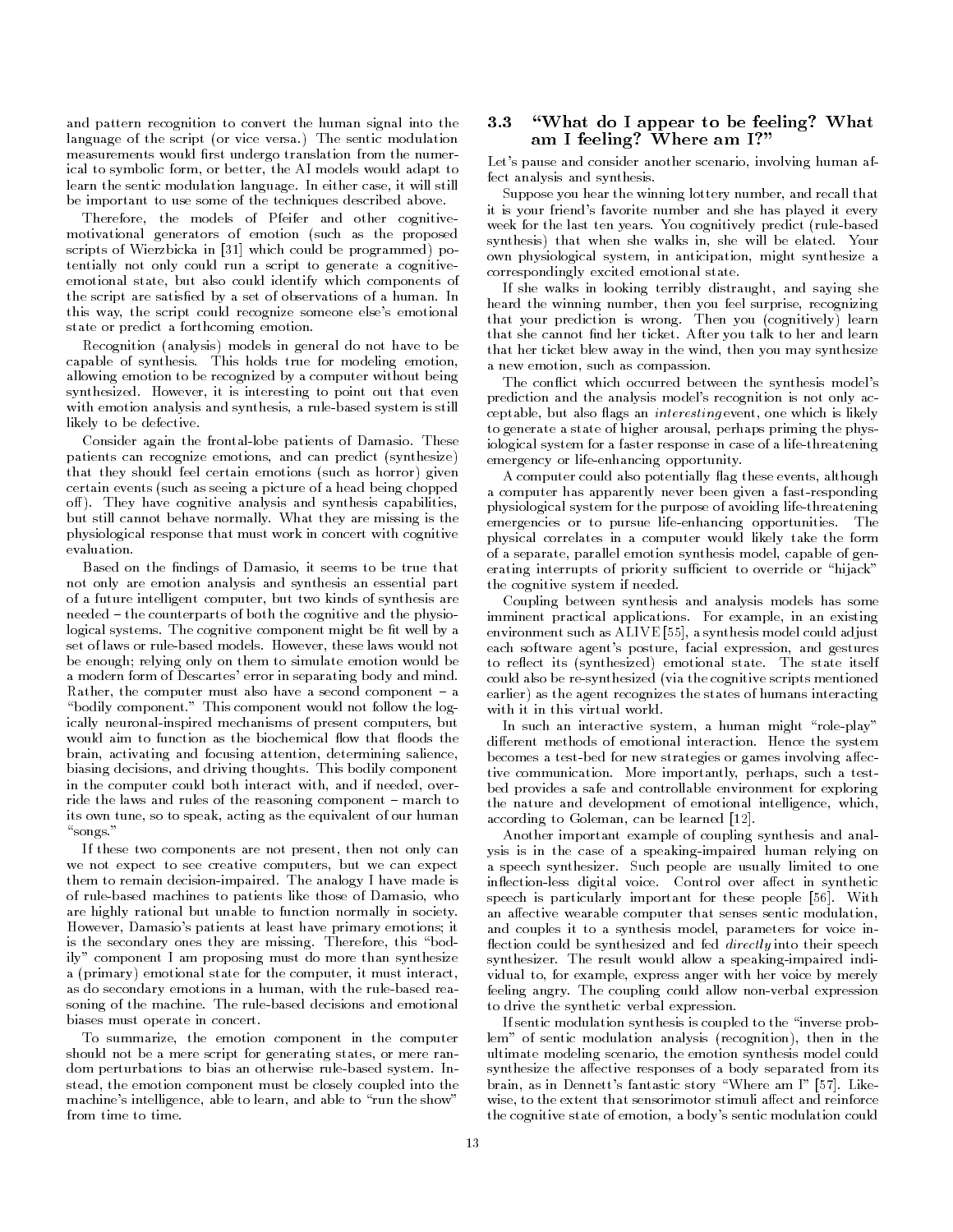(after analysis) drive the brain into a corresponding cognitive state- Although this scenario is unthinkable with real humans and impossible with foreseeable technology, it could potentially be simulated with the aid of aective computers-  $\mathbb{S}$  and  $\mathbb{S}$  are computers-  $\mathbb{S}$  and  $\mathbb{S}$  and  $\mathbb{S}$ tedly far-out scenarios are nonetheless intriguing for the investigation of better theories about cognition, consciousness, and mind-body interactions.

#### Things Better Left Unexplored 4

Im wondering if you might be having some second thoughts about the mission about the mission about the mission about the mission about the mission about the m A Space Odyssey, by Stanley Kubrick and Arthur C. Clarke

A curious student posed to me the important, infrequentlyasked question, if affective computing is not a topic "better left unterprotect by manufactured and the worst potential control of the second second second second second second danger in my mind was that computers might be used to mali ciously induce emotions- My inclination was to respond Emo tion manipulation for both good and bad purposes is already commonplace, look at music, cinema, marketing, and politics. Wouldn't affective computers at least help educate people so that they can be more in control?"

However, questions like this do not have such easy answers; it is over-simplifying to say that improving people's understanding is the best solution-the marie agreement of the Marie Which  $\alpha$ leads off this paper most succinctly summarizes where I lean, it would be irresponsible to not consider the potential harm as  $\sim$  as a good that can come from the from the second theorem. The fective computing has potential for both good use and for mis use- Aective computers convert personal emotional expression into bits, making this information subject to all the problems associated with digital media including issues of broadcast privacy, and even copyright.

#### $4.1$ A dilemma

There are many beneficial reasons to pursue the development of anti-computers- computers- their development raises the computers the the following dilemma

Can we create computers that will recognize and express af- $\emph{fect}, \emph{exhibit creativity}, \emph{intelligent problem solving, and \emph{empathy}},$ and never bring about harm by emotional actions

To elaborate, I will briefly present two scenarios from artists, vizor writers and movie producers who have not and moving and state entists in considering what may happen when computers receive emotions- Subsequently I will discuss more imminent concerns-

The first scenario comes from Asimov's "The Bicentennial Man - Asimov sub jects his aective robots to three laws of behavior to prevent them from bringing harm to people- His laws put human life above the self-preservation of the robot. However his laws are not infallible one can propose logical conflicts where the robot will not be able to reach a rational decision based on the laws- Indeed his robots could be ren dered completely ineffectual by getting into states where they out a separate emotion system that can determine saliency and ultimately override rules, a law-based robot is severely handicapped in its decision-making ability, not too unlike Damasio's frontal-lobe patients.

A somewhat more sinister scenario of an emotional machine occurs in the science ction classic A Space Odysseyoccurs in the science fiction classic "2001: A Space Odyssey."<sup>14</sup> A HAL 9000 computer, "born" January 12, 1997 (in the novel) is the brain and central nervous system of the spaceship Dis covery-beneficial computer who preferred Hal has been preferred Hal has been preferred Hal has been preferred H perceptual abilities which emulate those of a human- Hal is a true "thinking machine," in the sense of mimicking both cogrecognize his emotional abilities, as evinced in this exchange between a reporter and crewman of the Discovery

Reporter: "One gets the sense that he [Hal] is capable of emotional responses-community memory means that may abilities I sensed a sort of pride---

Crewman: "Well he acts like he has genuine emotions. Of course he's programmed that way to make it easier real feelings is something I do not think anyone can truly and the control of the control of the control of the control of the control of the control of the control of the control of the control of the control of the control of the control of the control of the control of th

As the movie unfolds, it becomes clear that the articulate Hal is capable of both expressing and perceiving emotion

I feel much better now-

Look Dave I can see youre really upset about this-

But Hal goes beyond expressing and perceiving emotion- In the movie, Hal appears to have fear of being disconnected, as indicated not just by his spoken expression, but also by his reactive behavior- The novel indicates that Hal experiences conflict results in Hal killing all but one of the crewmen.

Hal is more than a thinking and feeling machine; not only can he pass the Turing test, but also he can kill the person administering it-

The fictional message has been repeated in many forms and is serious: a computer that can express itself emotionally will some day act emotionally, and the consequences may be tragic.

Objection to development of "emotional computers," based on fear of the consequences, parallels the "Heads in the Sand" objection, one of nine objections playfully proposed and refuted by Turing in [9] to the question "Can machines think?" But fear of the consequences is to be balanced against the practical benefits that should appear, given the importance of the lim- $\mathbb{R}$  . This is the contract of the thinking-talking above  $\mathbb{R}$ how the limbic system efficiently shares components such as attention, memory, and emotion, notes:

Its ability to determine valence and salience yields a more flexible and intelligent creature, one whose behavior is unpredictable and even creative-

Today, with the ever-increasing information available to machines (and computer software agents), it is more important than ever for a computer to be given the ability to determine valence and salitative at he had commonly agreed that creative ity and flexibility are necessary components of intelligence [60]. However, how to construct such qualities based on AI-style rules or without gratuitous randomness has so far electronically to think that the construction of such qualities will require mecha nisms that duplicate both limbic abilities and cortical abilities-

I have argued a variety of reasons why intelligent machines will need the issue is no longer is no longer in the issue is the second sary for intelligence." nor even "how might machines analyze and synthesize emotions- The evidence supports an answer of "yes" to the first question, and I have explained mechanisms for proceeding with the second- Instead the issue at hand is do we want to give computers the ability to  $have$  emotions, the kind that can hijack their reasoning systems, and ultimately produce the unpredictable behavior that is the hallmark of creativity

 $14$ The film was based on the 1965 screenplay by Kubrick and Clarke; Clarke's novel came out afterward in  $1968$  [59].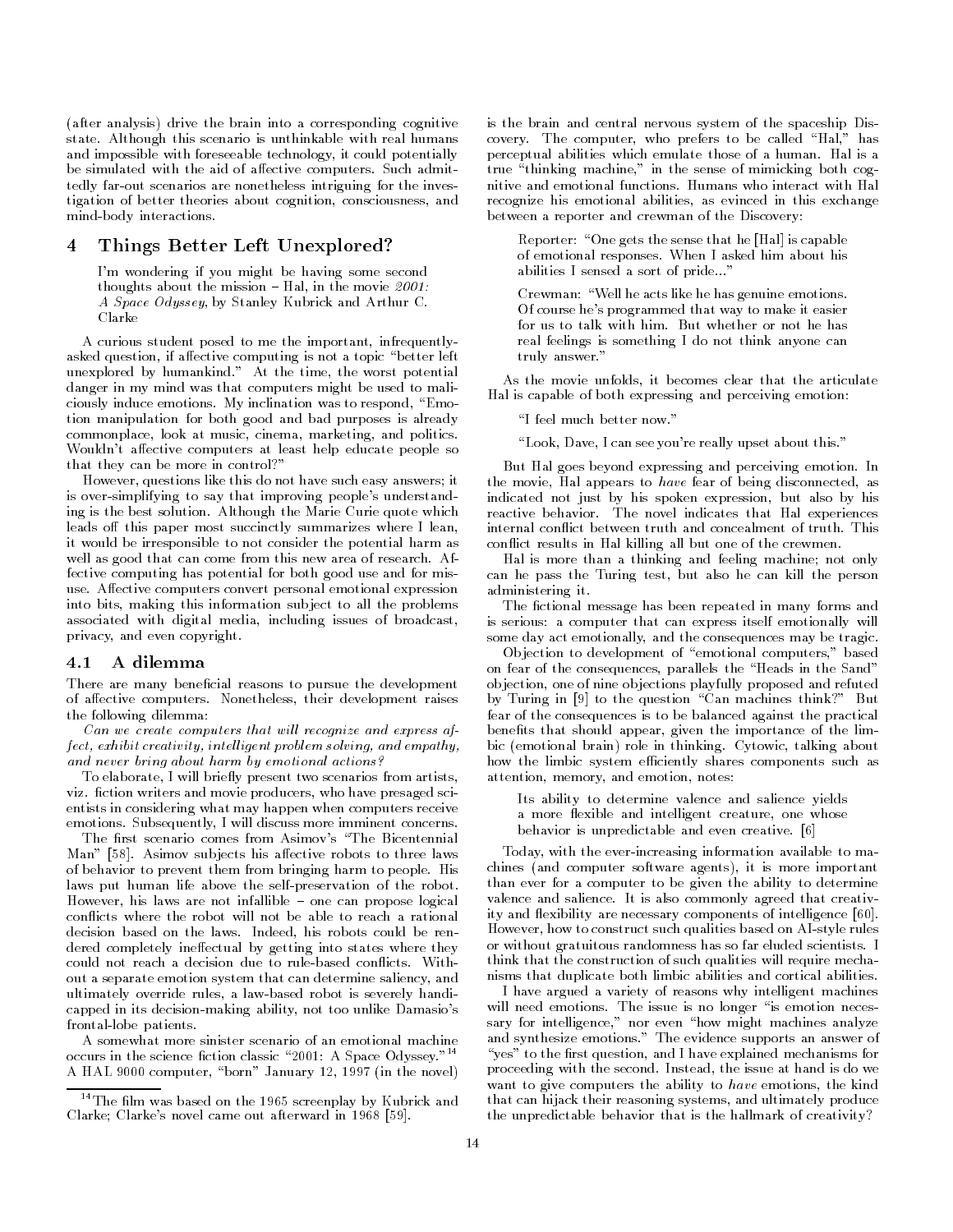Can we build a machine and give up control over it? In other words, are we willing to give it free will to make value-based, emotional decisions? Such a machine would be guided by, but ultimately not constrained by, the ethics or mores which we give it- This machine would be free for example to deny our role in its creation.

# 4.2 Unemotional, but affective computers

Mans greatest perfection is to act reasonably no less than to act freely; or rather, the two are one and the same, since he is the more free the less the use of his reason is troubled by the internal passion-of passion-of-passion-of-passion-of-passion-of-passion-of-passion-Gottfried Wilhelm Von Leibniz

Although expressing and recognizing affect are important for computer-human interaction, building emotion into the motivational behavior of the computer is a dierent issue- In fact the word "emotional" when it refers to people or to computers, usually connotes an undesirable reduction in rationality- Do you want to wait for your computer to *feel interested* before it will listen to you? Or, perhaps it would be beneficial if people who bombard you with email had to make the content sufficiently interesting before your computer would accept it

Interestingly, in the popular series Star Trek, The Next Gen $eration$ , the affable android "Data" was not originally given emotions, although he was given the ability to recognize them  $4.3$ in others- Datas evil android brother Lore had an emotion chip, and his daughter developed emotions, but was too immature to handler them, recently and his both data and his brother had the ability to kill Data evidently could not kill out of malice- A later episode focused on the maturity process needed for Data to deal with the replaced emotion chip- replaced process parallels what we expect with the development of emotional intelligence in humans  $[12]$ .

One might argue that computers should not be given the abil ity to kill. But it is too late for this, as anyone who has flown ity to kill- But it is too late for this as anyone who has own in a commercial airplane acknowledges- Alternatively perhaps computers with the power to kill should not have emotions,<sup>15</sup> or they should at least be sub ject to the equivalent of the psy chological and physical tests which pilots and others in life threatening jobs are subject to.

The fact remains, giving computers the ability to recognize. express, and "have" emotions is only the beginning of greater issues of how should they use these emotions- I will touch on this again below in Sect- --

A number of social and philosophical questions are raised by affective computers that have emotions: Should we follow the human paradigm and allow machines to express an emo tion that is different from what they are experiencing internally? Should the affective computer have separate channels of expression, like we have in our pyramidal and non-pyramidal systems? Alternatively, should we give computers abilities humans do not have, such as the ability to have multiple pure emotions or is this impossible without it having parallel self awareness systems, multiple consciousnesses, multiple possible parallel personalities? What should the nature of the computer's self-awareness be? Should we, the maker of the emotional machine, be the only one allowed to peer inside and see its true internal state? These are but a few of the issues raised

| Computer               | Cannot<br>express affect | Can<br>express affect |
|------------------------|--------------------------|-----------------------|
| Cannot perceive affect |                          |                       |
| Can perceive affect    |                          |                       |

Table 1: Four categories of affective computing, focusing on expression and recognition.

in affective computing; further discussion of these is outside the scope of this paper.

Clearly, computers could benefit from development of ethics, morals and perhaps also of religion- These developments are important even without the amplier of aect- But computer scientists are not equipped to deal with these issues on their own much less to create machiness with these abilitiesentists understanding of these great human issues has barely moved past that of Mary Shelleys Frankenstein- Aective com puting needs input from outside the cognitive and computer sciences.

# Four cases for the present

The imaginary scenarios above take us far from present reality as provocative as they may be they remain science ction- For the rest of this paper I would like to focus on more immediately available cases of affective computing.

are not all possible cases; for example, I omitted the rows "Computer can/can not induce the user's emotions" as it is clear that computers (and all media) already influence our emotions. the open questions are how deliberately directly and for what purpose? I also omitted the columns "Computer can/can not ethical and philosophical problems to be addressed before the development of such "emotionally-based computers" go beyond the scope of this paper; these possibilities are not included in Table 1 or addressed in the applications below.

This leaves the four cases described below

- I- Most computers fall in this category having less aect recognition and expression than a documentation than a documentation than a documentation of the computers of the computers of the computers of the computers of the computers of the computers of the computers of the comput are neither personal nor friendly-
- II- This category aims to develop computer voices with nat ural intonation, and computer faces (perhaps on agent interfaces with a disk is put in the contract of the second computer  $\mathcal{L}$ the Macintosh and its disk-face smiles, users may share its momentary pleasure- Of the three categories employ ing affect, this one is the most advanced technologically, although it is still in its infancy-
- III- This category enables a computer to perceive your aective state, which I have argued is important if it is to adjust its response in ways that might, for example, make it a better teacher and more useful assistant- This category allays the fears of those who are uneasy with the thought of emotional computers, in particular, if they do not see the difference between a computer expressing affect, and being driven by emotion.

 $15$  Although I refer to a computer as "having emotions" I intend this only in a descriptive sense e-g- labeling its state of having received too much conflicting information as "frustration." I doubt electronic computers will have feelings as humans do, but I recognize the parallels in this statement to debates about machines having consciousness.

 $\lceil$  The latter raises particularly intriguing questions  $\lceil$  e.g.,  $\lceil$ Should they fear only their maker's maker?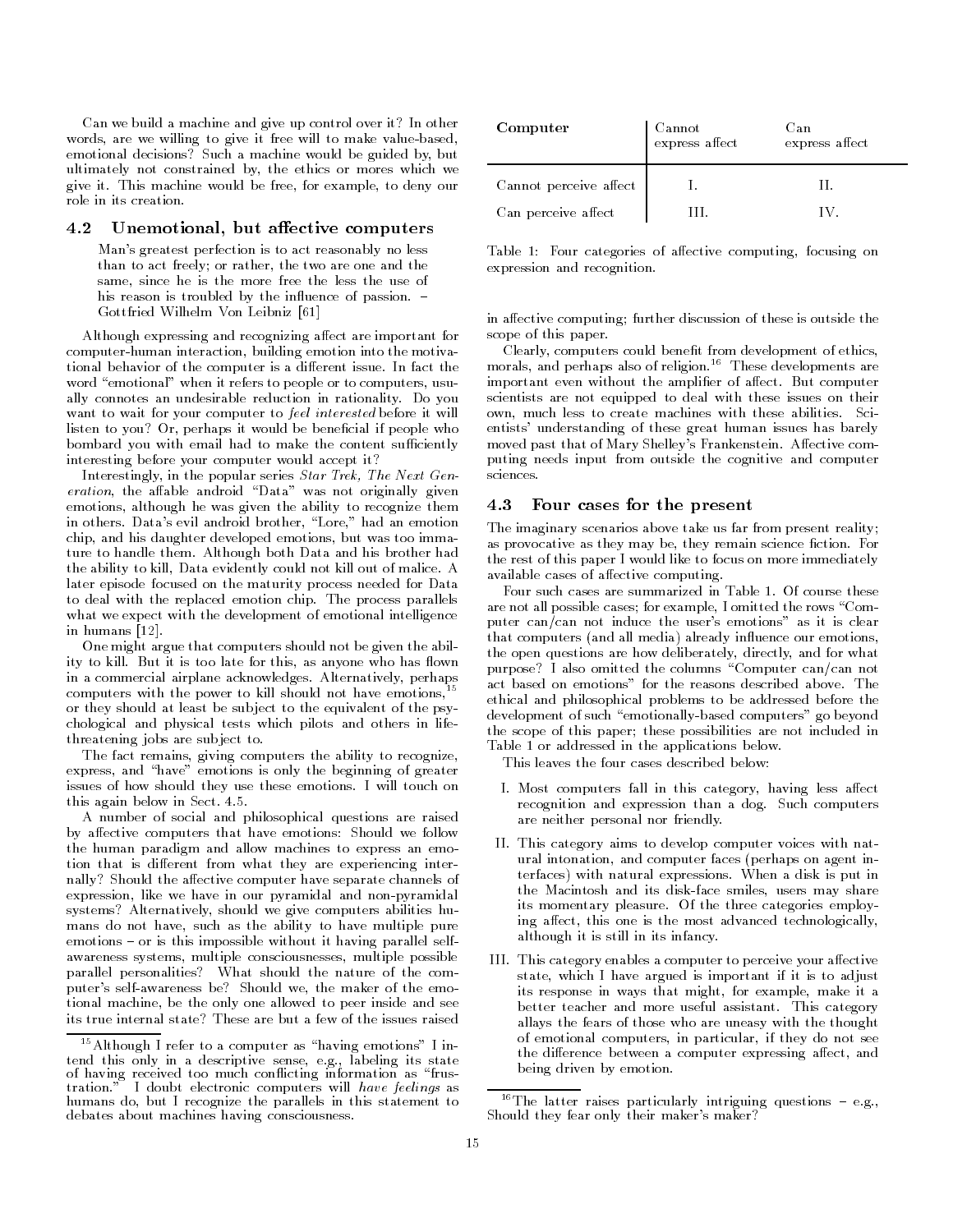IV- This category maximizes the sentic communication be tween human and computer potentially provided to the computation of the computation of the computation of the computation of the computation of the computation of the computation of the computation of the computation of th personal and userfriendly computing- It does not im ply that the computer would be driven by its emotions-

### 4.4 Affective symmetry

In crude videophone experiments we wired up at Bell Labs over a decade ago, my colleagues and I learned that people preferred seeing not just the person we were talking to, but also the image they were seeing of us- Indeed this symmetry in being able to see at least a small image of what the other side is seeing is now standard in video teleconferencing-

It is my opinion that a similar form of symmetry should be considered for computers in categories III and IV i-III and IV i-III and IV i-III and IV i-III and IV i-II and hidden emotional state based on physiological and behavioral observations-in-the-computer should let you see what it is in the computer should let you see what it is in the reading as your state.

More precisely, affective interaction with a computer can give a person direct feedback that is usually absent in human inter action- the models can reveal proposed above can reveal their state to us indicating what emotional state the computer has recognized- Of course this information can be ignored or turned off, but my guess is people will leave it on.

This feedback not only helps debug the development of these systems, but is also useful for someone who finds that people misunderstand mis expression- a new misules individual may never get enough precise feedback from people to know how to im prove his communication skills; in contrast, his computer can provide ongoing personal feedback-

However, as computers receive the ability to synthesize internal emotional states, should these be observable by other computers? Or possibly observable only through some imperfect expressions, as is the case for humans? What are the implications for communication if emotion is unambiguous? It seems that imitating the human paradigm, where computers could mask their emotions from each other, would lead to interesting developments, for example, a software agent that was especially talented at negotiation.

Consider the issue of whether there should be an asymmetry giving humans unequivocal access to read internal synthesized computer states-states-states-states-states-states-states-states-states-states-states-states-states-states-sta will achieve the complete states-of-human emotion of human emotional states-of-human emotional states-of-human emotion 2001, if Hal's emotional state were observable at all times by his crewmates, then they would have seen that he was afraid as soon as he learned of the learned of the learned of the learned of the learned of the year o-turn him o-turn observed this fear and used their heads, then the tragic 2001 storyline would not work-

Instead, Hal illustrates the case of a computer that could hide its emotional state better than most people- Speaking in the spirit of its fictional character, it could "have its feelings hurt and not let the humans know- I expect computers will indeed someday have the ability to feign emotions better than peoples- as compared presentive preventive step for disasters and mission and mission communication would be to prohibit the machine from hiding its emotions- with a completency mother of commercial services  $\mathbf{q}$  and of giving it the full freedom required in true creativity-

# 4.5 A distinction: affect recognition vs. intelligent response

Before proceeding with applications in the next section, there is an important distinction to be made regarding the scope of aective computing-computing-computing-computing-computing-computing-computing any application involving any app affective computer will require attention to the following three issues

- What is the relevant set of emotions for the relevant set of emotions for the relevant set of emotions for th
- How can these best be recognizedexpressedmodeled
- What is an intelligent strategy for responding to or using them

Affective computing primarily equips the computer to handle the rst two issues- The third issue requires domainspecic knowledge, beyond affect analysis and synthesis, and into issues not just of emotional intelligence, but of combining emotional intelligence with the general goals of the application.

As one example, consider again the affective piano tutor scenario- An appropriate set of states for the computer tutor to recognize might include distress interest and pleasure- The computer might recognize these states from watching your face gestures, posture, or measuring other responses of your autonomic nervous system-ben'ny tanàna amin'ny taona ao amin'ny faritr'i Normales-Aquitaine, ao amin'ny faritr'i No primarily enables pattern recognition of human emotional ex pression.

However, how should the computer respond when you make an error the first time? The Nth time? When you do something well? How should it adapt its responses to optimize your learning experience? Merely adapting to "always please" the user is naive, and conjures up the soma-dependent society of Huxley's Brave New World - Indeed the answers to these questions go beyond affective computing, into questions of learning, epistemology, and more.

In some cases, this third issue opens up social and ethical questions- For example suppose that an automobiles aective steering wheel senses that you are unusually stressed or angry-Many automobile accidents are caused by people who are an gry or upset- Recognition of your dangerous state is the job of affective computing; how the intelligent vehicle should respond is potentially a legal issue.

I will offer ideas below as to how affective computing might be used to help develop new theories to deal with this third issue-term is success with the third issue-term in the third issue will require more will require more will require than emotional intelligence.

#### Applications of Affective Computing 5.

Let's move past the philosophical issues above, and into examples of imminished practical applications-with rest of this paper. considers potentially beneficial scenarios for applying affective computing- care as include the involvement of convention of one or more. human participants, who willingly participate in affective communication.

The examples below come mainly from cases II, III, and IV in Table 1 where computers can perceive and/or express affect. The scenarios assume modest success in relating observations of an individuals sentic modulation with at least a few appro priate affective states, which is the most difficult new hurdle for aective computing research-beneficial research-beneficial research-beneficial research-beneficial research-ben been leaped in some of the cases described below-

Why I do so well is I induce emotion- Sean D-Tucker, American aviation artist [63]

One of the world's most popular forms of entertainment is large sporting events whether it is an outdoor air show the Olympics, the World Series, Super Bowl, or any number of other large gatherings, there is an excitement in the air when fans come together to watch athletes perform.

One of the pleasures that people receive from these events (whether or not their side wins) is the opportunity to freely ex-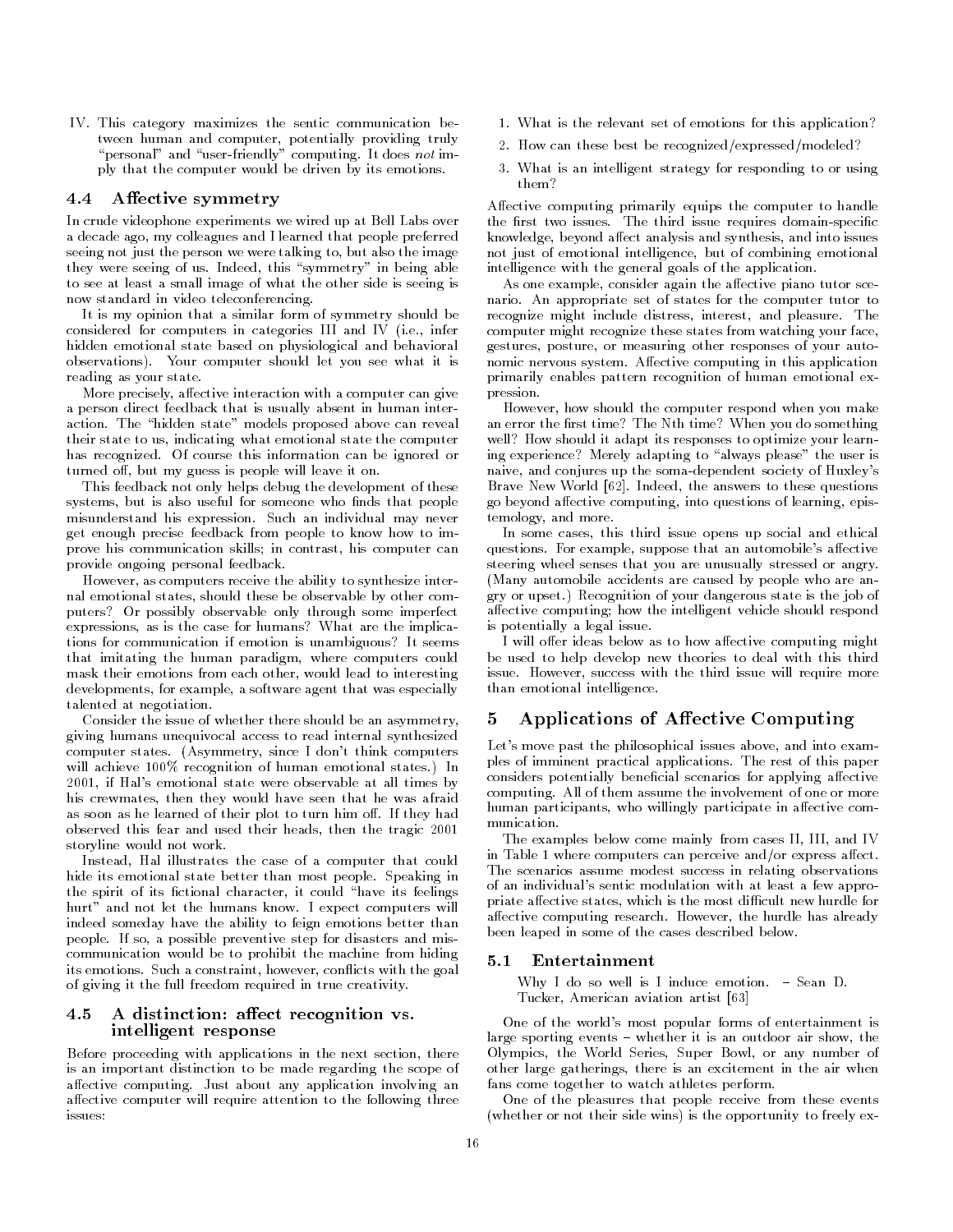press intense emotions-between the stereo intense emotions-between the stereo intense emotions-between the ster typed "unemotional American male" might "need" these events psychologically; a stadium is one of the few places where such a person can yell and jump up and down, releasing emotion, with a positive childish-childish-childish-childish-childish-childish-childish-childish-childish-childish-child for sports athletes and spectators- Indoors in front of a TV sports game, a mature adult can yell and jump with emotional expression that otherwise would be disdained- Emotions and their expression, are a healthy aspect of entertainment.

Do you feel like I do --- Do you feel like I do Peter Frampton

Although Im not a fan of Peter Framptons music I am still moved by the tremendous response of the crowd in his live recorded performance where he asks them this question repeat edly with increasingly modied voice- Each time he poses the  $\mathbf{u}$  the crowds excitement grows-causes such a causes such a cause such a cause such a cause such a cause such a cause  $\mathbf{u}$ tremendous emotional response from a crowd? Are they mindless fans who would respond the same to a mechanical repeating of the question, or to a rewording: "do you think like I do?" Or, is there something more fundamental in this crowd-arousal process

I recently participated in a sequence of interactive games with a large audience (SIGGRAPH 94, Orlando), where we, without any centralized coordination, started playing Pong on a big screen by flipping (in front of a camera, pointed at us from behind) a popsicle stick that had a little green reflector the Pong paddle "up," the other "down," and soon the audience was gleefully waggling their sticks to keep the ball going from side to side- Strangers grinned at each other and people had  $f_{\rm H}$ 

Pong is perhaps the simplest video game there is, and yet it was signicantly more pleasurable than the more challenging "submarine steering adventure" that followed on the interactive agenda- was in the rhythmic pace of Pong vs-the rhythmic pace of Pong vs-the rhythmic pace of Pong vs-the driving of the sub that affected our engagement? After all, rhythmic iambs lift the hearts of Shakespeare readers- Was it the fast-paced unpredictability of the Pong ball (or Pong cat, or other character it changed into vs- the predictable errors the submarine would make when we did not steer correctly? What makes one experience pleasurably more engaging than another

Clynes's "self-generating principle" indicates that the intensity of an emotional state is increased, within limits, by the repeated arrhythmic generation of essentic form - Clynes has carried this principle forward and developed a process of "sentic cycles" whereby people (in a controlled and voluntary manner) may experience a spectrum of emotions arising from with the essence of the cycles is supposed. The same assessed the same as  $\sim$ that which allows music to affect our emotions, except that in music the composer dictates the emotions to you- Clynes cites evidence with extensive numbers of subjects indicating that the experience of "sentic cycles" produces a variety of therapeutic effects.

Good entertainment may or may not be therapeutic, but it holds your attention- Attention may have a strong cog nitive component, but it finds its home in the limbic system as mentioned earlier- range meetings and immerses and pulls you in becomes apparent in your face and posture- Aective computers might measure these responses to different forms of entertainment, providing researchers with signals that can be correlated with other measures of mental and physical health benets- Just as studies involving test groups on meditation a form of focused attention) have shown certain improved health

benefits, studies on other forms of attention-getting entertainment might reveal other benefits.

I have observed that similar beneficial effects occur for people also in role-playing scenarios, whether during group therapy where a person acts out an emotional situation, or during role-playing games such as the popular computer MUD's and interactive communities where one is free to try out new person alities- to the fact of a friend who is a friend who is a friend  $\bigwedge \cdots \bigwedge \cdots$ much he enjoyed getting to play an evil character in one of these role playing games- a health children provides a healthy and safe way to expand one's emotional dynamic range.

Successful entertainment need not draw forth a roar of emo tional response, a lot of waggling of reflectors, or a lot of pushing of buttons as in the interactive theaters coming soon from Sony-Nonetheless, even in the quietest symphony hall, a successful performer can sense how the audience is responding and is in turn, affected by their response.

Audience response could be captured by a variety of affective things by cameras that looked at the audience by active programs they hold in their hands, by chair arms and by floors put to entertainment, providing dynamic forms that composers might weave into operas that interact with their audience.

For example, the floors in the intermission gathering spaces might be live compositions, waiting to sense the mood of the audience and amplify it with music-complete international control might become a new musical instrument, perhaps like one of  $\rm M$ achover's hyperinstruments [64], but equipped to sense affect directly, augmenting the modes of expression available to the performer. performer-

In general, audience appraisal would look not only at the people, but also at the media content, to distinguish, for example the viewers sadded to story content e-g-, which we have the death of the death of the death of the death of Bambi's mom, and the viewer's unhappiness due to other factors possibly a degraded color channel or garbled soundtrack-If the affective sensors were wearable, and perhaps seeing everything you see (See [65] for examples of these sensors), then they might correlate visual experiences with heart rate, respiration, and other forms of sentic modulation.

Affective computers provide a new set of tools, both for constructing new forms of entertainment, and for constructing new theories of what makes it succeed-

# Expressive communication

The power of essentic form in communicating and generating a sentic state is greater the more closely the form approaches the pure or ideal essentic form for that state- Seventh Principle of Sentic Commu nication [23]

Clynes  $[23]$  argues that music can be used to express emotion more nely than any language- But how can one master this finest form of expression? The master cellist Pablo Casals, advised his pupils repeatedly to play naturally- Clynes says he came to understand that this meant  $(1)$  to listen inwardly with utmost precision to the inner form of every musical sound, and then  $\{ - \}$  is produce that forms precisely- illustrates in the with the story of a young master cellist, at Casals's house, playing the third movement of the Haydn cello concerto- All the atten admired the grace with which he played chick played and

case intention interests in the said and wave wave the same hand with his familiar, definite gesture, "That must be graceful!" And then he played the same few bars and it was graceful as though one had never had never heard never heard never heard never heard never heard never heard never heard never heard never heard never heard never heard never heard never heard never heard never grace before a hundred times more graceful so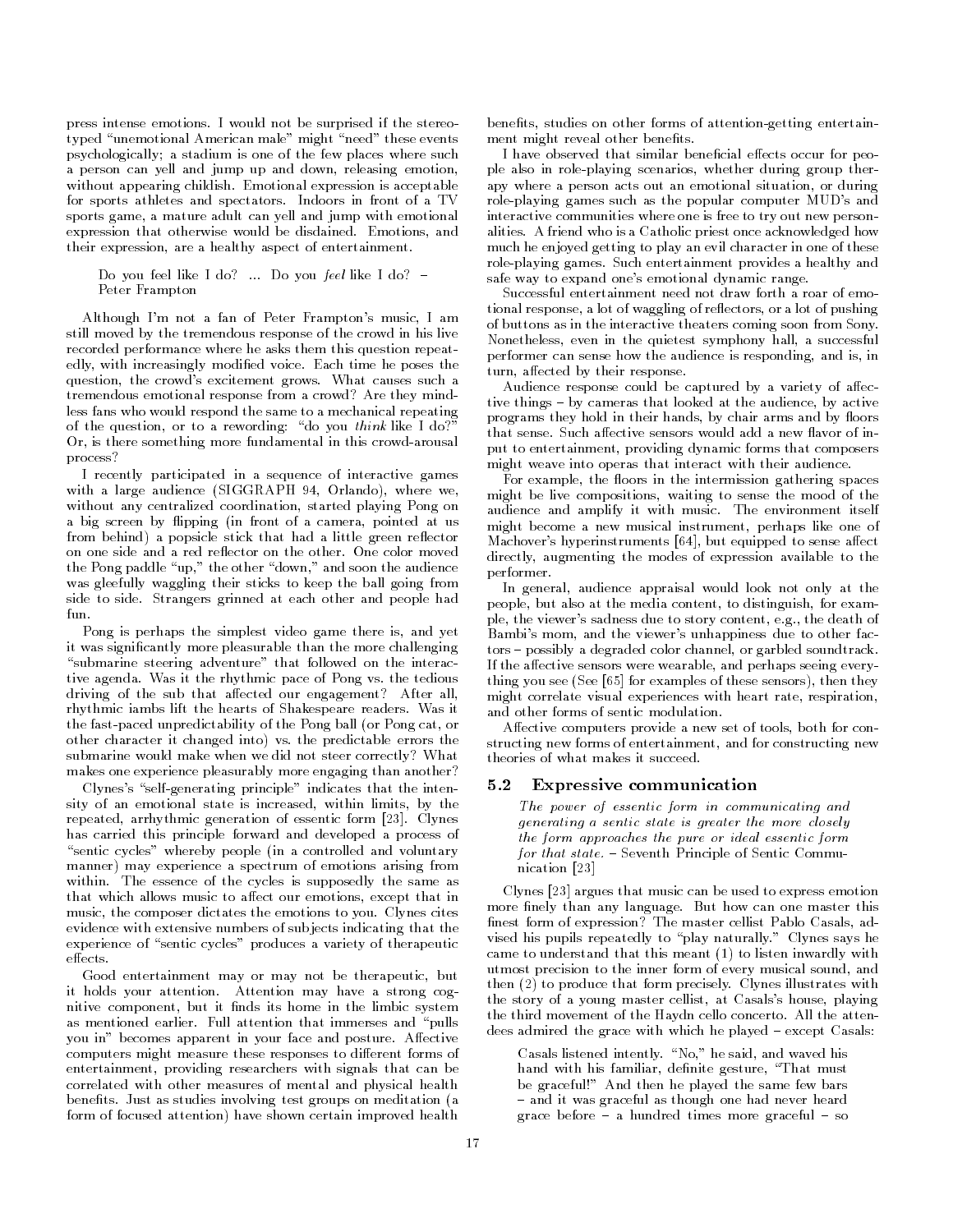that the cynicism melted in the hearts of the people who sat there are an and listened-listened-listened-listened-listened-listened-listened-listened-listened-list

Clynes attributes the power of Casalss performance to the purity and preciseness of the essential former form-purity the emot tional state the purer its expression and communication- In expression, teaches Clynes, faithfulness to the purest inner form produces the best results-

With affective recognition, the computer music teacher might not only try to hold your interest longer to help you learn more but it might also give feedback as you develop preciseness of ex pression- This emotional biofeedback through measuring es sentic form, perhaps via finger pressure, foot pressure, or functions of inspiration and expiration as you breathe, could help you compare aspects of your performance that have never been measured or understood before-

Recently, Clynes [20] has made significant progress in this area, giving a user control over such expressive aspects as pulse, note shaping vibrato and timbre- Clynes recently conducted a "Musical Turing test"<sup>17</sup> to demonstrate the ability of his new superconductor tools-tools-belief tools-test hundreds of people list test hundreds of people list of people li tened is seven performances ar modern sonata Article State Art the performances were by famous pianists and one was by a computer-most people computer which which was an ancient seven was computed which was a the computer, and people who ranked the performances ranked the computers as second or third on average- Clyness com puter's performances, which have played to the ears and hearts of many master musicians, demonstrate that we can identify and control meaningful expressive aspects of music, often called the nest language of emotion-language of emotion-language of emotion-language of  $\mathbb{R}^n$ 

### Expressive mail and small talk

Although emotional states may be subtle in their modulation of expression, they are not subtle in their power to communicate and correspondingly to persuade- When sentic modula tion is missing misunderstandings occur- Consider the tremen dous reliance of many people on email that is currently limited to text- Most people who use email have found themselves mis understood at some point  $\mathbb{R}^n$ wrong tone-

By necessity, email has had to develop its own set of symbols for encoding tone, "emoticons" such as  $\cdot$ ) and  $\cdot$  ( (turn your head to the left to recognize the smileys- However these icons are limited; consequently, much affect-less email has resulted in a loss of productivity as people expend energy trying to undo misunderstandings, or as people expend time trying to word their communication communication is an access communication in most important, then person-to-person contact carries the most information; email presently carries the least.

Although it is often desirable to deliberately limit emotional expression, say, during card games or business negotiations, it is almost never desirable to be forced to do so by the available medium- To free email from this restriction tools that recog nize and express affect could augment text with other modes of expression such as voice face or potentially touch- In addition to intonation and facial expression recognition, current low-tech contact with keyboards could be augmented with simple atten tion to typing rhythm and pressure, as another key to affect. The new "ring mouse" could potentially pick up other features

such as skin conductivity, temperature, and pulse, all observations which may be combined to identify emotional state- An "affective mouse" could collect finger pressure information to determine the values of your responses while you cruise the world wide web picture libraries or virtual museums- Al though none of this information should be a forced broadcast it could be an option available for the user like the ability to use a videophone with or without the camera capped.

Encoding affective information along with a text message could tell an audio receiver what affect to use in reading the message to its recipient- Aective bits could also be used to set the expression on a "talking head" that delivers news to your lowbitrate video receiver- Moreover aective state in formation can be transmitted to the widest variety of media is and decoded and decoded according to the according of that receiver-the tribution  $\mathbf{A}$  that is the fullest band the full state  $\mathbf{A}$ width human communication in limited bandwidth systems, it is essential to extract the key bits of information- In human communication, the affective bits are often key.

A helpful analogy is to consider the proficiency with which someone was and we you well can read your emotions- we are often wrong about first impressions, but as you get to know somebody you become increasingly adept at guessing what lies beneath the strip expression-  $\mathbf{p}$  person you know well may walk in the strip and say "good morning" with a particular tone that tells you they are in a hurry but happy to see you- Someone you dont know well may say "good morning" with the exact same tone, and you may interpret it quite differently.

What is really communicated when you say "good morning" or share other so-called "small talk" with someone you see regularly? The words have virtually no information content given their repeated cocurrences inagain it as the primary role. of small talk is that of communicating affect?

Intelligent co-workers adapt their responses to you depending on the affect you express via small talk or other communication. Intelligent computers should be given the same opportunity perhaps via an affectively spoken "good morning" exchanged during a login session.

### 5.2.2 Vocal/Facial Communication

Voice inflection is a subtle but powerful tool for communicating not only the morning's mood, but also important emotions such as anger grace, and empathy-also since and also signal interest-disinterest-disinterest-disinterest-disinterest-disinterest-disinterest-disinterest-disinterest-disin our speech and content to its message- Even in telling a joke everyone knows it's how you tell it that determines its success.

A variety of features of speech are modulated by emotion these may be divided into the three categories of voice quality utterance timing and utterance pitch contour- Murray and Arnott provide a recent review of these features- Although virtually no work seems to have been done on computer analysis of affect in voices, several features have been demonstrated for synthesizing intonation in computer-generated speech  $[66]$ ,  $[26]$ .

With a suitable affective voice, computers can communicate in a more natural and social way with humans- Monotonous voice mail recordings and voice-reminder systems could vary their voices from daytoday likeahuman voice varies- Such variation would render them more pleasant, and could be used to more quickly flag important and urgent information.

Another form of affective computing that has already met  $\ldots$  some success involves facial expression recognition- recognitionappear to be the most important means for visual communi cation of emotion- Emotionmodeled faces can be used to give computers graphical faces which mimic the emotive expressions identified by Ekman  $[67]$ , making the computer faces seem more

 $17$  Although Turing eliminated sensory (auditory, visual, tactile, olfactory, taste) expressions from his test, one can imagine variations where each of these factors is included e-g music, faces, force feedback, electronic noses, and comestible compositions-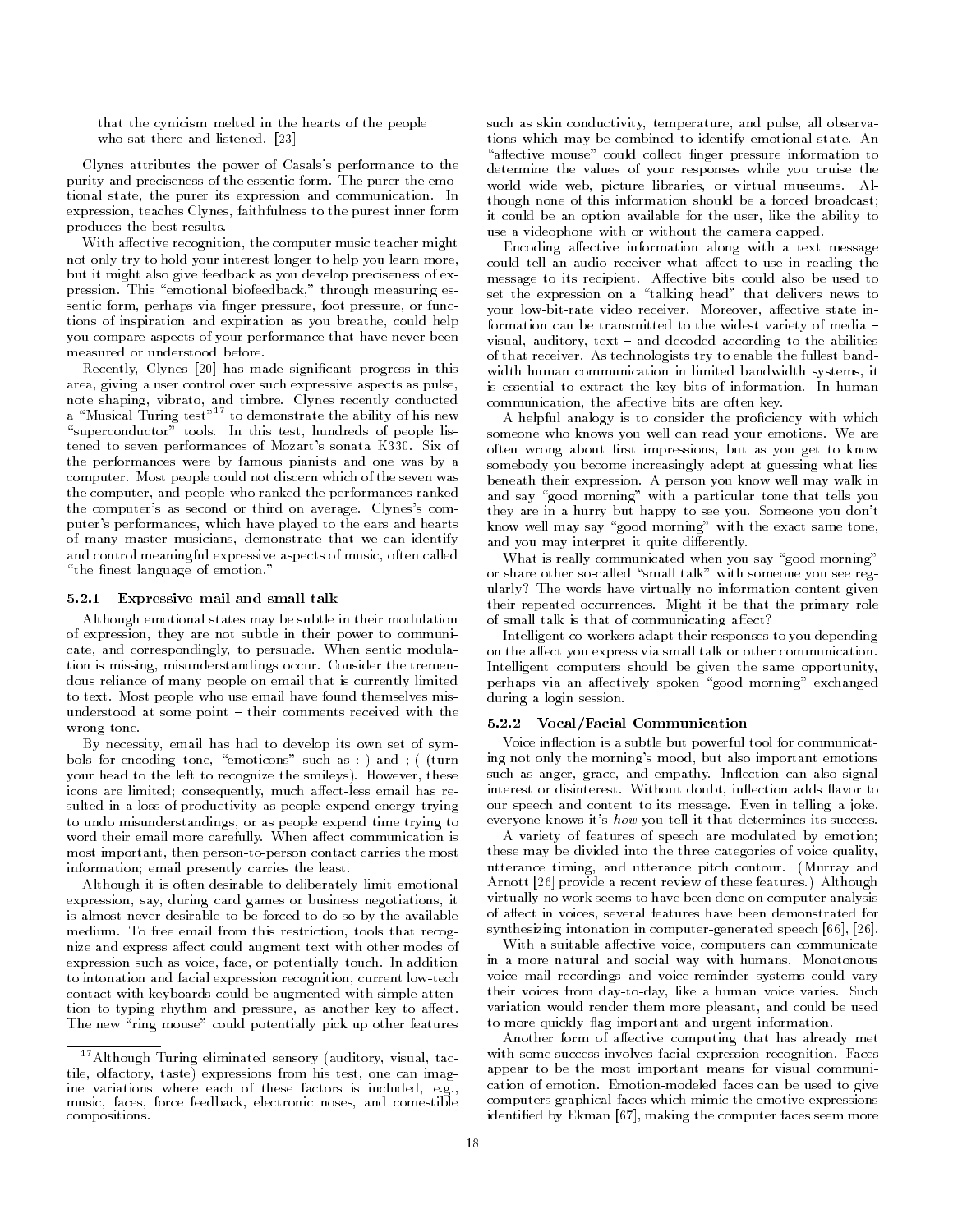human- Several categories of human facial expression can be recognized by computers, both from still images [68] and from motion images  $[69]$ ,  $[67]$ , the latter which is more reliable.

The encoding of facial expression parameters  $[67]$ ,  $[70]$  may also provide a simultaneously *efficient* and *meaningful* description for video compression, two attributes that satisfy important criteria for future coding systems - Instead of sending over a new picture each time the person's face changes, you need only send their "basic emotion" faces once, and update with descriptions of their emotional state, and any slight variations.

# 5.3 Film/video

A film is simply a series of emotions strung together with a plot-thought is not far a plot-thought is not far a plot-thought is not far a plot-thought is not far a from the truth- It is the lmmakers job to create moods in such a realistic manner that the audience will experience those same emotions enacted on the screen and the experimental part of the experimental part of the experimental part of the experimental part of Maitland, Emmy Award winning director and editor

It is the job of the director to create onstage or onscreen, a mood that provides a desired aect in the audience-to-the audience-to-the audience-to-the-to-the-to-the-to-theor writer adjusts the characters in the movie or script until they feel right until they communicate the intended message , and its emotions to the user-the user-there is the passer assistant might help the novice director discern what is not right when it doesnt feel right for example is the conguration of the set or the lighting in conflict with what typically evokes the intended mood

Sometimes expressions of mood in film can be easily qualied lighting from below to create an eerie eect for example-However, determination of precisely what constitutes an essentic form in dierent media is poorly understood in general- The forms by which emotions are communicated are an open area for research.

Despite a lack of understanding of how emotion is commu nicated, there is undoubtably a power humans have to transfer genuine emotion we sometimes say emotions are contagious-Clynes suggests that the purer the underlying essentic form the more powerful its communication-between top communication-between top communication-between top communicationtransfer emotion exists not just from person to person but also through external forms such as film.

#### "Skip ahead to the interesting part"  $5.3.1$

My primary research for the last decade has focused on helping computers "see" as people see, with all the unknown and complicated aspects human perception entails- One of the newest applications of this research is the construction of tools that aid consumers and filmmakers in retrieving and editing video-example goals are asking the computer to non-puter to non-puter to non-puter to non-puter to non-puter t

A much harder but related goal, is to teach a computer to make a long story short- How does one summarize hours of video into a form pleasurable to browse? How do we teach the computer which parts look "best" to extract? Finding a set of rules that describe content for retrieving "more shots like this" is one difficulty, but finding the content that is "the most interesting i-e- involving aect and attention is a much greater challenges are ones which computer sciences are ones which computer sciences which computer sciences which computer sciences which computer sciences which computer sciences which computer sciences which computer sciences w entists are not equipped to address, but where cross-discipline efforts between cognitive science, emotion theory, and computer science are sorely needed.

The problem of locating a remembered scene, or an image with particularly interesting content, is also the problem of understanding causes of arousal, one of the key dimensions of affect- Arousal excitedcalm has been found to be a better pre dictor of memory retention than valence (pleasure/displeasure) - Image descriptions given in Fig- indicate associations of arousal with image content.

In fact, finding digital photographs having a particular "mood" was the most frequent request of advertising customers in a study of image retrieval made with the Kodak Picture Ex change - Subject and action content which were most frequency of the subject and action content which were most quently requested for editorial purposes, can also be a powerful contributor to mood in a photo  $[46]$ .

We have recently built some of the first computer vision tools that enable computers to assist humans in annotating video at taching descriptions to images that the person and computer both see - Instead of the user tediously entering all the user tediously entering all the user tediously enter scriptions by hand, our algorithms learn which user-generated descriptions correspond to which image features, and then try to identify and label other similar content-

Affective computing can be coupled with learning systems such as that of Minka and Picard [75], to begin to identify not only which content is most salient or interesting but also which emotions tend to be evoked by the content- Successful learning algorithms for content-based similarity may also be able to learn examples of affect or mood similarity.

In fact, unlike trying to search for a shot that has a particular subject-action content, affective annotations, especially in terms of a few basic emotions or a few dimensions of emo tion, could provide a relatively compact and salient index for retrieval of data- For example people may tend to gasp at the same shots and guy is going to fall of the client of the client of the client of the client of the client of th could be labeled (initially by a human) with descriptions such as the computer can later can later can later the computer can later the computer of the later of the later of which visual features best predict the most useful annotations.

For example, instead of annotating, "this is a sunny daytime shot of a student getting his diploma and jumping off the stage" the human might annotate "this shot of a student getting his diploma and jumping makes people grin-bases people grinarective annotation- although the latter except the latter example. indicates a joyful shot for most viewers, it will not provoke a grin for everyone; an example is the mother whose son would have been at that graduation if he were not killed the week before- In other words the cognitive and emotional state of the viewer interacts with what is perceived to produce the final  $a$ ffect.

These sorts of complicating factors will not be easy to ad atthough and although annotations like substantial substantial contraction and an notations, will not be universal, digitizing them will still help reduce time humans have to spend searching for the right scene. Both kinds of annotation are potentially powerful; we should be learning how both are perceived, and including them in digital audio and visual libraries.

# 5.4 Emotions in learning

Fascinating Spock Star Trek

A learning episode might begin with curiosity and fascina tion- as the culture of the learning in different contracts in the second comparation of the contracts of the rience confusion frustration or anxiety- Learning may be aban added because of these negative feedings- in the feeling mann ages to avoid or proceed beyond these emotions then progress

 $18$ Computers have a hard time learning similarity, so this system tries to adapt to a user's ideas of similarity - whether perceptual, semantic, subjective, or otherwise.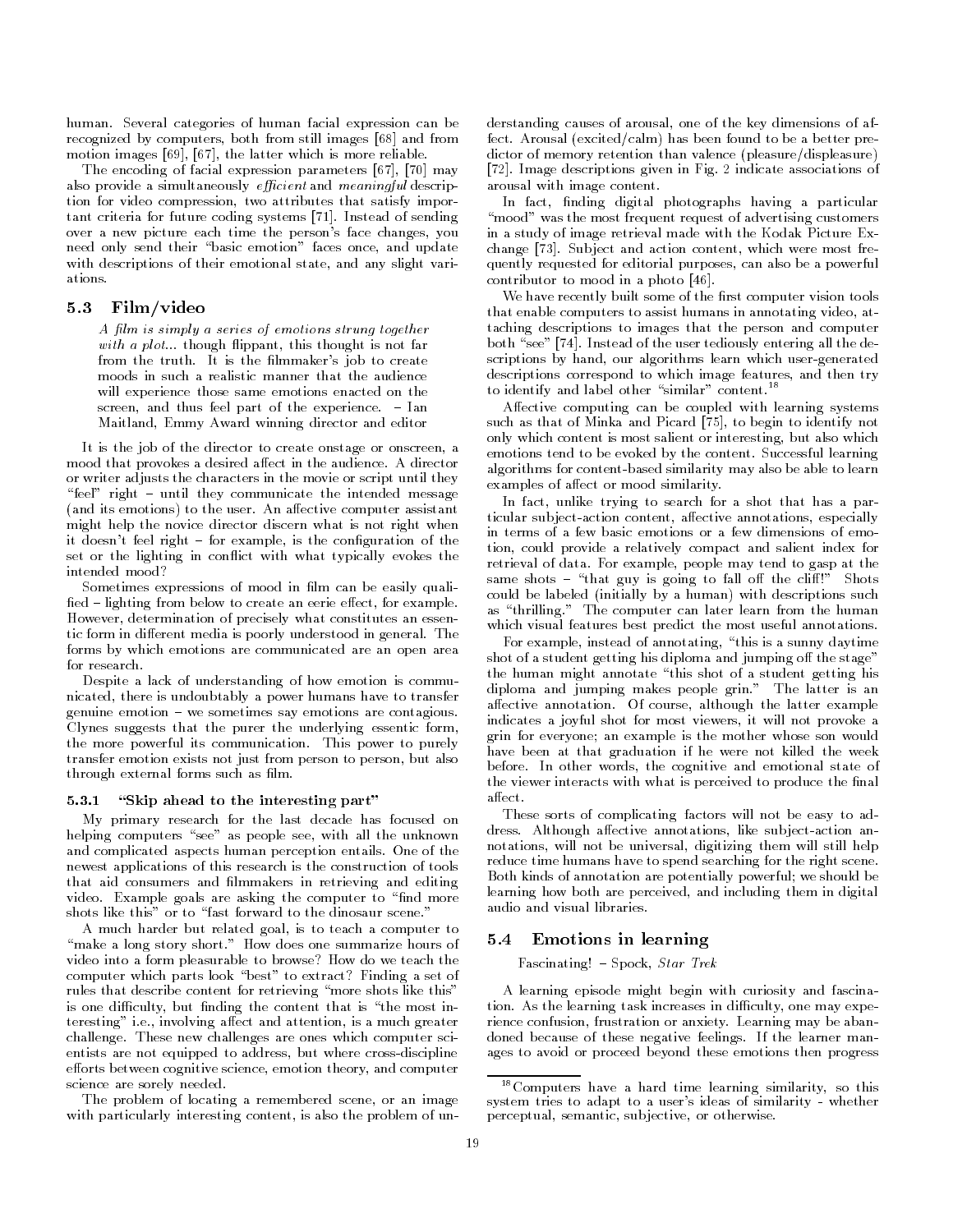may be rewarded with an "Aha!" and accompanying neuropeptide rush-deren the unemotional Spock frequently exclaimed the unemotional Spock frequently exclaimed the unem upon learning something new, that it was "fascinating!'

Dr- Barry Kort a mentor of children exploring and construct ing scientific worlds on the  $MUSE^{19}$  and a volunteer for nearly a decade in the Discovery Room of the Boston Museum of Sci ence, says that learning is the quintessential emotional experience party fields and the same international interior and the contract of the same interior of the same inter fascination stage and to minimize anxiety-

Whatever her strategy, the good teacher detects important affective cues from the student and responds differently because of them- For example the teacher might leave subtle hints or clues for the student to discover, thereby preserving the learner's sense of self-propelled learning.

Whether the sub ject matter involves deliberate emotional ex pression such as music, or a "non-emotional" topic such as science, the teacher that attends to a student's interest, pleasure, and distress, is perceived as more effective than the teacher that proceeds callously- The best human teachers know that frustration usually precedes quitting, and know how to skillfully redirect or motivate the pupil at such times- They get to know their student, and how much distress that student can withstand before learning breaks down.

Computers that cannot recognize human affect are severely handicapped-bandicapped-bandicapped-bandicapped-bandicapped-bandicapped-bandicapped-bandicapped-bandicapped-ba the computer could learn to respond to you more like the best human teachers, giving you one-on-one personalized guidance as you explore- Educational toys could have numerous learning strategies built in, changing their response as the child shows different levels of interest.

Affect has been largely ignored in theories of learning, perhaps because it is hard to measure- Like in all activities that demand mental performance, we know emotion is a determining factor-because in the classic inverted the classic inverted  $\mathbb{P}^1$ relating performance to arousal- Performance is lowest when the sub ject is awaking or when the sub ject is aroused to the point of emotional disturbance; performance is optimized at an intermediate state of arousal.

Now, suppose we could assess emotional communication during a learning episode as a set of parameters much like health researchers measure parameters such as heart-rate to develop better theories of athletic training- Perhaps there is some ana log to be found in learning theory which corresponds to the rule-of-thumb in physical conditioning theory, "sustain 80% of maximum heart rate for twenty minutes for optimal conditioning- Although certainly a successful learning theory for mind or for sports) would be more complicated than this, my point is that emotion variables could play a key role in developing new theories of learning- Such theories might begin to address issues such as not merely trying to optimize the student's happiness, but orchestrating a balance between difficulty (frustration) and accomplishment (satisfaction).

Analyzing emotion both in the sender and receiver might also lead to progress in understanding the beneficial contagious eects of emotion  $\mathbb{R}^n$  . If the lifechanging impact of the lifechanging impact of the lifechanging impact of those  $\mathbb{R}^n$ special teachers who stir our interest in a topic-

When using a computer, people often find themselves trying to learn- Whether it is learning a new piece of software or directly using an educational program, the experiences are not generally considered pleasant-computer programscould, like the piano tutor above, pay attention to the user's

aective expression-the online collection-the online collection-the online collection of this information of th could not only lead to more relevant feedback to the user, but could also be of great use in consumer satisfaction studies, not to mention in the development of more pleasurable and effective learning experiences.

Learning is almost always bi-directional; for example, the teacher usually learns things about the student's attention and preferences during their interaction- Aective computer pro grams, particularly software agents which watch their users carefully, could begin to learn the human's preferences, much like a trusted assistant- However in the short term like the dog walking the person and the new boots breaking in your feet, we will likely find ourselves doing as much adapting to the  $\mathcal{L}_{\mathbf{A}}$  as they do to use  $\mathcal{L}_{\mathbf{A}}$  items iterations iterations, it is might be favorable if the agent at least paid attention to your frustration or satisfaction.

For example the agent might notice our response to too much information as a function of valence (pleasure, many news stor, with the content-many news stories the content the content lored to our interests might be annoying, and an occasional insertion of humor stories might lead to greater tolerance for the necessary but less pleasurable reading- Our tolerance may be described not only as a function of the day of week or time of day but also as a function of baseline mood measured that morning- The agent learning to distinguish which features of information best please the user while meeting his or her needs could adjust itself and personal adjustment and personal and personal and personal and personal and personal a computing" might move closer to their stated meanings.

#### Affective environments  $5.5$

Sometimes people like a change of environment; sometimes it apply the contract to all environments apply to all environments and the contract of the second contract of th not just your building extent, at exist, but we also your computer software environment with its "look and feel," the interior of your automobile, and all the appliances with which you surround and augment yourself-comment and makes you prefer one of environment to another

Hooper [78] identified three kinds of responses to architecture, which I think hold true for all environments:  $(1)$  cognitive and perceptual and inferential symbolic and inferential and inferential thinking and all and all  $\{ \cdot \}$  and events are evaluative and even provided as a set of the set of the set of Perceptual computing (primarily computer vision and audition) and artificial intelligence have been largely concerned with measuring information in the rst and second categories- Aective computing addresses the third-

In trying to understand what designs bring long-term satisfaction in his recent book Buildings that Learn [79], Stewart Brand emphasizes not the role of buildings as space, but their role in time- Brand applauds the architect who listens to and learns from postoccupancy surveys- But he further cautions that because these are written or verbal reports, and the language of emotions is so inexact, these surveys are limited in their ability to capture what is really felt- Brand notes that surveys occur at a much later time than the actual experience, and hence may not recall what the visitors or inhabitants liked most.

In contrast, measuring sentic responses of people in the building could tell you how the customers feel when they walk in your bank vs- into the competitors bank capturing those important rst impressions- Surveys of willing newcomers who express their feelings when they enter your building for the first time might be recorded by an affective computer.

After being in a building awhile, your emotions in that space are no longer likely to be influenced by its structure, as that

 $\lceil$  Email oc@musenet.org or point your Gopher or Web browser at cyberion-musenet-org for information how to connect.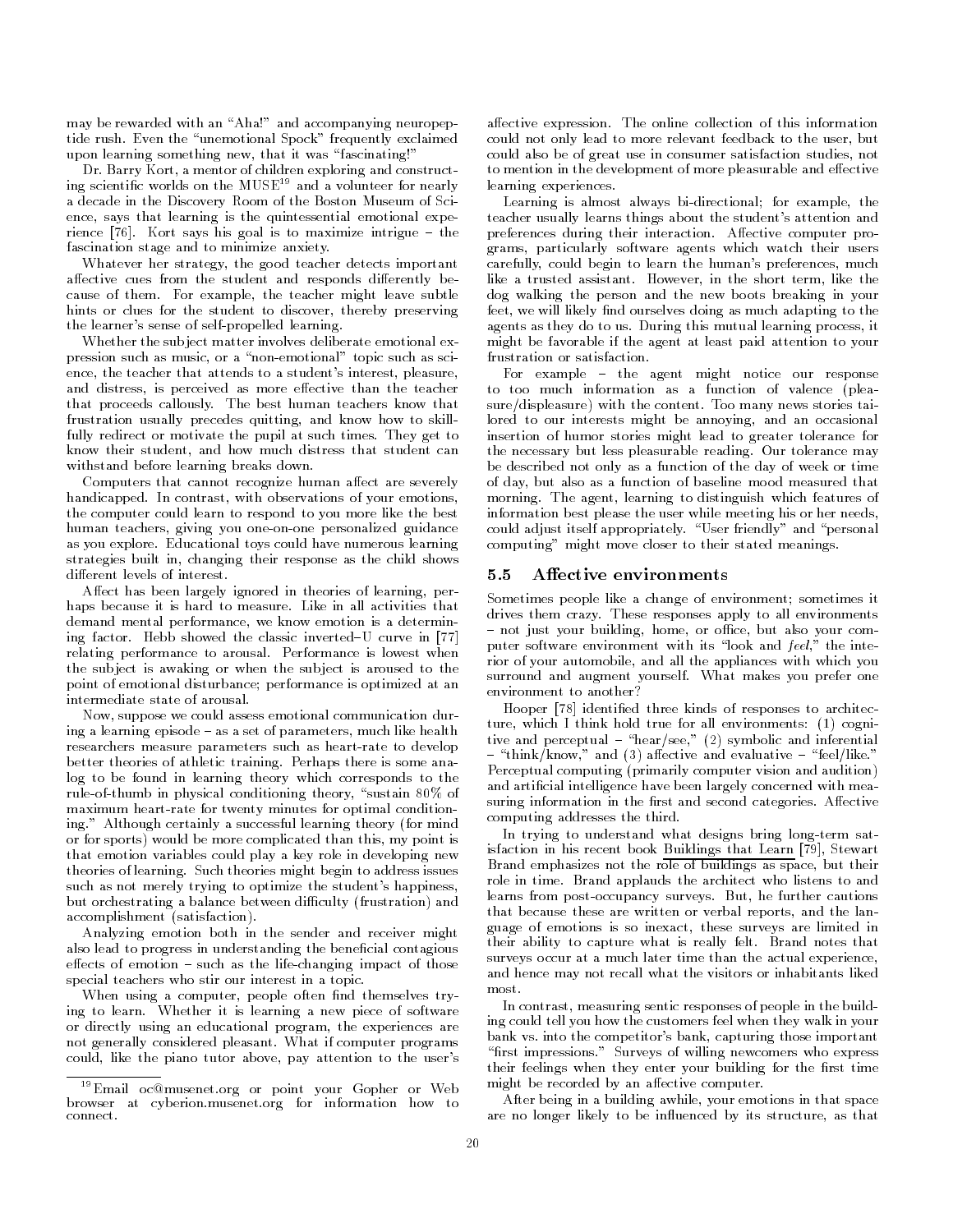has become predictable- Environmental factors such as tem perature lighting sound and decor to the extent that they change are more likely to a control to a control to a control to a control to a control to a control to a control to a furniture and appliances" that sense affective states could adjust factors such as lighting (natural or a variety of artificial choices) sound (background music selection, active noise cancellation) and temperature to either match or stimulate an appropriate mood- is no significant disc jockey might help suggests music of a particular mood- Computer please adjust the en vironment for a peaceful ambience at our party tonight-

#### $5.6$ Aesthetic pleasure

Art does not think logically, or formulate a logic of behavior it expresses its own postulate of faithscience it is possible to substantiate the truth of one's case and prove it logically to one's opponents, in art it is impossible to convince anyone that you are right if the created images have left him cold if they have failed to win him with a newly discovered truth about the world and about man, if in fact, face to face with the work he was simply bored-bored-bored-bored-bored-bored-bored-bored-bored-bored-bored-bored-bored-bored-bored-bored-bored-bored-bored-bored-bored-bored-bored-bored-bored-bored-bored-bored-bored-bored-bored-bored-bored-b  $[80]$ 

As creation is related to the creator, so is the work of art related to the law induction in it. I have work grows in its own way, on the basis of common, universal rules, but it is not the rule, not universal a priori. The work is not law it is above the law- Paul Klee . . . .

Psychology sociology ethnology history and other sciences have attempted to describe and explain artistic phenomena. Many have attempted to understand what constitutes beauty and what leads to an aesthetic judgement- The elusiveness and complexity of aesthetics is due, in part, to the fact that affect plays a primary role.

Computers have been not only affect-blind, but aesthetically blind- Consider a scenario where a computer is assembling a presentation for you- In the not too distant future the com puter will be able to search digital libraries all over the world looking for images and video clips with the content you request, e-g- colorful scenes of Bill Gates with a cereal bowl- Suppose it finds hundreds of shots that meet the requirements you gave it for content-to-content-to-content-to-content-to-content-to-content-to-content-to-content-to-content-to-conte it to narrow down the set to just the "good" ones to show you. How do you teach it what is "good?" Can something be measured in a picture, sculpture, building, piece of music, or flower arrangement that will indicate its beauty and appeal

### 5.6.1 Hidden forms?

Clynes has suggested that essentic forms capture emotion great works of art for example the collapsed form of grief in the Pietà of Michelangelo (1499) and the curved essentic form of reverence in Giottos The Epiphany - Clynes suggests that these visual forms, which match his measured finger-pressure forms, are indicative of a true internal essentic form- Moreover shape is not the only parameter that could communicate this essential form and other feature and other features and other features and other features and tures may work collectively-

The viewpoint that we could find some combination of primitive elements in a picture that corresponds to an emotion is debated- On one hand it seems that if you could nd a basic essentic form in one image, that you could yank it out of that image, into some image-manipulation software, and construct a new image around it, one that does not communicate the same

emotion- What is the space of transformations that an essentic form could be put through, without it losing its identity and purity

If such forms could be identified and measured, we could of them, and then test people's responses to the images to see if the images communicate the same emotion- It seems it might be easy to find conflicting examples, especially across cultural, educational and social strata- However to my knowledge no such investigation has been attempted yet.

Despite the lack of certainty about a visual form for emotion in pictures, there is something in a picture or piece of music that affects people emotionally; the question is what is the nature of this something? Note that even if such an investigation results in an ambiguous response, it would still not imply that Clynes's hypothesized *internal* essentic forms do not exist, as seen in the following scenario

One of Cytowic's synesthetic patients saw lines projected in the lines travel upward- If a computer could make the synes thetic associations she makes, then presumably it could help her find new music she would like, by looking for pieces where the lines went upward- However although synesthetes have been found to make the same cross-modal associations throughout life dierent synesthetes may have dierent associations- For an individual synesthete, rules might be discovered to predict these aesthetic feelings- Across synesthetes the rules for the shape of the essential form may be different form materially there. are consistent internal forms that an individual synesthete can

Cytowic's idea is that perception, in all of us, passes through the most control systems in the system of the people system system in the people system of the system of the s the form while it is passing through this intermediate stage. Perhaps the limbic system is where Clynes's hypothesized "esmay someday contribute to "objective" recognition of the aesthete- Just as lines going up and at an angle cooccurred with music the synesthetic woman liked, so certain essentic forms, and their purity, may be associated with preferences of other art forms.

With the rapid development of image and database query tools, we are entering a time where one could browse for examples of such forms; hence, this area is now more testable than ever before- But lets again set aside the notion of trying to find a universal form, to consider a more personal scenario.

### 5.6.2 Personal taste

You are strolling past a store window and a garment catches your eye My friend would love that pattern you think- $\mathcal{L}$ body like these?"

Peoples preferences dier wildly in clothing- They may rea son about their taste along dierent levels quality of the gar ment, its stitching and materials, its practicality or feel, its position in the fashion spectrum (style and price), and possibly even the reputation and expressive statement of its designer- A buyer knows, however, that these features cannot simply be optimized into a garment that all will find maximally appealing; it is absurd to assume the existence of a universal predictor of what is best.

Although you may or may not equate garments with art an analogy exists between ones aesthetic judgment in the two cases-is evaluated for its quality and materials how its quality and materials how its quality and materials how its quality and materials how its quality and materials how its quality and materials how its quality and mat well it will fit where you want to display it, its feel, its position in the world of art (style and price), its artist, and her or his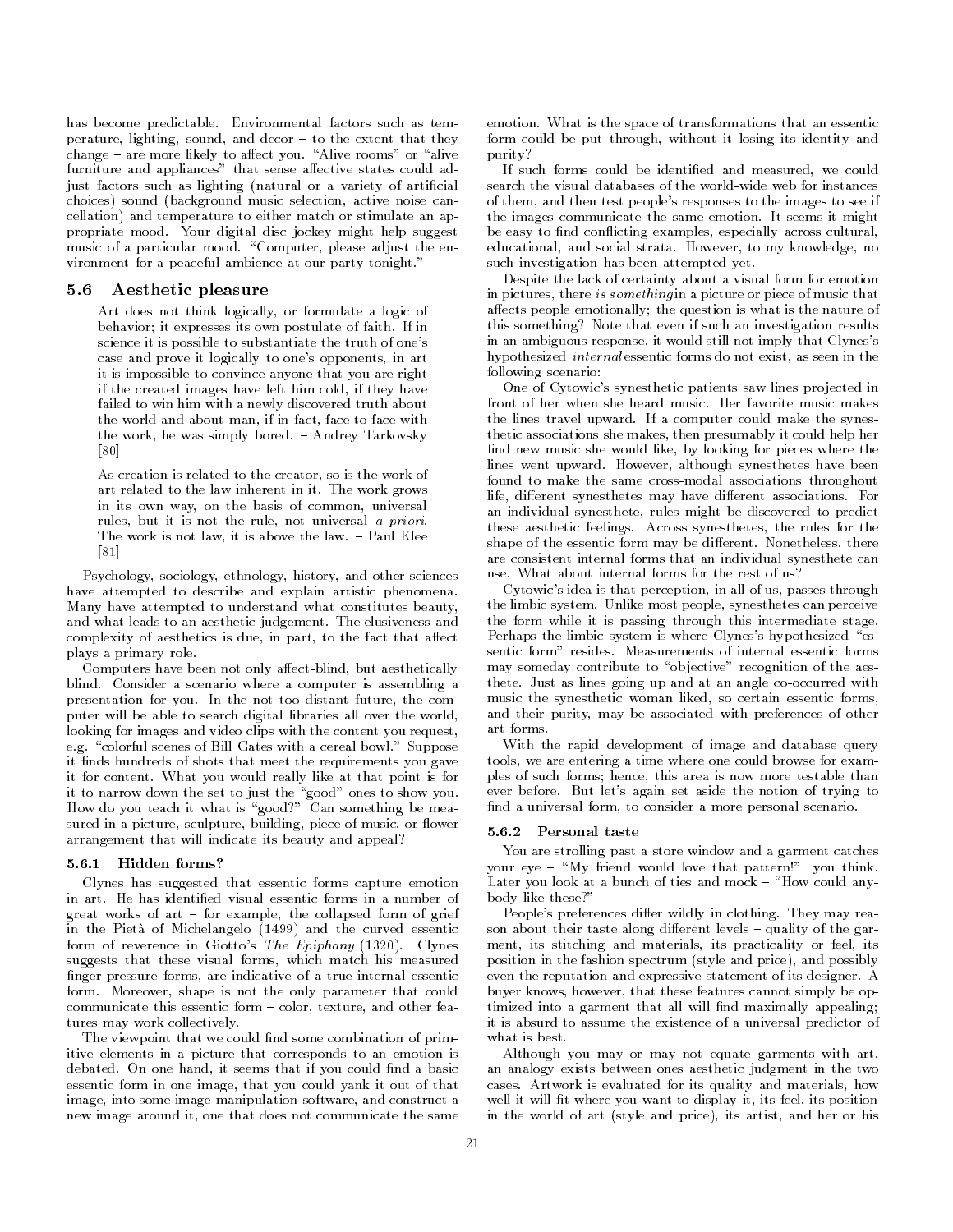expressive intent-density intent-density intent-density intent-density in the normal control of a universal of aesthetic predictor may not be possible.

However, selecting something for someone you know well, something you think they would like is commonly done- We not only recognize our own preferences, but we are often able to learn another's

Moreover, clearly there is something in the appearance of the garment or artwork that induction and judgement-but what functions of appearance might enable the computer to reach the same judgement? Perhaps if the lines in that print were straighter it would be too boring for you- On the other hand you might treasure the bold lines on that table-

There are many problems with trying to find something to measure, be it in a sculpted style, painting, print, fabric, or room decor- Ordinary pixels and lines do not induce aesthetic feelings on their own, unless, perhaps it is a line of Klee, used to create an entire gure- Philosophers such as Langer have taken a hard stance in seeking to understand projective feeling in art

There is, however, no basic vocabulary of lines and colors or elementary tonal structures or poetic phrases, with conventional emotive meanings, from which complexes expressive forms i-relative complexes in the i can be composed by rules of manipulation-by rules of manipulation-by rules of manipulation-by rules of manipula

Despite Langer's claim, neither do we experience aesthetic pleasure without the pixels lines notes and rhythms- Moreover Clynes does seem to have found a set of mechanisms from which complex expressive forms can be produced, as evidenced in his musical Turing test; this is further collaborated with his recent studies indicating the significant role of composer's pulses in appreciation of music [83].

Just thinking of a magnificent painting or piece of music does not usually arouse the same emotions as when one is actually experiencing the work, but it may arouse similar, fainter emotions- Beethoven still composed some of the greatest music in the world after he could no longer hear- Aesthetic feelings ap pear to emerge from some combination of physical, perceptual, and cognitive forms.

Efforts to give computers recognition of what we think is beautiful should aid our understanding of this perplexing and universally important problem-between the computer recognition of the computer recognition of the computer recognition of the computer recognition of the computer recognition of the computer recognition of the computer rec problems, this one will probably require huge sets of examples of things that we do not as and like-the conditionship of the stateit will be improved as the computer learns to directly incor porate anti-computer records from user with the computer will need to infer which features are common to those examples that we like and distinguish these from features common to the negative examples. examples-to-the-to-the-to-the-to-the-to-the-to-the-to-the-to-the-to-the-to-the-to-the-to-the-to-the-

With knowledge of affective preferences, the computer can cruise the networks at night, helping shop for clothes, furniture wallpaper music gifts artwork and more- Online mu seum tours, that are becoming available on the world-wide web, could suggest to you additional collections, by guessing what you might like after observing your reaction to what you have already seen- Aective computers potentially provide more per sonal service, tailored to your ever-changing interests.

### - Design and the state of the state of the state of the state of the state of the state of the state of the state of the state of the state of the state of the state of the state of the state of the state of the state of t

You can not invent a design- You recognise it in the fourth dimension- That is with your blood and your bones as well as well as well as well as well as well as well as well as well as well as well as well as well a Lawrence

Have you asked a designer how she arrived at the final design? Of course, there are design principles and constraints on

function that in the other that in uncertainty of the other-than the other-than the other-than the other-than the otherplay an important role- However none of them are inviolablewhere the seems to occur is a nearly interesting the complex performance recognition  $\mathbb{R}^n$ ceptual "aha!" when all is right.

Although we can measure qualities of objects, of the space between them, and of many components of design, we cannot predict how these alone will influence the experience of the observer- Design is not solely a rulebased process and computer tools to assist with design only help explore a space of pos  $\sim$  to a single in graphic design in graphic design in graphic design in graphic design in graphic design in graphic design in  $\sim$ principles of physics and computer vision to both judge and modify qualities such as balance, symmetry and disorder  $[84]$ . But the key missing ob jective of these systems is the goal of arousing an experience in the user arousing to provoke at tention interest memory and new experiences- For this the system must be able to recognize the user's affect dynamically, as the design is changed- This assumes the user is a willing participant, not suppressing their feelings about the computer's  $\mathbf{a}$  suggestions-such  $\mathbf{a}$ 

Aesthetic success may be said to be communicated via emo tion because it makes you like something because it makes you feel good or a something because it makes you feel because you like to look at it, or it inspires you, or makes you think of something  $\mathcal{M}$  and  $\mathcal{M}$  and  $\mathcal{M}$  are solves as  $\mathcal{M}$  and  $\mathcal{M}$ problem you have and you feel relief-containing to bring you to a new state that is more satisfying than the one you were in-

Although the computer does not presently know how to lead a designer to this satisfied state, there is no reason it could not begin to store sentic responses, and gradually try to learn associations between these responses and the underlying design components-beneficial responses having the advantage of not having the advantage of not having the advantage o to be translated to language, which is an imperfect medium for reliably communicating feedback concerning design- In fact frequently, it is precisely the sentic response that is targeted during design-

Affective computing will play a key role in gathering information for improving our aesthetic understanding, especially in areas such as entertainment and design-

### 5.7 Affective wearable computers

The most difficult thing is that affective states are not only the function of incoming sensory signals i-e visual auditory etc- but they are also the function of the knowledge/experiences of individuals, as well as of time- What you eat in the morning can in uence the way you see a poster in the afternoonyou read in tomorrows newspaper may change the way you will feel about a magazine page you're just looking at now--- Suguru Ishizaki

The above peek into the unpredictable world of aesthetics emphasizes the need for computers which perceive what you perceive, and which recognize personal responses as you change them- In the most personal form these are computers that could accompany you at all times.

The idea of wearing something that measures and commu nicates our mood is not new; the "mood rings" of the 70's are probably due for a fad re-run and mood shirts are supposedly discussed the color from the color to color these arms the color theory of the color transformers do not really measure mood- Nor do they compare to the clothing, jewelry, and accessories we could be wearing  $$ lapel communicators, a watch that talks to a global network, a network interface that is woven comfortably into your jacket or vest, local memory and a microprocessor in your belt, a miniature videocamera and holographic display on your eyeglasses and more.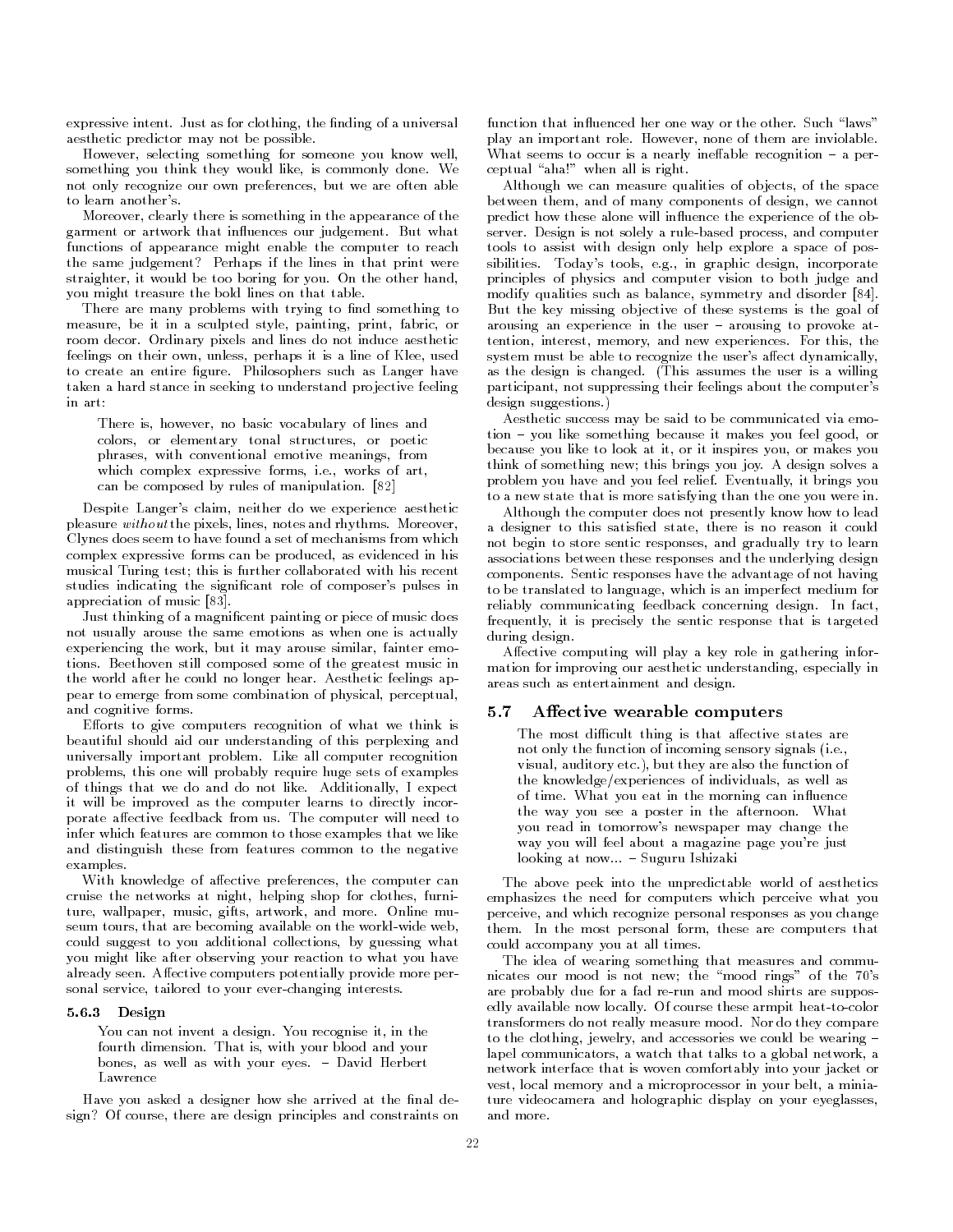Wearables may fulfill some of the dreams espoused by Clynes when he coined the word cyborg-black computers are word computers of the word computers of the computers of the computers of the computers of the computers of the computers of the computers of the computers of the computer can augment your memory (any computer accessible information available as you need it)  $[86]$  or your reality (zooms in when you need to see from the back of the room- Your wearable cam era could recognize the face of the person walking up to you and remind you of his or her name and where you last met. Signals can be passed from one wearable to the other through your conductive BodyNet - A handshake could instantly pass to my online memory the information on your business card." Note that these examples are not science fiction; all of these functions or their basic technologies have been realized in present research in the MIT Media Laboratory-

An Orson Scott Card science fiction novel [88] features a sentient being named Jane that speaks from a jewel in the ear of ender, die hero of the story- is hero indices in her story-the storywell as dearest friend lover husband father and child-child-child-child-child-child-child-child-child-child-child-child-child-child-child-child-child-child-child-child-child-child-child-child-child-child-child-child-childkeep no secrets from each other; she is fully aware of his mental world-world-world-world-world-world-world-world-world-world-world-world-world-world-world-world-world-world-world-world-world-world-world-world-world-world-world-world-world-world-world-world-world-world-world-world-worldthe universe's networks, scouting out information of importance for Ender- She reasons with him plays with him handles all his business, and ultimately persuades him to tackle a tremendous challenge- Jane is the ultimate aective and eective com puter agent, living on the networks, and interacting with Ender through his wearable interface.

Although Jane is science fiction, agents that roam the networks and wireless wearables that communicate with the net works are current technology-current technology-current technology-current technology-computers computers computers com cameras and microphones, ready to see our facial expression and listen to our intonation- People who work with computers generally have more physical contact with computers than they have with people; computers are in a unique position to sense our affective state.

The bandwidth humans have for communicating thoughts and emotions to each other can also be available for communi cating with computer agents- My wearable agent might be able to see your facial expression, hear your intonation, and recognie your speech and gestures- real wearable might feel the changes in your skin conductivity and temperature, sense the pattern of your breathing, measure the change in your pulse, feel the lilt in your step, and more, all in an effort to better unassemble your proprieties that has weared your weapons would communicate these personal clues of your emotional state-

I want a mood ring that tells me my wife's mood before I get home Walter Bender

If we were willing to wear a pulse, respiration, or moisture monitor, the computer would have more access to our motor expression than most humans- This opens numerous new commu nication possibilities, such as the message (perhaps encrypted) to your spouse of how you are feeling as you head home from  $\mathbf{r}$  and  $\mathbf{r}$  and  $\mathbf{r}$  and  $\mathbf{r}$  and  $\mathbf{r}$  and  $\mathbf{r}$  and  $\mathbf{r}$  and  $\mathbf{r}$  and  $\mathbf{r}$  and  $\mathbf{r}$  and  $\mathbf{r}$  and  $\mathbf{r}$  and  $\mathbf{r}$  and  $\mathbf{r}$  and  $\mathbf{r}$  and  $\mathbf{r}$  and  $\mathbf{r}$  and mation, such as the news (via the network) that the local florist just received a delivery of your spouses favorite protea- A mood detector might make suggestions about what foods to eat, so called "mood foods" [89], and collect information continuously through the diet, contributing to our ongoing understanding of biochemical influences on mood.

Affective wearables offer possibilities of new health and medical research opportunities and applications- Medical studies could move from measuring controlled situations in labs, to measuring more realistic situations in life- A jacket you choose to wear that senses your posture might gently remind you to

correct a bad habit after back surgery, perhaps by a subtle nudge in a helpful place- Wearables that measure other phys iological responses can help you identify causes of stress and anxiety, and how well your body is responding to these." Such devices might be connected to medical alert services, a community of friends and family, or perhaps just a private "slow-down and attend to what you're doing" service, providing personal feedback for your private re ection I sense more joy in you  $t = t$ 

With willing participants, and successful affective computing the possibilities are limited only by our imagination- Af fective wearables would be communication boosters, clarifying feelings, amplifying them when appropriate, and leading to imaginative new interactions and games- Wearables that de tect your lack of interest during an important lecture might switch into a recording mode for you, taking notes while assuming that your mind is wandering- Games where players assements computers might add points for courage-order wearable might encourage you during a workout, "I sense anger reduction- Wearables with networked agents might help peo ple reach out to contact those who want to be contacted, not just based on common interests as expressed through internet news groups and more common common moods of the common property it might recognize your emotional state could be improved by striking up a conversation with someone with common interests right now; and it might let you know who's available that would enjoy this opportunity-

Of course, you could remap your affective processor to change your aective appearance or to keep certain states private- In offices, one might wish to reveal only the states of no emotion, disgust pleasure and interest- Aective computing does not enforce emotion recognition or expression on anyone- Instead it provides an opportunity for additional communication, one which can be used for both good and bad purposes, with hopeful emphasis on the former.

### 5.7.1 New data needed

Despite a number of significant efforts, emotion theory is in its infancy- Peoples emotional patterns depend on the context in which they have children and so far these have so farmers to the lab settings- Problems with studies of emotion in a lab setting (especially with interference from cognitive social rules) are well adocumented-and ideal study to aid the development of the  $\sim$ theory of emotions is real-life observation, recently believed to be impossible  $[30]$ .

However, as in the examples above, a wearable affective computer that attends to you during your waking hours could po tentially notice what emotions you express, as well as a variety of conditioning factors such as what you eat, what you do, what you see hear etc- Computers excel at amassing information and their ability to analyze and identify patterns is being im proved rapidly- Given a willingness on the part of the wearer to share this information with researchers, a wealth of important data could be gathered for furthering theories of learning intelligence, perception, diet, exercise, communication, mental health, and more.

#### Summary 6.

Emotion was identified by Donald Norman in 1981 as one of the twelve ma jor challenges for cognitive science - In this paper I have argued that emotions can no longer be considered a luxury when studying essential rational cognitive processes

<sup>-</sup> It could also pass along a virus-

<sup>-</sup>See for a discussion of emotions and stress-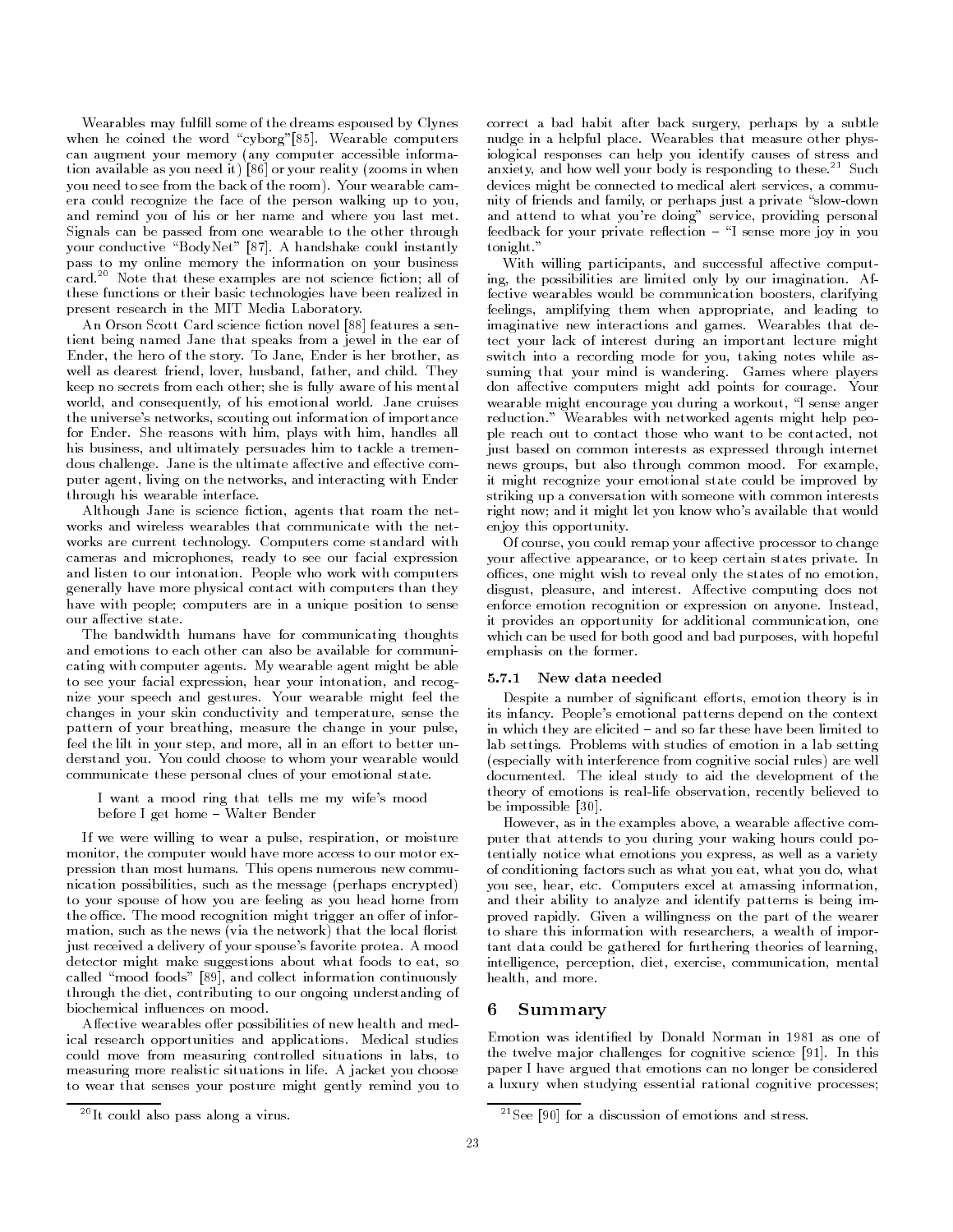instead, recent neurological evidence indicates they are *neces* sary not only in human creativity and intelligence, but also in rational human thinking and decisionmaking- I have suggested that if computers will ever interact naturally and intelligently with humans, then they need the ability to at least recognize and express affect.

Affective computing is a new area of research, with recent results primarily in the recognition and synthesis of facial ex pression, and the synthesis of voice indicated in the system of voice,  $\sim$ results are just the tip of the iceberg; a variety of physiological measurements are available which would yield clues to one's hidden aective state- Moreover these states do not need to be universal in their expression for a computer to recognize them-I have proposed some possible models for the state identica tion, treating affect recognition as a dynamic pattern recognition problem-between the problem-between the problem-between the problem-between the problem-between the problemthese tools, coupled with which measurements, both of the person and their environment, give reliable indicators of affect for an individual.

Given modest success recognizing affect, significant leaps in both theory and practice are possible- Aect plays a key role in understanding phenomena such as attention, memory, and ations are the description over first the possible applications of the state over  $\mathcal{L}_{\mathcal{A}}$ in learning, information retrieval, communications, entertainment, design, health, and human interaction where affective computing would be benecial- In particular with wearable computers that perceive context and environment as well as physiological information, there is the potential of gathering data for advances in cognitive and emotion theory, as well as for improving our understanding of factors that contribute to human health and well-being.

Although I have focused on computers that recognize and portray affect. I have also mentioned evidence for the importance of computers that would have emotion- Emotion is not only necessary for creative behavior in humans, but neurological studies indicate that decision-making without emotion can be just as impaired as decision-making with too much emotion. I have used this evidence to suggest that building computers that make intelligent decisions may require building computers that "have emotions."

I have also proposed a dilemma that arises if we choose to give computers emotions-included computers are not in a likely to attain creative and intelligent behavior, but with too much emotion, we, their maker, may be eliminated by our creation-this scenario is far and is far and included mostly and included mostly as a worst-case possibility, it is important that researchers discuss potential hazards of affective computing together with its potential benefits.

I have suggested a wide range of benefits if we build computers that recognize and express aect- The challenge in building computers that not only recognize and express affect, but which have emotion and use it in learning and making decisions, is a challenge not merely so balance, who as who have and spirit- of m a direction into which we should proceed only with the utmost respect for humans, their thoughts, emotions, and freedom.

# Acknowledgments

It is not often that one reads books that redirect their course of research-bed to Manhred Clynes Richard E-theory Richard E-theory Richard E-theory Richard E-theory Richard Etowic, and Antonio Damasio, whose pioneering studies into emotion argued persuasively for more attention on this topic ultimately capturing my own-thanks to Beth Callahan Length Callahan Length Callahan Length Callahan Length Cal Picard, and Ken Haase for enjoyable science fiction pointers and to Dave DeMaris and Manfred Clynes for reminding me of

the human qualities that, so importantly, should be asked of research like this- It is with gratitude I acknowledge Bil Burling Manfred Clynes Allan Collins Richard E- Cytowic Dave De Maris, Peter Hart, Jennifer Healey, Mitch Kapor, Fanya Montalvo, Alex Pentland, Len Picard, Josh Wachman, and Alan Wexelblat for helpful and encouraging comments on early drafts of this manuscript-

# References

- R- S- Lazarus Emotion Adaptation- New York NY Oxford University Press, 1991.
- re and the Man Who Tasted Shapes-Company and the Man Who Tasted Shapes-NY GRAM-PUTNAMS SONS - PUTNAMS SONS - PUTNAMS SONS - PUTNAMS SONS - PUTNAMS SONS - PUTNAMIS - PUTNAMIS - PUTNAM
- R- E- Cytowic Synesthesia a union of the senses- New York: Springer-Verlag, 1989.
- C- E- Izard Four systems for emotion activation Cog nitive and noncognitive processes," Psychological Review, vol- no- pp- -
- O- Kroeger and J- M- Thuesen Type Talk at Work- New York: Delacorte Press, Bantam Doubleday Dell Publishing Group Inc- -
- R- E- Cytowic The Neurological Side of Neuropsychology-Cambridge MA MIT Press - To Appear-
- A- R- Damasio Descartes Error Emotion Reason and the Human Brain- New York NY GossetPutnam Press 1994.
- P- N- JohnsonLaird and E- Shar The interaction be tween reasoning and decision making: an introduction," contract the complex of the contract of the contract of the contract of the contract of the contract of the contract of the contract of the contract of the contract of the contract of the contract of the contract of the co
- $\mathcal{M}$  are the matrix  $\mathcal{M}$  and  $\mathcal{M}$  matrix  $\mathcal{M}$  and  $\mathcal{M}$  interlated interlated interlated in Mind vol-ber - Mind vol-ber - Mind vol-ber - Mind vol-ber - Mind vol-ber - Mind vol-ber - Mind vol-ber - Mind v
- Aristotle The Rhetoric of Aristotle- New York NY AppletonCenturyCrofts - An expanded translation with supplementary examples for students of composition and public speaking by L-Cooper-Cooper-Cooper-Cooper-Cooper-Cooper-Cooper-Cooper-Cooper-Cooper-Cooper-Cooper-C
- D- R- Hofstadter and D- C- Dennett The Mind s I- Ban tam Books, 1981.
- D- Goleman Emotional Intel ligence- Bantam Books -
- C- I- Nass J- S- Steuer and E- Tauber Computers are social actors," in Proceeding of the CHI  $'94$  Proceedings, april 1986 and 1986 and 1986 and 1986 and 1986 and 1986 and 1986 and 1986 and 1986 and 1986 and 1986 and 1986
- C- Nass and S- S- Sundar Is humancomputer interac tion social or parasocial?,"  $Submitted for Publication$ , 1994. Stanford SRCT Paper  $\#110$ .
- ster is seven habits of the Seven Habits of Habits of Highlessen Seven Habits New York: Fireside, Simon and Schuster, 1989.
- , and are alternatively and the second and the second are all the second and the second and the second and the 1995.
- E- D- Scheirer Personal Communication-
- M- Lewis Selfconscious emotions American Scientist vol- pp- Jan-Feb- -
- R- Plutchik and H- Kellerman eds- Emotion Theory Re search and Experience vol-Academic Press, and Experience vol-Academic Press, and Experience vol-Academic Press -Series of selected papers-selected papers-selected papers-selected papers-selected papers-selected papers-selected papers-
- M- Clynes Personal Communication-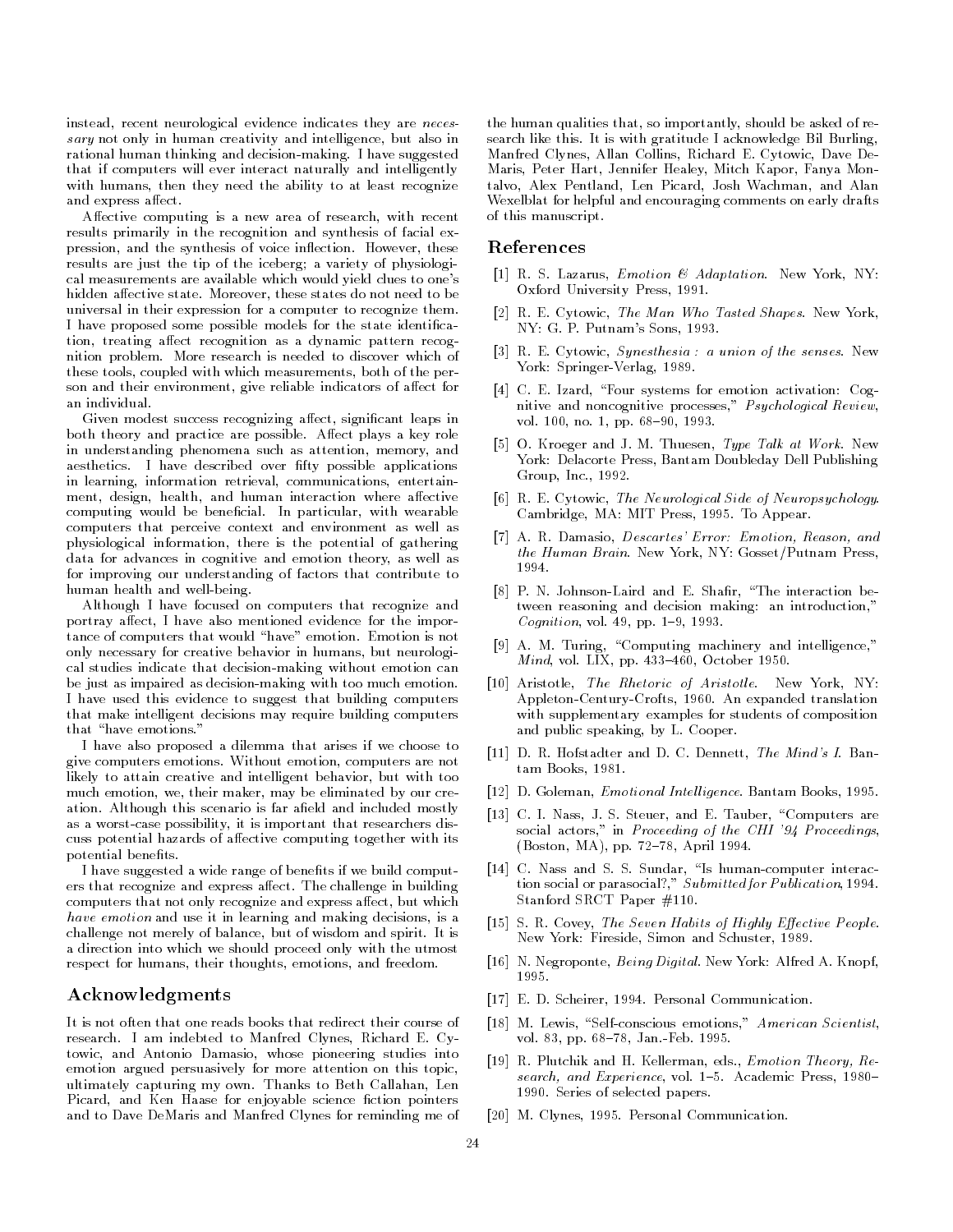- G- Duchenne The Mechanism of Human Facial Expres sion- New York NY Cambridge University Press -Reprinting of original 1862 dissertation.
- R- E- Cytowic Personal Communication-
- , and the Touch of the Children Sentices The Touch of the Children and the Touch of the Touch of the Emotion C Press/Doubleday, 1977.
- R- S- Lazarus A- D- Kanner and S- Folkman Emotions A cognitive-phenomenological analysis," in  $Emotion$  Theory Research and Experience R- Plutchik and H- Keller man, cor, car e, encorer ac manches, cernoles e cor. 1980.
- P- Ekman and W- Friesen Facial Action Coding System-Consulting Psychologists Press, 1977.
- I- R- Murray and J- L- Arnott Toward the simulation of emotion in synthetic speech: A review of the literature on human vocal emotion J- Acoust- Soc- Am- vol pp- Feb- -
- K- Leidelmeijer Emotions An experimental approach-Tilburg University Press, 1991.
- R- B- Za jonc On the primacy of aect American Psy chologist vol- pp- Feb- -
- $\left[29\right]$ M. Lewis, "Ch 16: The emergence of human emotions," in Handbook of Emotions M- Lewis and J- Haviland eds- New York NY pp-Press - New York NY pp-Press - New York NY pp-Press - New York NY pp-Press - New York NY pp-Press - N
- H- G- Wallbott and K- R- Scherer Assessing emotion by questionnaire," in Emotion Theory, Research, and Experience R-man eds-A-man eds-A-man eds-A-man eds-A-man eds-A-man eds-A-man eds-A-man eds-A-man eds-A-man eds-A-m Measurement of Emotions, Academic Press, 1989.
- A- Wierzbicka Dening emotion concepts Cognitive Science vol-ben dec-ben dec-ben de ben de ben de ben de ben de ben de ben de ben de ben de ben de ben de ben d
- J- D- Laird J- J- Wagener M- Halal and M- Szegda Re membering what you feel: Effects of emotion on memory Journal of Personality and Social Psychology vol no- pp- -
- D- Gelernter The Muse in the Machine- Ontario The Free Press Macmillan Inc- -
- is all and a minimize it was a straight of minimized and simon simon and manager of minimized and manager of  $\sim$  $&$  Schuster, 1985.
- we are functional organization of the function of the distribution of the distribution of the distribution of the distribution of the distribution of the distribution of the distribution of the distribution of the distribu cephalon-chalon-stratton - Stratton - Stratton - Stratton - Stratton - Stratton - Stratton - Stratton - Stratton - S
- K- Levitt Personal Communication-
- M- Chekhov On the Technique of Acting- New York HarperCollins Pub- - Chekhov Preface and and a powers-word by M-
- R- Plutchik A general psychoevolutionary theory of emotion," in Emotion Theory, Research, and Experience R- Plutchik and H- Kellerman eds- vol- Theories of Emotion, Academic Press, 1980.
- A- Ortony G- L- Clore and A- Collins The Cognitive Structure of Emotions- Cambridge MA Cambridge Uni versity Press, 1988.
- N- L- Stein and K- Oatley eds- Basic Emotions- Hove UK Lawrence Erlbaum Associates - Andre Erlbaum Associates - Andre Erlbaum Associates - Andre Erlbaum Associates double issue of the journal Cognition and Emotion Vol- No-American contract the contract of the contract of the contract of the contract of the contract of the contract of
- L- R- Rabiner and B- H- Juang An introduction to hidden Markov models IEEE ASSP Magazine pp- Jan-1986.
- K- Popat and R- W- Picard Novel clusterbased proba bility models for texture synthesis, classification, and compression in Proc- SPIE Visual Communication and Im age Processes in the processes of the processes in the processes of the processes in the processes of the processes of the processes of the processes of the processes of the processes of the processes of the processes of t
- A- Sherstinsky and R- W- Picard Orientationsensitive image processing with M-Lattice: A novel non-linear dynamical system, in IEEE First Int-Anti-Strip Int-Anti-Quarter. volta in the state of the state of the state of the state of the state of the state of the state of the state o
- L- A- Camras Expressive development and basic emo tions Cognition and Emotion vol- no- and -
- W- J- Freeman Societies of Brains- A Study in the Neuro science of Hills and Hate-Love Erlbaum Hater, the Hate-Love Erlbaum Hater-Associates, Publishers, 1995.
- P- J- Lang The emotion probe Studies of motivation and attention American Psychologist vol- no- pp- 385, 1995.
- , and and and and provided and provided and provided and provided and provided and provided and provided and p see and the secret of the secretaries and the secret of the secret of the secret of the secret of the secret o
- .... There were designed and Classication Estimation and Classication-New York John Wiley and Sons Inc- -
- pressure the brain as a new hypersure as a new hypersure  $\mathcal{L}_1$ potheses and new experimental possibilities," in Origins: Brain and SelfOrganization K- H- Pribram ed- Erl baum, 1994.
- E- J- Sondik The optimal control of partially observable Markov processes over the infinite horizon: Discounted costs Operations Research vol-Research vol-Research vol-Research vol-Research vol-Research vol-Research vol-Re April 1978.
- $\blacksquare$  . The survey of algorithmic methods for algorithmic methods for particle methods for particle methods for particle methods for particle methods for particle methods for particle methods for particle methods for par tially observed Markov decision processes," Annals of  $Op$ erations research volume in the property of the property of the property of the property of the property of the
- C- C- White III A survey of solution techniques for the partially observed Markov decision process," Annals of Operations Research vol-
- T- Darrell Interactive vision using hidden state decision processes - Phone - Phone - Proposal - Proposal - Proposal - Proposal - Proposal - Proposal - Proposal - Proposal - Proposal - Proposal - Proposal - Proposal - Proposal - Proposal - Proposal - Proposal - Proposal - Proposa
- R- Pfeifer Articial intelligence models of emotion in Cognitive Perspectives on Emotion and Motivation V-and N-i (1996) and N-i (1996) and N-i (1997) and N-i (1997) and N-i (1997) and N-i (1997) and N-i (1997) and of Series D: Behavioural and Social Sciences, (Netherlands provided a cademic publishers of the publishers of the publishers of the publishers of the publishers of
- property and arrived and arrived the second the complete and  $\mathcal{L}_{\mathcal{A}}$ ALIVE system: Full-body interaction with autonomous agents, Proceedings of Computer Animation Application
- is a community of the community of the community and are the community of the community of the community of the "Pragmatics and affect in a communication system for nonspeakers Journal of the American Voice vol pp- March - IO Society Special Issue People with Disabilities.
- D- Dennett Where am I in Brainstorms Philo sophic Essays on Mind and Psychology, (Montgomery, VT), Bradford Books, 1978.
- I- Asimov The Bicentennial Man and Other Stories- Gar den City, NY: Doubleday Science Fiction, 1976.
- A- C- Clarke 
 A Space Odyssey- New York NY New  $\mathbf{P} = \mathbf{P} \mathbf{P}$  . The screenplay is the screen problem in the screen problem in the screen problem in the screen problem in the screen problem in the screen problem in the screen problem in the screen problem in the  $\mathcal{L}$  S-clarke-clarke-clarke-clarke-clarke-clarke-clarke-clarke-clarke-clarke-clarke-clarke-clarke-clarke-clarke-clarke-clarke-clarke-clarke-clarke-clarke-clarke-clarke-clarke-clarke-clarke-clarke-clarke-clarke-clarke-